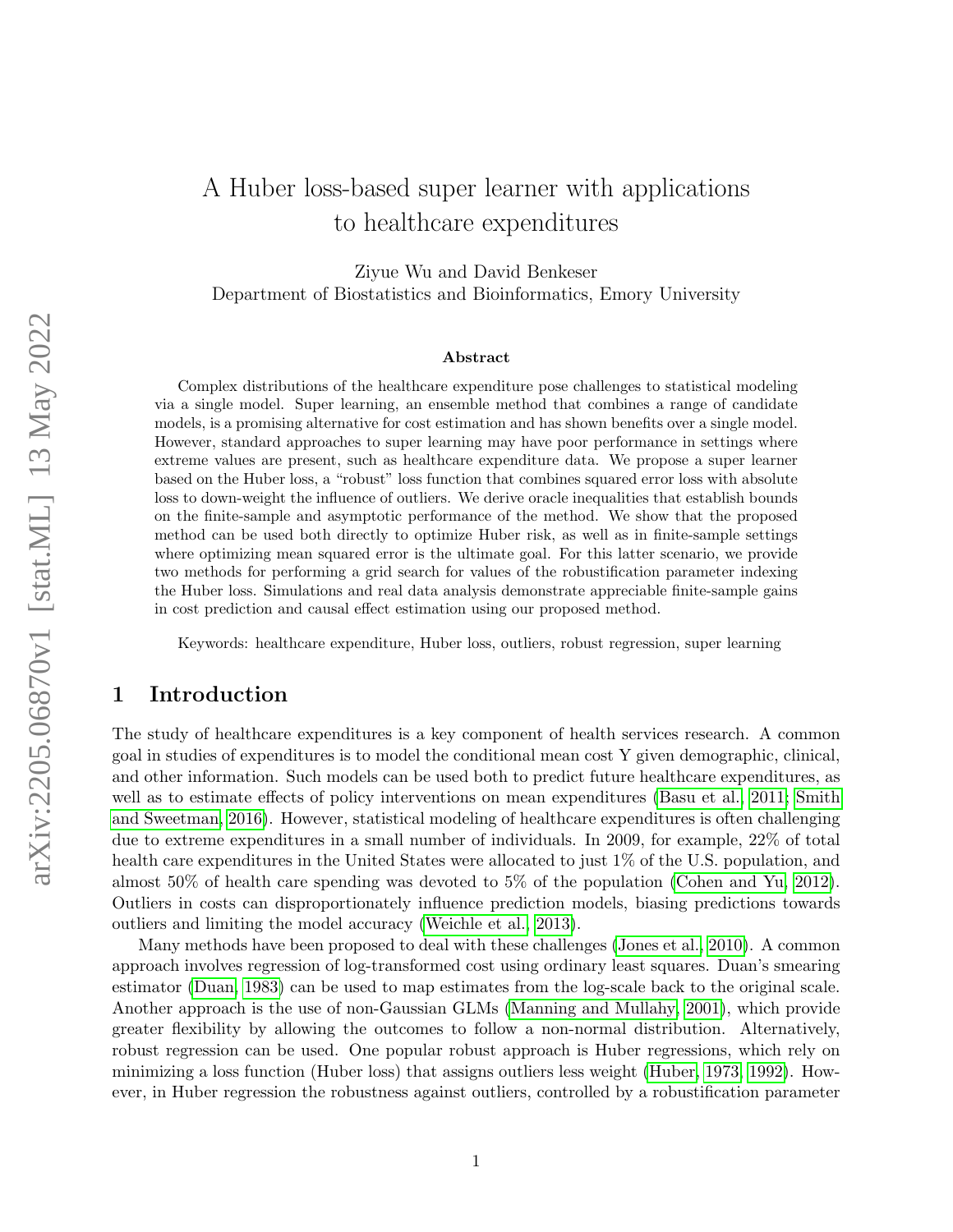$\lambda$ , is gained at the price of accuracy loss when  $\lambda$  is unnecessarily high. Therefore, accurate estimation is possible only if an appropriate  $\lambda$  is chosen. Little guidance is available on how to choose an appropriate robustification parameter in practice.

In addition to these more traditional regression-based approaches described above, there has recently been increased interest in machine learning techniques. These methods use flexible approaches to learn about relationships in data, thereby providing, in many cases, more accurate cost predictions [\(Gareth et al., 2013;](#page-11-6) [Rose, 2016;](#page-12-2) [Morid et al., 2017;](#page-11-7) [Shrestha et al., 2018;](#page-12-3) [Zink and](#page-12-4) [Rose, 2020\)](#page-12-4).

Because there is no universally accepted "best approach" to dealing with extreme expenditure data, it is desirable to have a robust, empirical method for selecting amongst estimators. In this work, we propose an ensemble method that combines a range of candidate models via super learning (also known as model stacking) that is tailored towards data with skewed outcomes like healthcare expenditures [\(Wolpert, 1992;](#page-12-5) [Breiman, 1996;](#page-10-1) [van der Laan et al., 2007\)](#page-12-6). The existing super learner literature provides a general framework for using cross-validation to learn the optimal combination of a user-specified collection of candidate methods. This collection could include parametric and machine learning-based algorithms. Weights for each algorithm are chosen via a step of "meta-learning", which entails minimizing a user-specified cross-validated risk criteria, such as mean squared error, over some class of weights. Super learner has shown benefits over a single method in various healthcare studies [\(Rose, 2013;](#page-12-7) [Kessler et al., 2014;](#page-11-8) [Pirracchio et al., 2015\)](#page-11-9) including prediction of expenditures in the context of plan payment risk adjustment [\(Rose, 2016\)](#page-12-2). A two-stage super learner has also been developed for data that exhibit zero-inflation [\(Wu et al.,](#page-12-8) [2021\)](#page-12-8).

The contribution of this work is to propose a new risk criterion that can be used in the metalearning step of super learner in lieu of squared error loss. In particular, we propose a super learner based on the Huber loss, which combines the typical squared error loss with absolute loss to down-weight the influence of outliers. This loss is indexed by a robustification parameter, which determines where the switch from squared error to absolute error occurs. We prove that, under regularity conditions, the Huber loss-based super learner enjoys an oracle property: the performance of the super learner in terms of Huber risk is essentially equivalent with that of the oracle selector. Thus, the proposed method is an optimal means of estimator selection and/or model stacking in settings where Huber risk is directly of interest. Moreover, we also argue that the Huber risk could be used as a "working loss function," in settings where mean squared error is ultimately of interest. An example of the latter setting is one where the super learner would be used as an intermediate step in drawing inference about the average effect of a policy intervention on expenditures. To this end, we propose two methods for performing a grid search for values of the robustification parameter. We demonstrate the benefits of the proposed method relative to super learners based directly on squared error loss using simulated data, as well as two real data sets of healthcare expenditures, the 2016-2017 Medical Expenditure Panel Survey (MEPS) [\(Cohen, 2003;](#page-10-2) [Cohen et al., 2009\)](#page-10-3), and Back pain Outcomes using Longitudinal Data (BOLD) project [\(Jarvik et al., 2012\)](#page-11-10).

## 2 Methods

#### 2.1 Super learning

Suppose we have a dataset of identically distributed observations  $O_i = (Y_i, X_i) \sim P, i = 1, \ldots, n$ where  $Y$  is the outcome of interest and  $X$  is a set of covariates that will be used to predict the outcome. Without loss of generality, we assume  $\mathcal Y$  has support on  $\mathbb R^+$  and denote by  $\mathcal X$  the support of X. For simplicity, we will assume the observations are independent, though super learning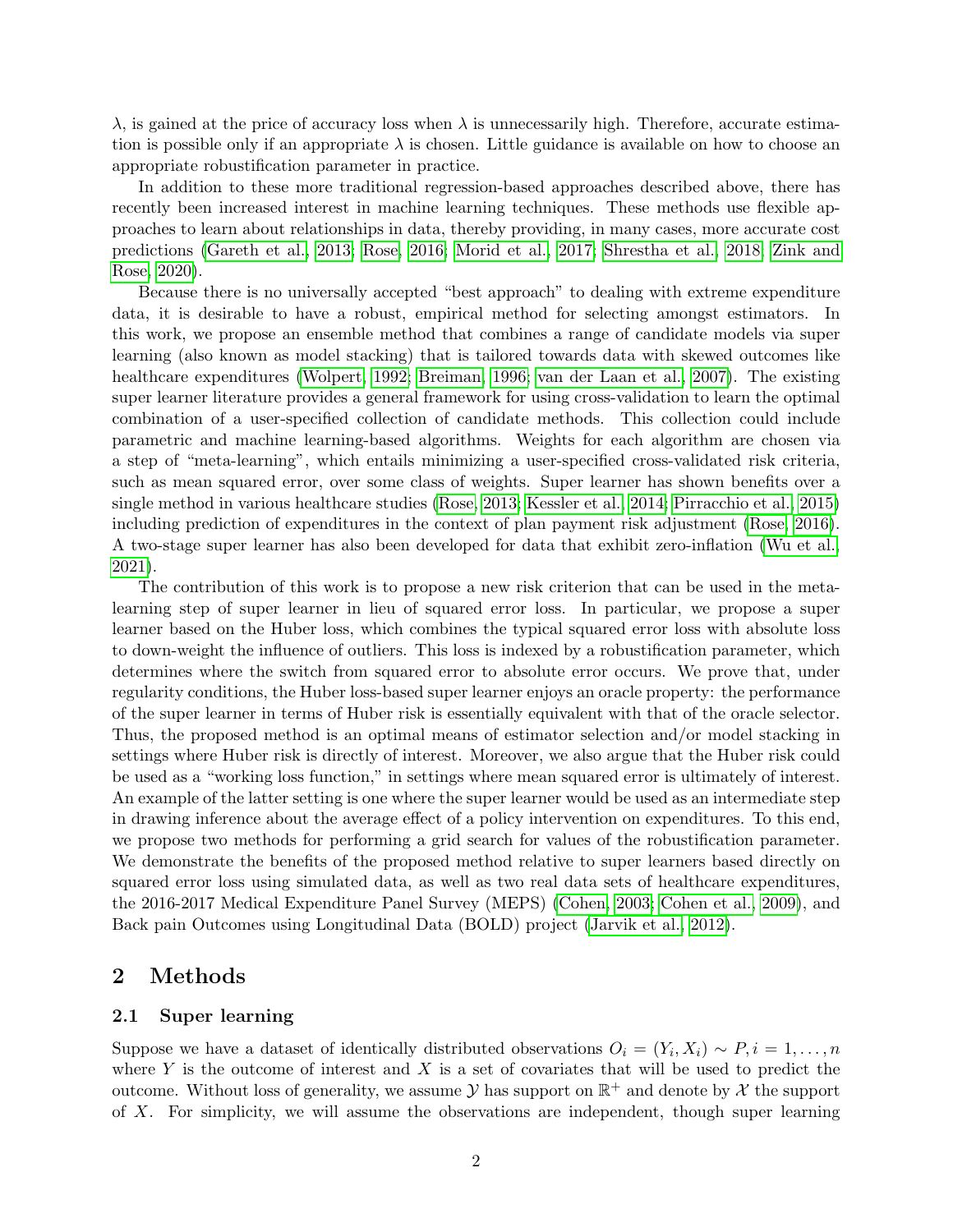procedures have been developed for correlated data as well [\(Benkeser et al., 2018\)](#page-10-4). Suppose we have access to a candidate prediction function  $\hat{Q}: \mathcal{X} \to \mathbb{R}$ . In a given learning context, we can define a scientifically relevant risk criteria,  $R(Q)$ , that describes the global performance of Q for predicting the outcome Y based on covariates X. For example, mean squared error  $R(\hat{Q}) = \int \{y - \hat{Q}(x)\}^2 dP(o)$ is often selected as a risk criteria. Many risk criteria that are commonly used in practice can be expressed as the average value of a loss function,  $L(Q)$ , a function that measures the discrepancy for a single datum  $o = (x, y)$  between the prediction  $\hat{Q}(x)$  made and the actual outcome y. For example, mean squared error is the average value of the squared error loss function  $L(\hat{Q})(o) = \{y - \hat{Q}(x)\}^2$ . Given a risk criterion, the goal of statistical learning can often be stated as approximating the optimal prediction function, say  $Q_0$ , defined as the minimizer of  $R(Q)$  over all choices of prediction function  $Q$ .

In super learning, we propose many *algorithms* for learning  $Q_0$  and refer to this pre-specified collection of algorithms as a library. Here, "algorithm" is used in a general sense as any means of mapping a given data set into a prediction function. Examples of such algorithms include (i) fitting ordinary least squares regression and returning the linear predictor; (ii) performing variable screening based on a univariate significance threshold, then applying ordinary least squares regression; (iii) training a random forest, where tuning parameters are selected via cross-validation. It is recommended that the library should be informed by subject-area expertise, but can utilize data-driven, machine learning approaches as well [\(Benkeser et al., 2020\)](#page-10-5).

Suppose we have K potential learning algorithms. Super learner is implemented as follows.

- 1. Train each algorithm in the library on the entire dataset yielding prediction functions  $\hat{Q}_k$ ,  $k =$  $1, \ldots, K$ .
- 2. Randomly split the data into V mutually exclusive and exhaustive blocks of approximately equal size. For  $v = 1, \ldots, V$ , define the v-th block as the v-th validation sample, and the remaining  $V - 1$  blocks the v-th training sample.
- 3. For  $v = 1, \ldots, V$ , train each of the K algorithms using the v-th training sample yielding prediction functions  $\hat{Q}_{k,v}$ .
- 4. Given the K trained algorithms from the v-th validation sample, propose an ensemble and define a parameter space  $\mathcal A$  for the weight vector  $\alpha$ . For example, we could propose an ensemble based on a convex combination of the algorithms:

$$
\hat{Q}_{\alpha,v}^{\text{SL}} = \sum_{k=1}^{K} \alpha_k \hat{Q}_{k,v}, \ \mathcal{A} = \{ \alpha : \alpha_k \geq 0 \ \forall \ k, \ \sum_{k=1}^{K} \alpha_k = 1 \}.
$$

- 5. Compute  $\hat{\alpha} = \operatorname{argmin}_{\alpha \in A} \sum_{v=1}^{V} \hat{R}(\hat{Q}_{\alpha,v}^{\text{SL}})$ , the weights that minimize an estimate of crossvalidated risk. For example, if R is mean squared error, then denoting by  $\mathcal{I}_v$  the indices of observations in the v-th validation sample, we would use  $\hat{R}(\hat{Q}_{\alpha,v}^{\text{SL}}) = \frac{1}{|\mathcal{I}_v|} \sum_{i \in \mathcal{I}_v} \{Y_i - \hat{Q}_{\alpha,v}^{\text{SL}}(X_i)\}^2$ .
- 6. The super learner is defined as  $\hat{Q}_{\hat{\alpha}}^{\text{SL}} = \sum_{k=1}^{K} \hat{\alpha}_k \hat{Q}_k$ .

A particular instantiation of the super learner is defined by the choice of library, cross-validation scheme, risk criteria, and ensemble. One particular choice is to build the ensemble from a set of weight vectors that each assigns a weight of 1 to a particular algorithm and 0 weight to all others. This choice is known as the cross-validation selector or discrete learner since it represents the single algorithm with the lowest cross-validated risk.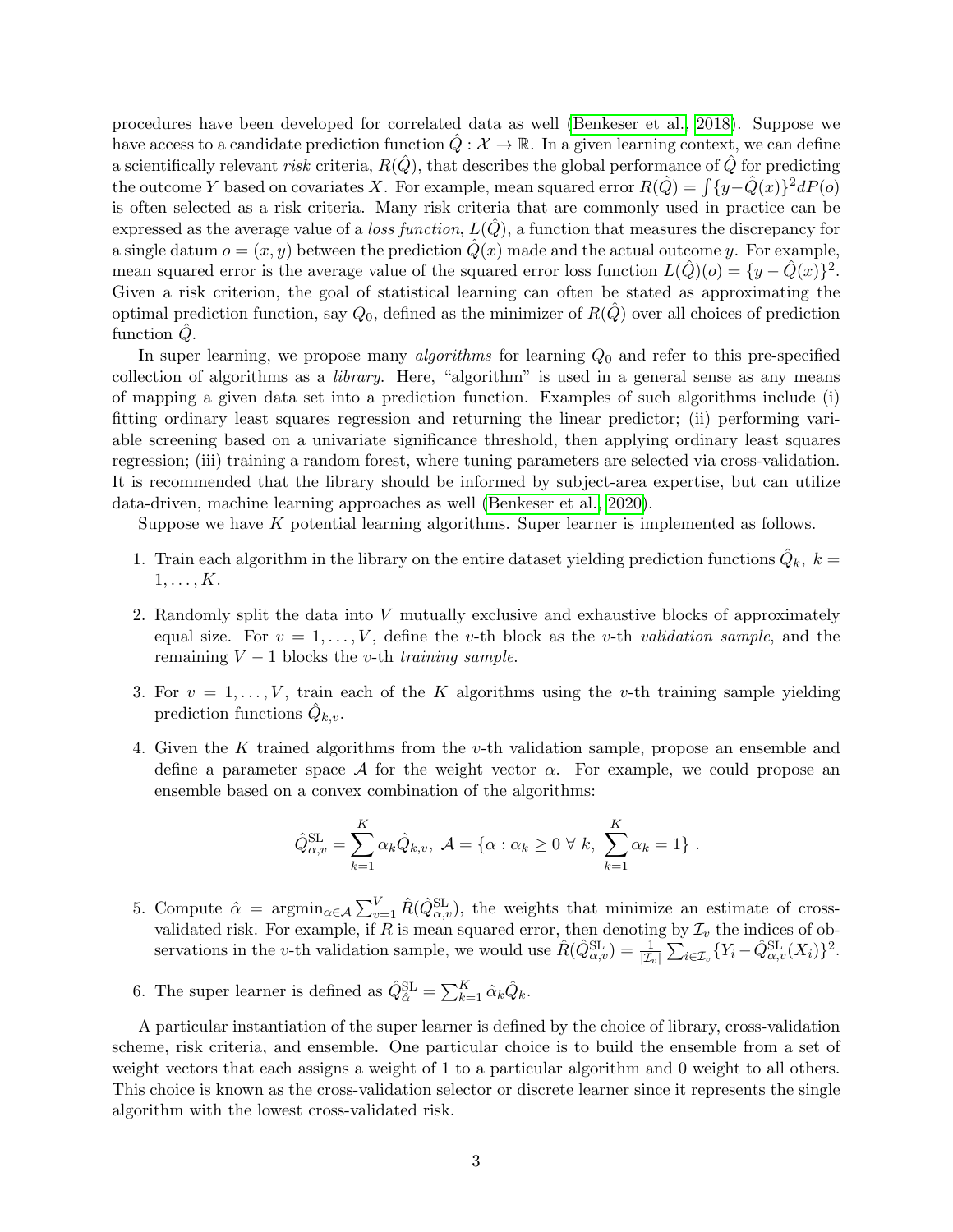Typically, when the outcome  $Y$  is real-valued, super learner is built using mean squared error as the risk criteria, as evidenced by, for example, this choice being the default in common super learner software implementations. We will thus refer to this approach as the *standard* super learner. Oracle inequalities have been established [\(van der Laan and Dudoit, 2003;](#page-12-9) [van der Laan et al., 2006,](#page-12-10) [2007\)](#page-12-6) to show that in large samples the super learner should predict costs essentially as well as or better than the best-performing single algorithm amongst the  $K$  considered in terms of mean squared error. However, in finite samples, outliers may have an adverse impact on the selection of weights in the standard super learner, leading to a degraded overall performance of the ensemble. In the next section, we propose a robust risk criteria for improving the super learner in the context of data with outliers.

### 3 Huber loss-based super learner

#### 3.1 Huber loss function and super learner

We propose to develop a super learner based on the Huber risk function, which is based on a blended quadratic and linear loss defined for a particular  $\hat{Q}$  and data realization  $o = (x, y)$  as

$$
L_{\lambda}(\hat{Q})(o) = \begin{cases} \frac{1}{2} \left\{ y - Q(x) \right\}^{2} & |y - Q(x)| \leq \lambda \\ \lambda (|y - Q(x)| - \frac{1}{2}\lambda) & |y - Q(x)| > \lambda \end{cases}, \lambda \in \mathbb{R}^{+} \tag{1}
$$

where  $\lambda > 0$  is referred to as the robustification parameter that can be used to regulate the amount of influence of outliers. The loss function  $L_{\lambda}$  becomes more similar to squared error loss for larger value of  $\lambda$  while it becomes more similar to absolute loss for smaller values of  $\lambda$ . Huber risk is then defined as  $R_{\lambda}(\hat{Q}) = \int L_{\lambda}(\hat{Q})(o) dP(o)$ .

We propose to base a super learner on the Huber loss. That is, given a particular  $\lambda$ , we propose to find weights  $\hat{\alpha}$  that minimize the cross-validated estimate of the Huber risk, defined as:

$$
\hat{\alpha} = \arg \min_{\alpha \in \mathcal{A}} \sum_{v=1}^{V} \hat{R}_{\lambda} (\hat{Q}_{\alpha,v}^{\text{SL}})
$$
\n(2)

where  $\hat{R}_{\lambda}(\hat{Q}_{\alpha,v}^{\text{SL}}) = \frac{1}{|\mathcal{I}_v|} \sum_{i \in \mathcal{I}_v} L_{\lambda}(\hat{Q}_{\alpha,v}^{\text{SL}})(O_i)$ .

## 3.2 Oracle inequality

Without loss of generality, we consider V-fold cross-validation and denote by  $\hat{Q}_{k,v}, k = 1, ..., K$ ,  $v =$  $1, \ldots, V$  the realization of individual algorithm k fitted on the v-th training sample and  $\hat{Q}^{\text{SL}}_{\alpha,v}$  as the super learner fitted on the *v*-th training sample. Consider an oracle super learner  $\hat{Q}_{\tilde{\alpha}}^{\text{SL}}$  with oracle weights  $\tilde{\alpha}$  that minimize the true Huber risk given V training-sample-specific fits:

$$
\tilde{\alpha} = \arg \min_{\alpha \in \mathcal{A}} \sum_{v=1}^{V} \int L_{\lambda}(\hat{Q}_{\alpha,v}^{\text{SL}})(o) dP(o) = \arg \min_{\alpha \in \mathcal{A}} \sum_{v=1}^{V} R_{\lambda}(\hat{Q}_{\alpha,v}^{\text{SL}}).
$$

The oracle weights represent the best weights that could be selected at a population-level, given the training samples seen. Such oracle weights  $\tilde{\alpha}$  do not need to be unique. Note that the oracle weights depend on the unknown true distribution  $P$ , hence are not generally available in practice. We now present a theorem that compares the risk of the Huber loss-based super learner  $\hat{Q}_{\hat{\alpha}}^{\text{SL}}$  to that of the oracle super learner  $\hat{Q}^{\text{SL}}_{\tilde{\alpha}}$  built with oracle weights  $\tilde{\alpha}$ .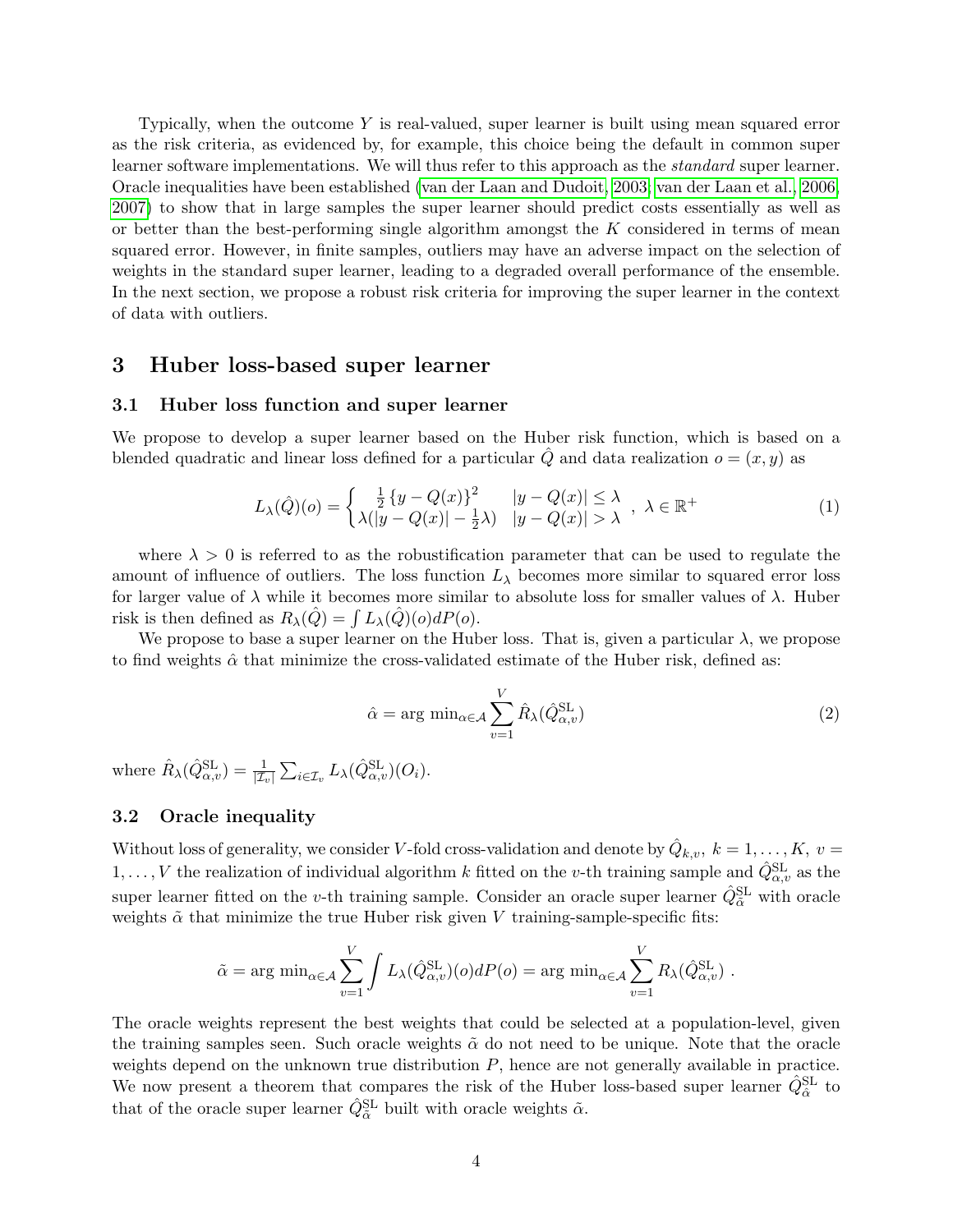**Theorem 1** Consider the Huber loss function  $L_{\lambda}(\hat{Q})$  defined for a given  $\lambda \in \mathbb{R}^+$ , and a collection of super learners in  $Q = \{ \hat{Q}_{\alpha}^{SL} : \alpha \in A_n \}$ , where  $\hat{Q}_{\alpha}^{SL} = \sum_{k=1}^{K} \alpha_k \hat{Q}_k$ . Assume that

- (A1) The parameter space A is bounded and  $A_n$  is a finite subset of A;
- (A2) the number of grid points in  $A_n$  (candidate super learner weights) grows at most at polynomial rate in n:  $K(n) = |\mathcal{A}_n| \leq n^q$  for some  $q < \infty$ ; and
- (A3) both individual algorithms  $\hat{Q}_k$ ,  $k = 1, ..., K$  and outcome Y are bounded:  $|y| \leq C_0$  for all  $y \in \mathcal{Y}$  and  $sup_k sup_{x \in \mathcal{X}} |\hat{Q}_k(x)| \leq C_0$  for some  $C_0 < \infty$ .

Under these conditions, we have

$$
\sum_{v=1}^{V} R_{\lambda}(\hat{Q}_{\hat{\alpha},v}^{SL}) \leq \sum_{v=1}^{V} R_{\lambda}(\hat{Q}_{\tilde{\alpha},v}^{SL}) + O\left(\frac{\log(n)}{n^{1/2}}\right) .
$$

where  $R_\lambda(\hat{Q}^{SL}_{\hat{\alpha},v})$  and  $R_\lambda(\hat{Q}^{SL}_{\tilde{\alpha},v})$  are the Huber risks averaged over V training-sample-specific fits for the Huber loss-based super learner and the oracle super learner respectively.

Assumption (A1) stipulates that the parameter space  $A$  for the weights is bounded, which places only a minor restriction on the types of meta-learning that are supported under this theorem. Assumption (A2) requires a control on the cardinality of candidate super learners and is a standard assumption in the super learning literature. If one considers the cross-validation selector, then A is a collection of K weight vectors where the k-th vector has a 1 in the k-th element and zeros elsewhere. In this case  $(A2)$  requires that the number of candidate algorithms in the super learner can grow no faster than a polynomial rate. If on the other hand, true ensemble models are considered, then (A2) would require a considerably slower growth in the number of models, since linear growth in K implies potentially exponential growth in  $A_n$ . Assumption (A3) requires bounded outcomes and individual algorithms, which is a highly plausible assumption in healthcare expenditure applications. Overall, these assumptions appear reasonable in practical applications and are standard assumptions in the super learning literature.

The result of the theorem is that under the stated conditions, the Huber loss-based super learner  $\hat{Q}^{\text{SL}}_{\hat{\alpha}}$  asymptotically converges to the oracle super learner  $\hat{Q}^{\text{SL}}_{\tilde{\alpha}}$  in terms of averaged risk as the sample size grows to infinity. The theorem extends previous results (e.g., [van der Laan et al.](#page-12-6) [\(2007\)](#page-12-6)) pertaining to super learners constructed based on squared error loss to Huber loss. Details of the notations and proof are provided in the Appendix A.1 of the supplementary material. In brief, the proof proceeds by showing that the Huber loss function is uniformly bounded and creating a Bernstein pairs for the Huber loss function. A tail inequality for Bernstein pairs is then used to derive the result.

#### 3.3 Selecting robustification parameter

The oracle inequality above establishes the optimality of the Huber loss-based super learner in terms of Huber risk. In some settings, optimizing Huber risk may be directly of interest if a suitable, scientifically relevant value of robustification parameter  $\lambda$  can be selected a-priori. In other settings, our purpose may be only to use the Huber loss as a means of increasing the robustness of the super learner ensemble to outlying values, while ultimately our interest is in an alternative risk criteria, such as mean squared error. For example, suppose we are interested in estimating the average causal effect of a non-randomized binary policy decision  $A$  on the average value of  $Y$ . Several common estimation frameworks rely on estimation of  $Q(A, X) = E(Y | A, X)$  as an intermediate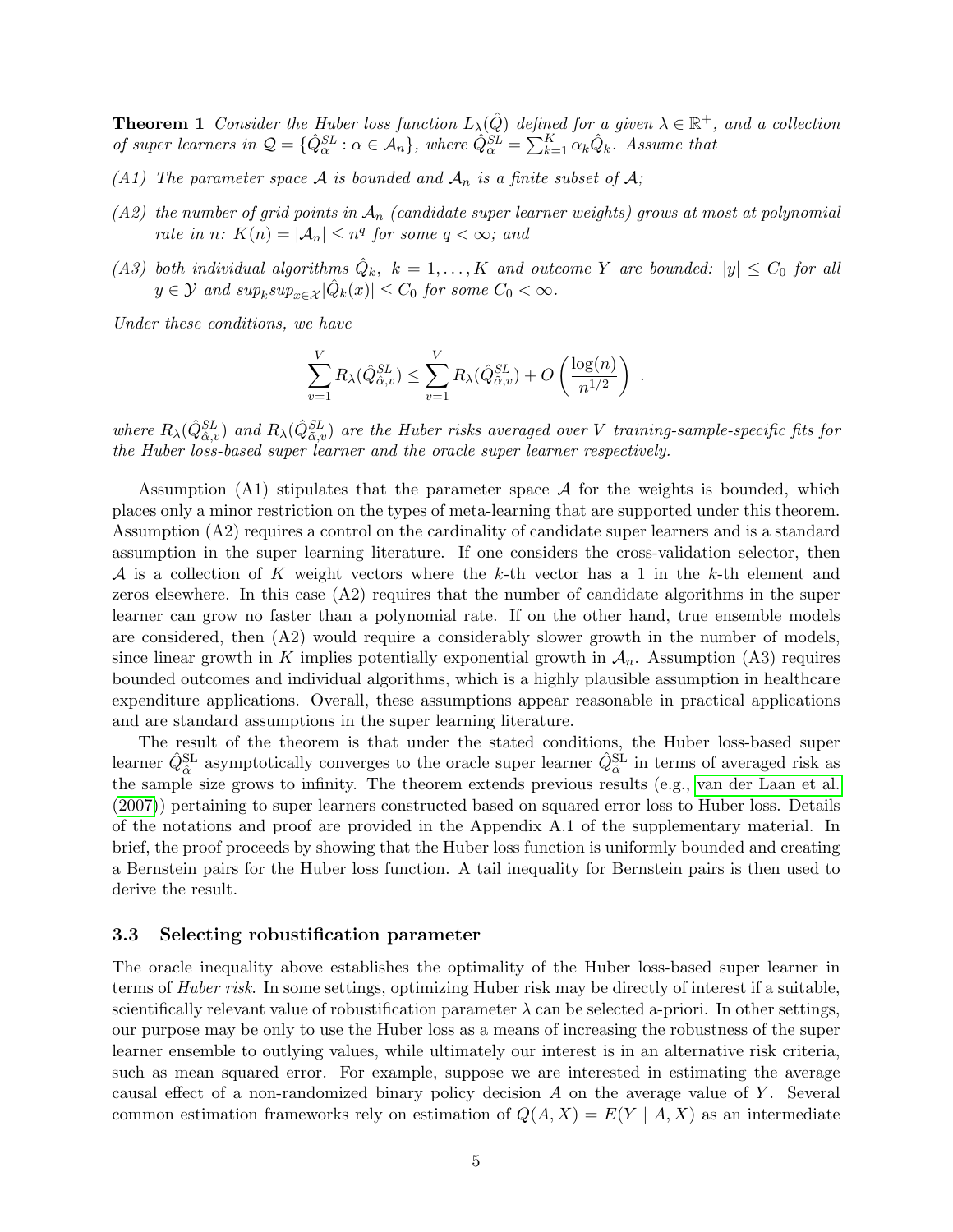step (e.g., augmented inverse probability weighting [\(Robins et al., 1994\)](#page-11-11) and targeted minimum loss estimation [\(van der Laan and Rubin, 2006\)](#page-12-11)). Because the conditional mean  $Q$  is the minimizer of mean squared error, we may want to use a super learner based on squared-error loss to estimate  $E(Y \mid A, X)$  thereby harmonizing the choice of risk criteria with the parameter targeted by the procedure. However, if the conditional distribution of Y contains heavy tails, in finite-samples, we may wish to use the Huber loss as a working loss function in order to increase the robustness of our results.

In such settings, we suggest proposing a sequence of  $\lambda$  values for the Huber loss robustification parameter, building super learner ensembles based on these Huber losses, and finally using a datadriven procedure to select from among the various ensemble weights the weights which minimize a cross-validated mean squared error criterion. We propose two such procedures, based on partial cross-validation (partial-CV) and nested cross-validation (nested-CV).

The procedure based on partial cross-validation proceeds as follows. We first propose a collection of candidate robustification parameters  $\lambda_1, \ldots, \lambda_J$ . For each  $\lambda_j, j = 1, \ldots, J$ , we compute Huber loss-based super learner weights  $\alpha_j$ ,  $j = 1, ..., J$  as above  $\hat{\alpha}_j = \arg \min_{\alpha} \sum_{v=1}^V \hat{R}_{\lambda_j}(\hat{Q}_{\alpha,v}^{\text{SL}})$ ,  $j =$ 1, ..., J. The Huber loss-based super learner using weights  $\alpha_j$ ,  $j = 1, \ldots, J$  is then defined as  $\hat{Q}^{\text{SL}}_{\alpha_j, v} = \sum_{k=1}^K \hat{\alpha}_{j,k} \hat{Q}_{k,v}$ ,  $j = 1, \ldots, J$ . Next, we select the robustification parameter that minimizes a partially cross-validated mean squared error,  $\hat{j} = \arg \min_{j=1,\dots,J} \sum_{v=1}^{V} \sum_{i \in \mathcal{I}_v} \{Y_i - \hat{Q}_{\hat{\alpha}_j,v}^{\text{SL}}(X_i)\}^2$ . The final Huber loss-based super learner is then  $\hat{Q}^{\text{SL}}_{\hat{\alpha}_{\hat{j}}} = \sum_{k=1}^{K} \hat{\alpha}_{\hat{j},k} \hat{Q}_k$ .

The computing time for this procedure is identical to a standard super learner implementation, with the time largely driven by the number of estimators fitted during the cross-validation procedure. However, this procedure is not a "proper" cross-validation procedure, since the full data are used both in the calculation of super learner weights and selection of robustification parameter. Thus, we may run the risk of over-fitting, particularly in settings where the set of candidate learners is large.

To reduce over-fitting, we can use proper, nested cross-validation for calculation of robustification parameter. Given a collection of candidate robustification parameters  $\lambda_1, \ldots, \lambda_J$ , we first define the *outer* cross-validation folds by dividing the entire data set into  $V$  mutually exclusive training and validation samples. For each training sample, we further conduct a D-fold inner cross-validation to compute each of the Huber loss-based super learner weights  $\alpha_{j,v}$  corresponding to each  $\lambda_j$ , j = 1,..., J, denoted as  $\hat{\alpha}_{j,v} = \arg \min_{\alpha \in A} \sum_{d=1}^{D} \hat{R}_{\lambda_j}(\hat{Q}_{\alpha,d}^{\text{SL}})$ . Thus, we train  $V \times J$  total Huber lossbased super learners, with the super learner trained in the v-th training sample with  $\lambda_j$  as the value of the robustification parameter defined as  $\hat{Q}_{\hat{\alpha}_{j,v}}^{\text{SL}} = \sum_{k=1}^{K} \hat{\alpha}_{j,v,k} \hat{Q}_{k,v}$ ,  $j = 1, \ldots, J$ ,  $v = 1, \ldots, V$ . With a slight abuse of notation, we define the proper cross validation selector of the robustification parameter as  $\hat{j} = \arg \min_{j=1,\dots,J} \sum_{v=1}^{V} \sum_{i \in \mathcal{I}_v} \{Y_i - \hat{Q}_{\hat{\alpha}_{j,v}}^{\text{SL}}(X_i)\}^2$ . Given the selected robustification parameter  $\lambda_{\hat{j}}$ , we compute the super learner weights  $\hat{\alpha}_{\lambda_{\hat{j}}} = \arg \min_{\alpha \in \mathcal{A}} \sum_{v=1}^{V} \hat{R}_{\lambda_{\hat{j}}}(\hat{Q}_{\alpha,v}^{\text{SL}})$ .

A drawback of the nested cross-validation procedure is the increase in the computing time and number of estimators fitted in cross-validation. However, we anticipate that this procedure may lead to performance improvements over the partial cross-validation strategy above.

## 4 Monte Carlo Simulation

We evaluated the performance of the proposed method using Monte Carlo simulations. We were interested in assessing performance of the method in two tasks that are common in biomedical cost research: cost prediction and estimation of effects of interventions on costs. In both cases, we focus on the use case of our method where the Huber loss is used as a working loss function, as we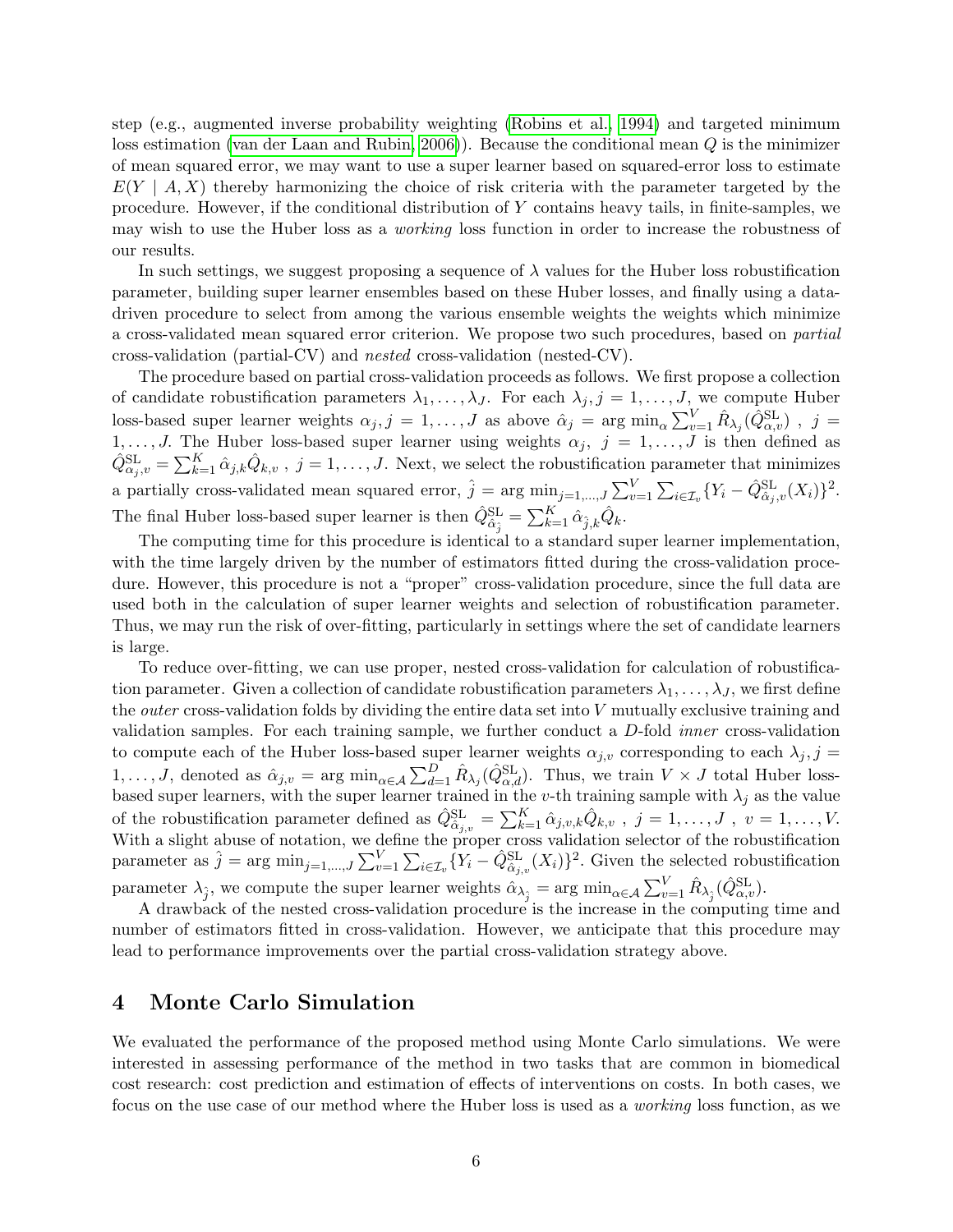anticipate these situations may arise more readily in practice. In both simulation studies, we used the same data generating process for  $X$ . The vector  $X$  consisted of ten components, distributed as  $X_1 \sim \text{Bernoulli}(0.5)$ ,  $X_2 \sim \text{Uniform}(0, 1)$ ,  $X_3 \sim \text{Normal}(0, 1)$ ,  $X_4 \sim \text{Gamma}(1, 1)$ ,  $X_5 \sim$ Poisson(1),  $X_6 \sim \text{Bernoulli}(0.2)$ ,  $X_7 \sim \text{Uniform}(-1, 1)$ ,  $X_8 \sim \text{Normal}(0, 3)$ ,  $X_9 \sim \text{Gamma}(0.5, 1)$ ,  $X_{10} \sim \text{Poisson}(2)$ . In both simulations, the variables  $X_1, \ldots, X_5$  impacted the distribution of costs, while the others were noise. The other aspects of the data generating process differed by simulation setting and are described below.

#### 4.1 Huber super learner for cost prediction

The goal of this simulation was to compare the proposed Huber loss-based super learners with existing implementations across a variety of data generating settings. In particular, for a fixed zeropercentage (∼35%), we were interested in comparing performance of the methods under varying sample sizes and varying skewness in the outcome data. While there are various ways of quantifying skewness, in this study we quantify skewness in terms of the fraction of observations that qualify as "outliers", that is, observations that are larger than the upper quartile of the data plus 1.5 times the interquartile range. We considered settings with low (∼3.5%), medium (∼10%), and high (∼20%) outlier proportions and compared performance of methods at sample sizes of 250, 500, 1000, and 2000. Thus, we consider a total of twelve scenarios. For each scenario, we analyzed 1000 simulated data sets.

To generate simulated costs, we used a two-stage simulation procedure to allow for point mass at zero, a common aspect of cost distributions encountered in practice. In the first stage, we drew a random variable Z from a Bernoulli distribution with the probability of zero determined by a logistic model (Appendix A.2 of the supplementary material). If  $Z = 0$ , we set costs to zero. If  $Z = 1$ , we drew the observed costs from a gamma distributions with scale parameter fixed at 1.5 and shape parameter that was a function of  $X$ , where the functional form of the shape parameter varied across the outlier settings (Appendix A.2 of the supplementary material). For simplicity in determining the grid of  $\lambda$  used by our method in the simulation, a scaling procedure was applied to ensure that all the simulated cost data are between 0 and 1e6.

We considered four candidate algorithms for the super learner: ordinary least squares (OLS), lasso [\(Tibshirani, 1996\)](#page-12-12), Support Vector Machine (SVM) [\(Cortes and Vapnik, 1995\)](#page-11-12) and Random Forest [\(Breiman, 2001\)](#page-10-6). These four algorithms were used to define six super learners: standard discrete super learner (based on optimizing MSE), standard super learner ensemble (based on optimizing MSE), partial-CV Huber loss-based discrete super learner, nested-CV Huber loss-based discrete super learner, partial-CV Huber loss-based super learner ensemble, and nested-CV Huber loss-based super learner ensemble. The Huber loss-based learners used 29 candidate values of  $\lambda$ ranging from 0.1 to 1,000,000 for  $\lambda$  selection. All super learners were based on ten-fold crossvalidation.

Cost prediction performances were evaluated on an independent test set of size  $n_{test} = 10000$ . Let  $y_i$  be the true outcome values on the test set,  $\hat{y}_i$  be the predicted outcome values from certain algorithms on the test set and  $\bar{y}_i$  be the mean of  $y_i$ , we use the following metrics for evaluation: mean squared error,  $MSE = \frac{1}{n_{test}} \sum_{i=1}^{n_{test}} (y_i - \hat{y}_i)^2$ ; relative  $MSE = \frac{MSE \text{ (Huber loss-based learner)}}{MSE \text{ (standard learner)}}$ ; mean absolute error, MAE =  $\frac{1}{n_{test}} \sum_{i=1}^{n_{test}} |y_i - \hat{y}_i|$ ; coefficient of determination,  $R^2 = 1 - \frac{\sum_{i=1}^{n_{test}} (y_i - \hat{y}_i)^2}{\sum_{i=1}^{n_{test}} (y_i - \bar{y}_i)^2}$  $\frac{\sum_{i=1} (y_i - y_i)}{\sum_{i=1}^{n_{test}} (y_i - \bar{y}_i)^2};$ relative efficiency,  $RE = \frac{R^2(\text{Huber loss-based learner})}{R^2(\text{standard learner})}$ .

Pooling across the twelve settings, the use of the Huber loss in the construction of the super learner tended to result in superior performance over use of MSE (Table 1). Focusing on the super learner, the MSE improvement over the standard super learner ranges from 2.2% (partial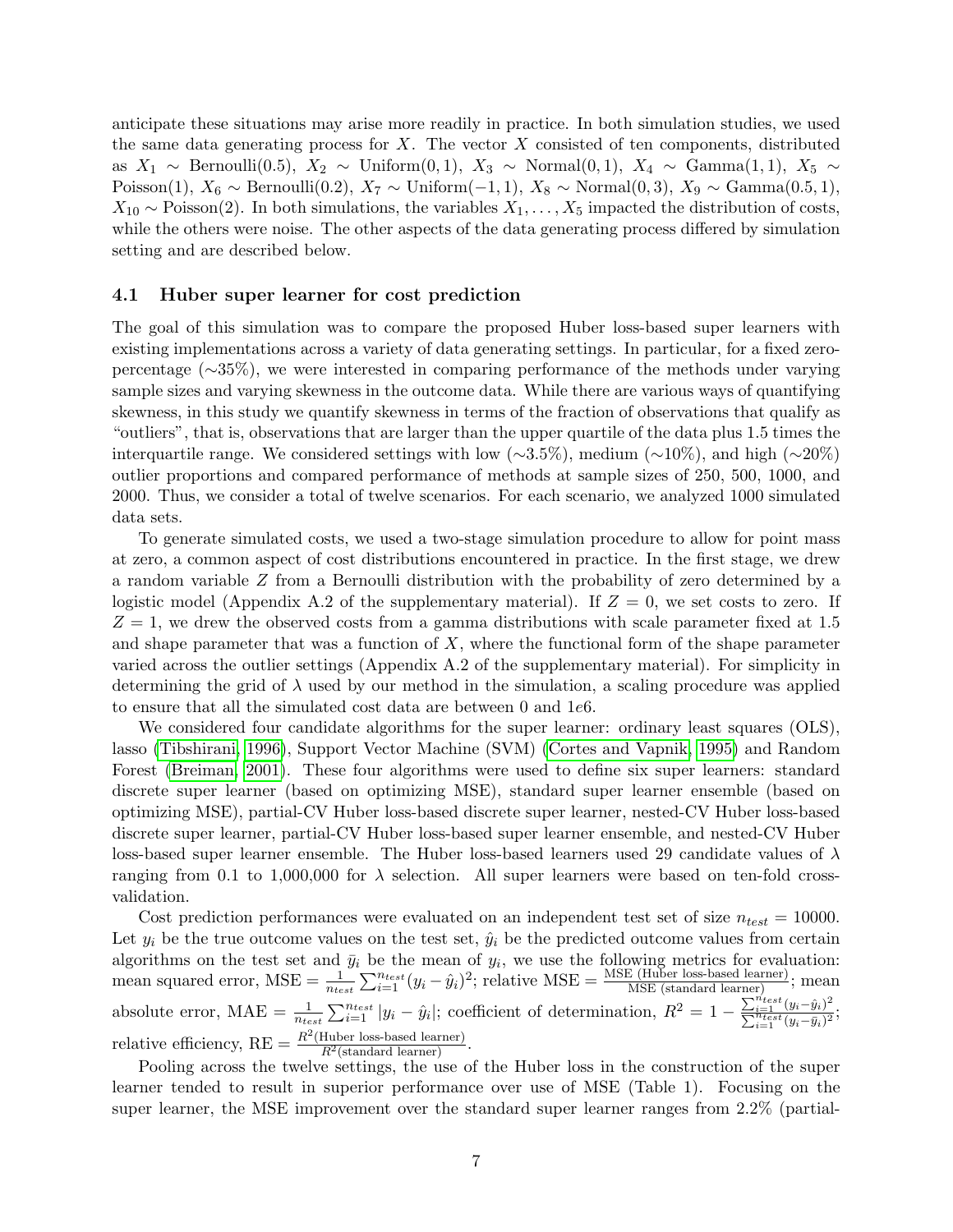CV Huber loss-based super learner) to 4.4% (nested-CV Huber loss-based super learner). For λ selection, nested-CV is preferred over partial-CV with further improvement in cost prediction. Improvements in  $R^2$  for nested-CV over partial-CV were about 5.8% for Huber loss-based discrete learner and 4.5% for Huber loss-based super learner. Although prediction performance elevated in large sample size and low skewness, the superior performance of the Huber loss-based learner over the standard learners remained the same under different level of sample size and skewness (Appendix Tables 4 and 5 of the supplementary material).

Figure 1 displays the MSE ratio (log-scale on Y axis) of one-stage Huber loss-based learners (discrete learner & super learner) over the one-stage standard learners (discrete learner & super learner) under different skewness and sample size. MSE ratio smaller than 1 indicates better predictions compared to the standard learners and lower MSE ratio means further improvement over the standard learners. Similarly, Huber loss-based learners, especially the nested-CV Huber loss-based learners, had better risks compared to the standard learners with majority of MSE ratio below 1. Furthermore, across all settings, the improvements of the Huber loss-based learners over the standard learners are larger under higher skewness and smaller sample size, though cost predictions tend to be more unstable in these cases as shown by the more scattering points under high skewness and small sample size in Figure 1.

An additional simulation is included in the Appendix A.3 of the supplementary material, where we evaluate and compare the six super learners based on a more extensive library and a two-stage model building approach. The conclusions of the simulation are the same as for the results presented here (Appendix Table 6 and Appendix Figure 1 of the supplementary material).

#### 4.2 Estimation of the average treatment effect

We conducted another simulation to evaluate the Huber loss-based super learner for the purpose of estimation of the average treatment effect (ATE) in the context of a randomized controlled trial. For data generation, the same covariate vector X was used. The variable  $X_1 \sim Bernoulli(0.5)$ was considered a randomized intervention. Because treatment is randomized, inference on the ATE may be facilitated through a comparison of the sample average cost compared those with  $X_1 = 1$  and  $X_1 = 0$ . However, precision can be increased in this context by further adjusting this comparison for covariates [\(Senn, 1989;](#page-12-13) [Robinson and Jewell, 1991;](#page-11-13) [Tsiatis et al., 2008\)](#page-12-14). Thus, we considered targeted minimum loss estimators (TMLEs) that adjust for variables  $X_2, \ldots, X_5$  via super learning of the conditional mean of costs given  $X_1, \ldots, X_5$ . In line with previous research, we hypothesized that TMLEs would exhibit smaller variance than the difference in sample means. We further hypothesized that the usage of Huber loss-based super learner would lead to additional improvements owing to its more robust treatment of outliers.

In this simulation, we fixed the sample size at 1000 and the percentage of observations with zero costs at around 20%. We considered three scenarios for outlier proportions (low-3.5%, medium-10%, high-20%) and analyzed 1000 simulated data sets for each scenario. Costs were simulated using a Tweedie distribution with varying values assigning to mean  $(\mu)$ , power  $(p)$  and dispersion  $(\sigma^2)$  parameters to control for fixed zero-inflation (20%) as well as different skewness (Appendix A.4 of the supplementary material). The true ATE was calculated numerically in each setting.

A TMLE of the ATE requires two inputs – an estimate of the probability of the intervention  $X_1$  as a function of  $X_2, \ldots, X_5$  (the so-called propensity score) and an estimate of the conditional mean of the costs as a function of  $X_1, \ldots, X_5$  (the so-called outcome regression). Each TMLE considered in our simulation used a main term logistic regression for the propensity score. We note that this is a correct model specification owing to the randomized treatment assignment. We considered three different approaches to modeling the outcome regression: a standard super learner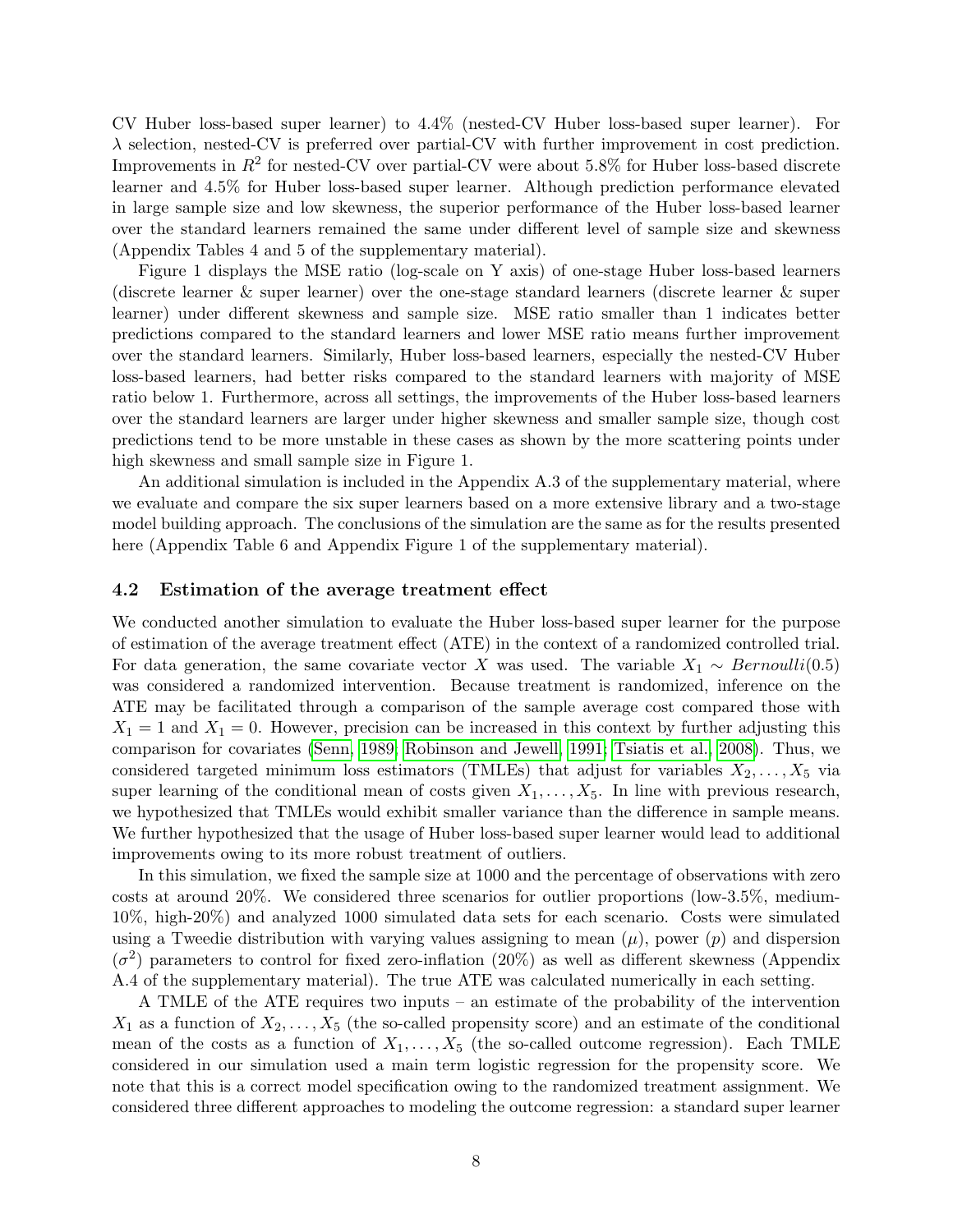(TMLE-standard SL), the partial-CV Huber loss-based super learner (TMLE-partial CV Huber SL), and the nested-CV Huber loss-based super learner (TMLE-nested CV Huber SL). Each super learner consisted of the same ten candidate algorithms and was based on ten-fold cross-validation (Appendix Table 7 of the supplementary material).

For the Huber loss-based super learner we proposed a "global" set for  $\lambda$  that included 37 candidate values equally spaced from 0.1 to 1e8. In each simulated data set, the set used for  $\lambda$  selection was a subset of the "global" set with the upper bound determined by the maximum observed value of the outcome.

We compared the performance of the unadjusted sample mean difference to the three super learner-based TMLEs in terms of bias, variance, and mean squared error of the point estimates.

Table 2 summarized the results for ATE estimation using different estimators. Overall, the unadjusted sample mean difference has smaller bias but larger variance and larger MSE when compared with the three TMLEs, indicating the expected gain in precision from adjusting for prognostic covariates. Among the three TMLEs, the TMLE that used super learner with Huber loss and nested CV for tuning parameter selection had the smallest bias, variance and MSE, while the TMLE that used super learner with Huber loss and partial CV exhibited slightly higher bias and variance, but still lower than the TMLE based on the standard super learner. Breaking the results down further based on outlier proportion, we see that gains in performance were modest in settings with low skewness, but pronounced in settings with medium and high skewness. For example, in the high skewness setting, the MSE of the estimates based on a standard super learner was reduced by 11.4% and 9.4% by utilizing a super learner with Huber loss with nested/partial CV, respectively.

## 5 Data analysis

In this section we applied our proposed method on MEPS data and BOLD data. We used the same super learner library with four algorithms as in the simulations for analyzing the MEPS data while used a different super learner library with eight algorithms for analyzing the BOLD data.

### 5.1 MEPS Data

MEPS is a national survey on the financing and use of medical care of families and individuals, their medical providers, and employers across the United States [\(Cohen, 2003;](#page-10-2) [Cohen et al., 2009\)](#page-10-3). We used the longitudinal data of MEPS 2016-2017, with 2016 MEPS used as a training sample and the same individuals in 2017 MEPS used as a testing sample. We developed a prediction model for total annual healthcare expenditures based on 14 covariates including demographics, medical conditions, and insurance characteristics (Appendix Table 9 of the supplementary material). Final sample included adults with non-missing data and contained 10,925 observations for training sample and 10,815 observations for testing sample. Distributions of total expenditures in 2016 & 2017 were both zero-inflated, with about 20% (train: 17.83%; test: 19.56%) of observations having zero expenditures, as well as highly right skewed, with over 10% (train: 11.80%; test: 12.25%) of observations having outlying expenditures (Appendix Table 8 and Appendix Figure 2 of the supplementary material). Two-stage estimators were also modeled on MEPS data with the same super learner library as the simulations. We set up 35 candidate values of  $\lambda$  ranging from 0.1 to 350,000 for  $\lambda$  selection and fix  $V = 10$  for all the V-fold cross-validation involved in building various estimators.

In MEPS data, we again found that nested-CV Huber loss-based super learner is the best performing algorithm (Table 3), although its improvements in MSE over partial-CV Huber loss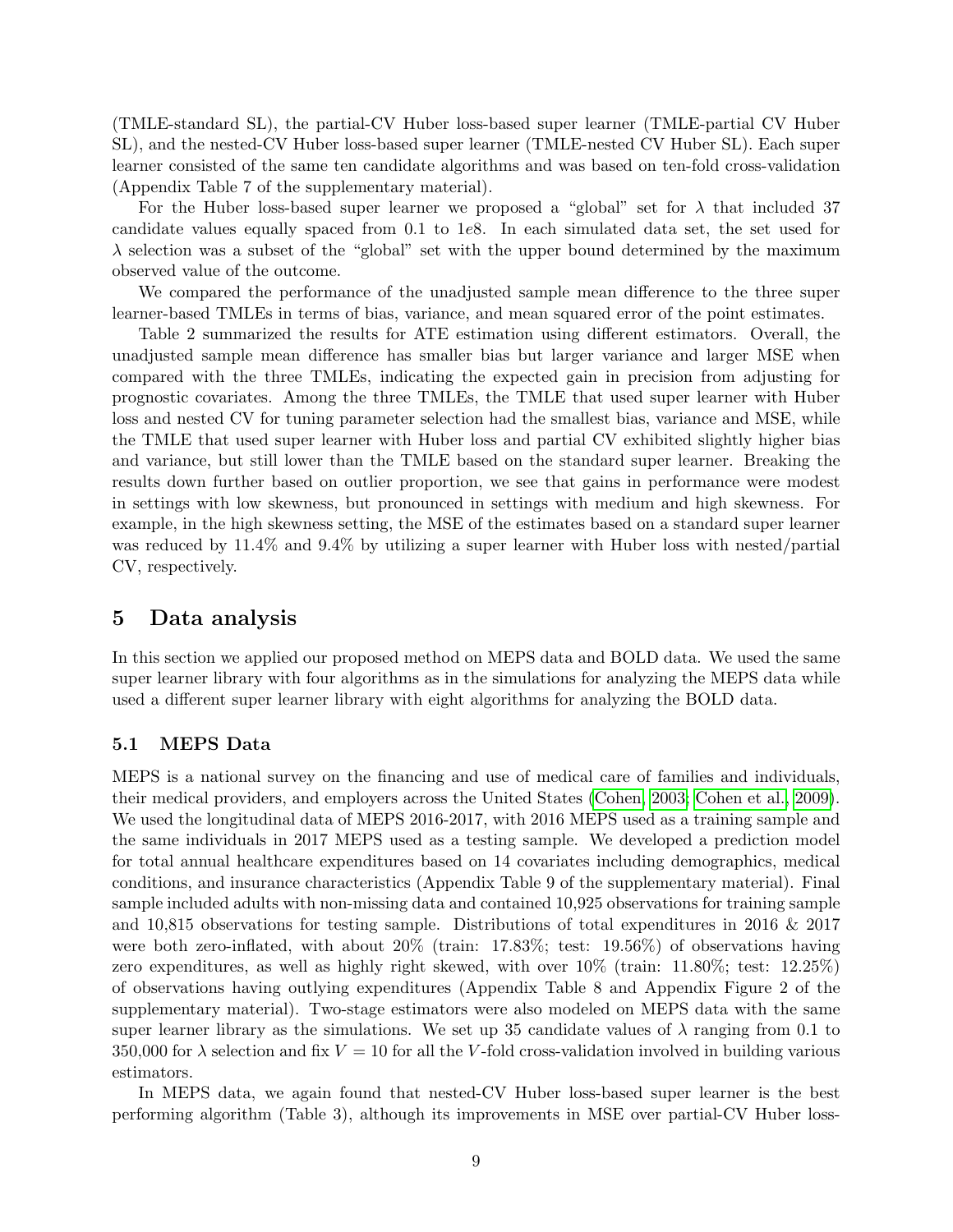based super learner (0.3%) and standard super learner (1.9%) are modest compared to simulations. Appendix Table 10 of the supplementary material presents the results of the two-stage estimators, which are similar to the one-stage estimators as Huber loss, as well as the nested-CV procedure provided extra benefits in terms of cost estimation.

### 5.2 BOLD Data

The BOLD project is a large, community-based registry of patients aged 65 years and older who presented with primary care visits for a new episode of back pain from March 2011 to March 2013 [\(Jarvik et al., 2012\)](#page-11-10). Expenditures in BOLD data were calculated as total relative value units (RVUs), a measure of value used in the US Medicare reimbursement formula for physician services [\(Glass and Anderson, 2002\)](#page-11-14). We used the total annual RVUs one year after index as the outcome in this study and the model was developed based on 24 covariates from baseline patient questionnaires and EHR (Appendix Table 11 of the supplementary material). Final sample contained 4,397 observations, with around 10% of them being outliers (Appendix Table 12 and Appendix Figure 3 of the supplementary material). No zero total annual RVUs was observed in the BOLD data, necessitating the implementation of one-stage estimators with super learner library including different algorithms that are more appropriate to model the positive outcome (Appendix Table 13 of the supplementary material). We set up 25 candidate values of  $\lambda$  ranging from 0.1 to 3000 for  $\lambda$  selection and fix  $V = 10$  for all the V-fold cross-validation involved in building the onestage estimators. To evaluate the model, the data were randomly partitioned into ten distinct folds. All the one-stage estimators were trained using nine of the folds (training fold) and predictions were obtained using the remaining fold (validation fold). The performance was estimated as the MSE of the predictions on the validation fold, averaged over the ten validation folds. Specifically,  $\lambda$ selection by two cross-validation procedures was conducted on both training fold and validation fold to obtain the training  $\lambda(\lambda_t)$  and the validation  $\lambda(\lambda_v)$ . Intraclass Correlation Coefficient (ICC) between  $\lambda_t$  and  $\lambda_v$  was calculated to evaluate the two procedures for  $\lambda$  selection.

Prediction of future RVUs using only baseline covariates is challenging, as evidenced by the small  $R^2$  values for the six learners, ranging from 0.0270 to 0.0551 (Table 4). Similar to MEPS data, we observed modest prediction improvements in the Huber loss-based learners over the standard learners (MSE improvements: 1.3% - 1.9% for discrete learner; 0.6% - 1.1% for super learner) and nested-CV over partial-CV (MSE improvements: 0.6% for discrete learner; 0.5% for super learner). In addition, nested-CV is more consistent and robust than partial-CV in terms of  $\lambda$  selection, with higher ICC for both Huber loss-based discrete learner (nested-CV vs. partial-CV: 0.052 vs. 0.009) and Huber loss-based super learner (nested-CV vs. partial-CV: 0.860 vs. 0.339) (Appendix Table 14 of the supplementary material).

## 6 Discussion

Our results indicate that cross validation-based learning provides an optimal way of selecting estimators when the research goal is optimizing Huber risk for a given value of robustification parameter. However, we have also demonstrated empirically that the proposed procedure is useful even in settings where optimizing based on mean squared error is the ultimate goal. This latter setting has wider implications as it relates to super learning performed in the context of effect estimation and other semiparametric estimation problems. These results indicate that more robust finite sample behavior can be obtained by selecting the robustification tuning parameter using an additional layer of cross validation. However, we also demonstrate that a non-nested cross validation scheme can be employed that improves performance of ensemble learners at minimal computational cost.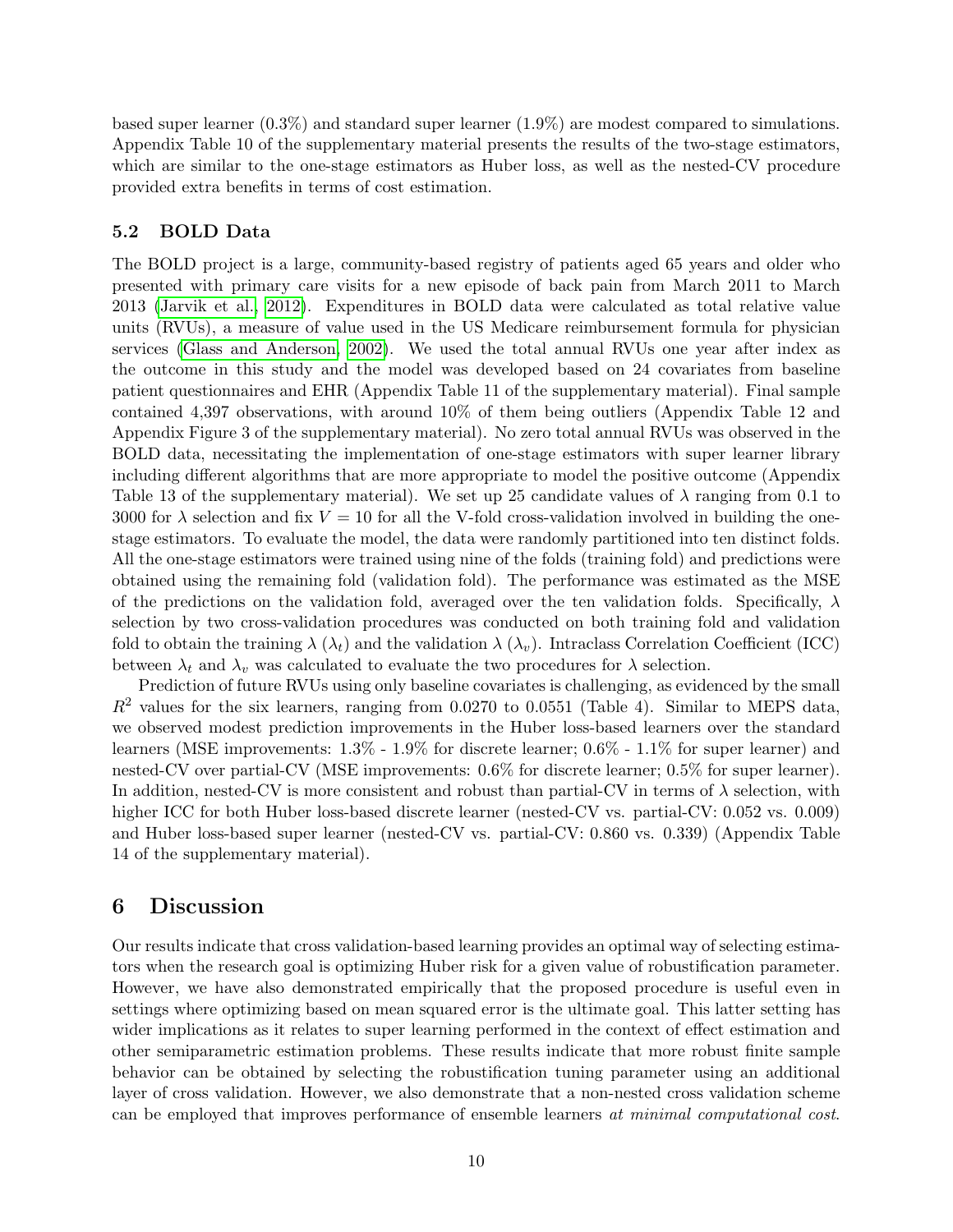Our simulation and data analyses indicate that the expected gains associated with our procedure over standard super learner practice are most pronounced in settings with limited sample size or a high fraction of outlying values. In settings with both these features, the gains associated with our method can be dramatic.

Our method has the potential to be extended to more general robust loss functions [\(Barron,](#page-10-7) [2019\)](#page-10-7). Additionally, our approach used grid search for selection of robustification parameter in Huber loss. This may cause issues for settings where computational complexity associated with computing weights is high. An alternative approach is to develop a selection scheme that avoids the grid search while adapting the robustification parameter according to data.

## 7 Software

Software in the form of R code, together with a sample input data set and complete documentation is available on request from the corresponding author (ziyue.wu@emory.edu). Our methods described in this article are available in the R function HuberSL on the GitHub repository https://github.com/wuziyueemory/Huber-loss-based-SuperLearner.

Conflict of Interest: None declared.

## Funding

This research was supported in part under award 1R01HL137808 from the National Heart Lung and Blood Institute of the United States National Institute of Health. The findings and conclusions in this report are those of the authors and do not necessarily represent the views of of the National Institutes of Health.

## References

- <span id="page-10-7"></span>Barron, J. T. (2019). A general and adaptive robust loss function. In Proceedings of the IEEE/CVF Conference on Computer Vision and Pattern Recognition, pages 4331–4339.
- <span id="page-10-0"></span>Basu, A., Polsky, D., and Manning, W. G. (2011). Estimating treatment effects on healthcare costs under exogeneity: is there a 'magic bullet'? Health Services and Outcomes Research Methodology 11, 1–26.
- <span id="page-10-5"></span>Benkeser, D., Cai, W., and van der Laan, M. J. (2020). Rejoinder: A nonparametric superefficient estimator of the average treatment effect. Statistical Science 35, 511–517.
- <span id="page-10-4"></span>Benkeser, D., Ju, C., Lendle, S., and van der Laan, M. (2018). Online cross-validation-based ensemble learning. Statistics in medicine 37, 249–260.
- <span id="page-10-1"></span>Breiman, L. (1996). Stacked regressions. Machine learning 24, 49–64.
- <span id="page-10-6"></span>Breiman, L. (2001). Random forests. Machine learning 45, 5–32.
- <span id="page-10-3"></span>Cohen, J. W., Cohen, S. B., and Banthin, J. S. (2009). The medical expenditure panel survey: a national information resource to support healthcare cost research and inform policy and practice. Medical care pages S44–S50.
- <span id="page-10-2"></span>Cohen, S. B. (2003). Design strategies and innovations in the medical expenditure panel survey. Medical care pages III5–III12.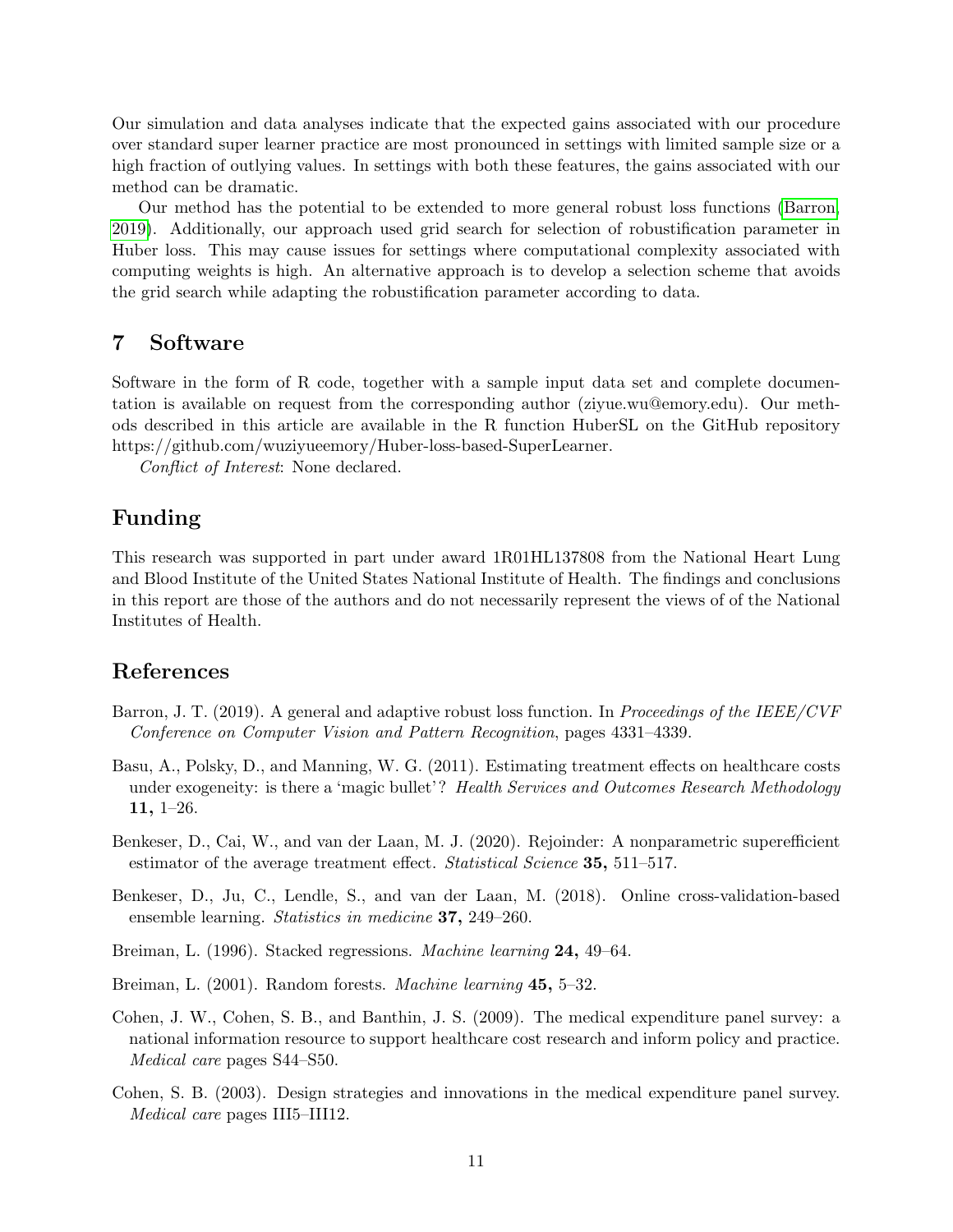- <span id="page-11-0"></span>Cohen, S. B. and Yu, W. (2012). Statistical brief  $\#$  354: The concentration and persistence in the level of health expenditures over time: Estimates for the us population, 2008–2009. Agency for Healthcare Research and Quality, Rockville, MD .
- <span id="page-11-12"></span>Cortes, C. and Vapnik, V. (1995). Support-vector networks. Machine learning 20, 273–297.
- <span id="page-11-2"></span>Duan, N. (1983). Smearing estimate: a nonparametric retransformation method. Journal of the American Statistical Association **78**, 605–610.
- <span id="page-11-6"></span>Gareth, J., Daniela, W., Trevor, H., and Robert, T. (2013). An introduction to statistical learning: with applications in R. Spinger.
- <span id="page-11-14"></span>Glass, K. P. and Anderson, J. R. (2002). Relative value units: from a to z (part i of iv). The Journal of medical practice management: MPM 17, 225–228.
- <span id="page-11-4"></span>Huber, P. J. (1973). Robust regression: asymptotics, conjectures and monte carlo. The annals of statistics pages 799–821.
- <span id="page-11-5"></span>Huber, P. J. (1992). Robust estimation of a location parameter. In *Breakthroughs in statistics*, pages 492–518. Springer.
- <span id="page-11-10"></span>Jarvik, J. G., Comstock, B. A., Bresnahan, B. W., Nedeljkovic, S. S., Nerenz, D. R., Bauer, Z., Avins, A. L., James, K., Turner, J. A., Heagerty, P., et al. (2012). Study protocol: The back pain outcomes using longitudinal data (bold) registry. BMC musculoskeletal disorders 13, 1–12.
- <span id="page-11-1"></span>Jones, A. M. et al. (2010). Models for health care. University of York., Centre for Health Economics .
- <span id="page-11-8"></span>Kessler, R. C., Rose, S., Koenen, K. C., Karam, E. G., Stang, P. E., Stein, D. J., Heeringa, S. G., Hill, E. D., Liberzon, I., McLaughlin, K. A., et al. (2014). How well can post-traumatic stress disorder be predicted from pre-trauma risk factors? an exploratory study in the who world mental health surveys. *World Psychiatry* 13, 265–274.
- <span id="page-11-3"></span>Manning, W. G. and Mullahy, J. (2001). Estimating log models: to transform or not to transform? Journal of health economics **20**, 461–494.
- <span id="page-11-7"></span>Morid, M. A., Kawamoto, K., Ault, T., Dorius, J., and Abdelrahman, S. (2017). Supervised learning methods for predicting healthcare costs: systematic literature review and empirical evaluation. In AMIA Annual Symposium Proceedings, volume 2017, page 1312. American Medical Informatics Association.
- <span id="page-11-9"></span>Pirracchio, R., Petersen, M. L., Carone, M., Rigon, M. R., Chevret, S., and van der Laan, M. J. (2015). Mortality prediction in intensive care units with the super icu learner algorithm (sicula): a population-based study. The Lancet Respiratory Medicine 3, 42–52.
- <span id="page-11-11"></span>Robins, J. M., Rotnitzky, A., and Zhao, L. P. (1994). Estimation of regression coefficients when some regressors are not always observed. Journal of the American statistical Association 89, 846–866.
- <span id="page-11-13"></span>Robinson, L. D. and Jewell, N. P. (1991). Some surprising results about covariate adjustment in logistic regression models. International Statistical Review/Revue Internationale de Statistique pages 227–240.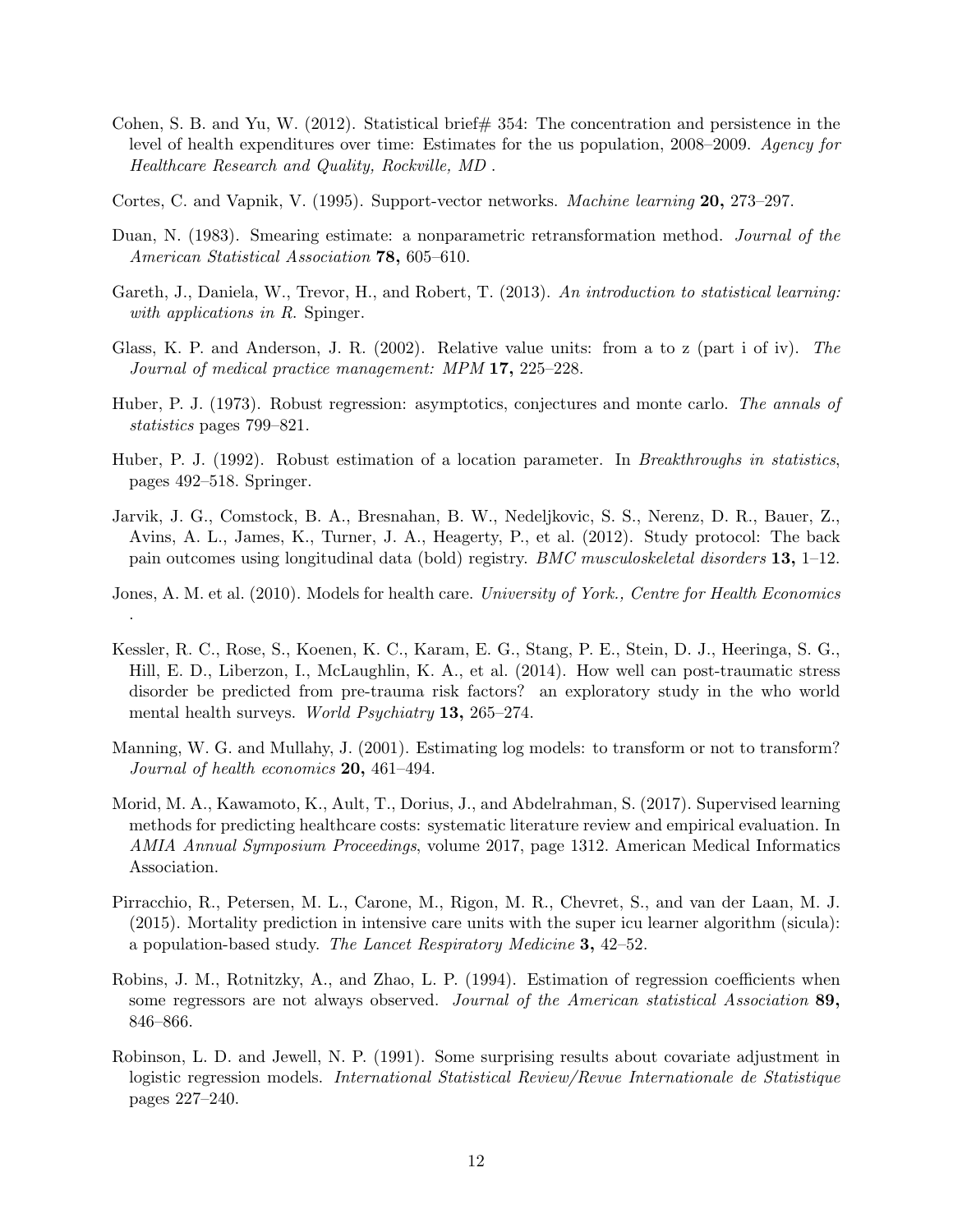- <span id="page-12-7"></span>Rose, S. (2013). Mortality risk score prediction in an elderly population using machine learning. American journal of epidemiology 177, 443-452.
- <span id="page-12-2"></span>Rose, S. (2016). A machine learning framework for plan payment risk adjustment. Health services research 51, 2358–2374.
- <span id="page-12-13"></span>Senn, S. (1989). Covariate imbalance and random allocation in clinical trials. Statistics in medicine 8, 467–475.
- <span id="page-12-3"></span>Shrestha, A., Bergquist, S., Montz, E., and Rose, S. (2018). Mental health risk adjustment with clinical categories and machine learning. Health Services Research 53, 3189–3206.
- <span id="page-12-0"></span>Smith, J. and Sweetman, A. (2016). Estimating the causal effects of policies and programs. *Cana*dian Journal of Economics/Revue canadienne d'économique  $49,871-905$ .
- <span id="page-12-12"></span>Tibshirani, R. (1996). Regression shrinkage and selection via the lasso. Journal of the Royal Statistical Society: Series B (Methodological) 58, 267–288.
- <span id="page-12-14"></span>Tsiatis, A. A., Davidian, M., Zhang, M., and Lu, X. (2008). Covariate adjustment for two-sample treatment comparisons in randomized clinical trials: a principled yet flexible approach. Statistics in medicine 27, 4658–4677.
- <span id="page-12-9"></span>van der Laan, M. J. and Dudoit, S. (2003). Unified cross-validation methodology for selection among estimators and a general cross-validated adaptive epsilon-net estimator: Finite sample oracle inequalities and examples.
- <span id="page-12-10"></span>van der Laan, M. J., Dudoit, S., and van der Vaart, A. W. (2006). The cross-validated adaptive epsilon-net estimator. Statistics & Decisions 24, 373-395.
- <span id="page-12-6"></span>van der Laan, M. J., Polley, E. C., and Hubbard, A. E. (2007). Super learner. Statistical applications in genetics and molecular biology 6,.
- <span id="page-12-11"></span>van der Laan, M. J. and Rubin, D. (2006). Targeted maximum likelihood learning. The international journal of biostatistics 2,.
- <span id="page-12-15"></span>van der Vaart, A. W., Dudoit, S., and van der Laan, M. J. (2006). Oracle inequalities for multi-fold cross validation. Statistics  $\mathcal{C}$  Decisions 24, 351–371.
- <span id="page-12-1"></span>Weichle, T., Hynes, D. M., Durazo-Arvizu, R., Tarlov, E., and Zhang, Q. (2013). Impact of alternative approaches to assess outlying and influential observations on health care costs. Springerplus 2, 1–11.
- <span id="page-12-5"></span>Wolpert, D. H. (1992). Stacked generalization. Neural networks 5, 241–259.
- <span id="page-12-8"></span>Wu, Z., Berkowitz, S. A., Heagerty, P. J., and Benkeser, D. (2021). A two-stage super learner for healthcare expenditures. medRxiv.
- <span id="page-12-4"></span>Zink, A. and Rose, S. (2020). Fair regression for health care spending. Biometrics 76, 973–982.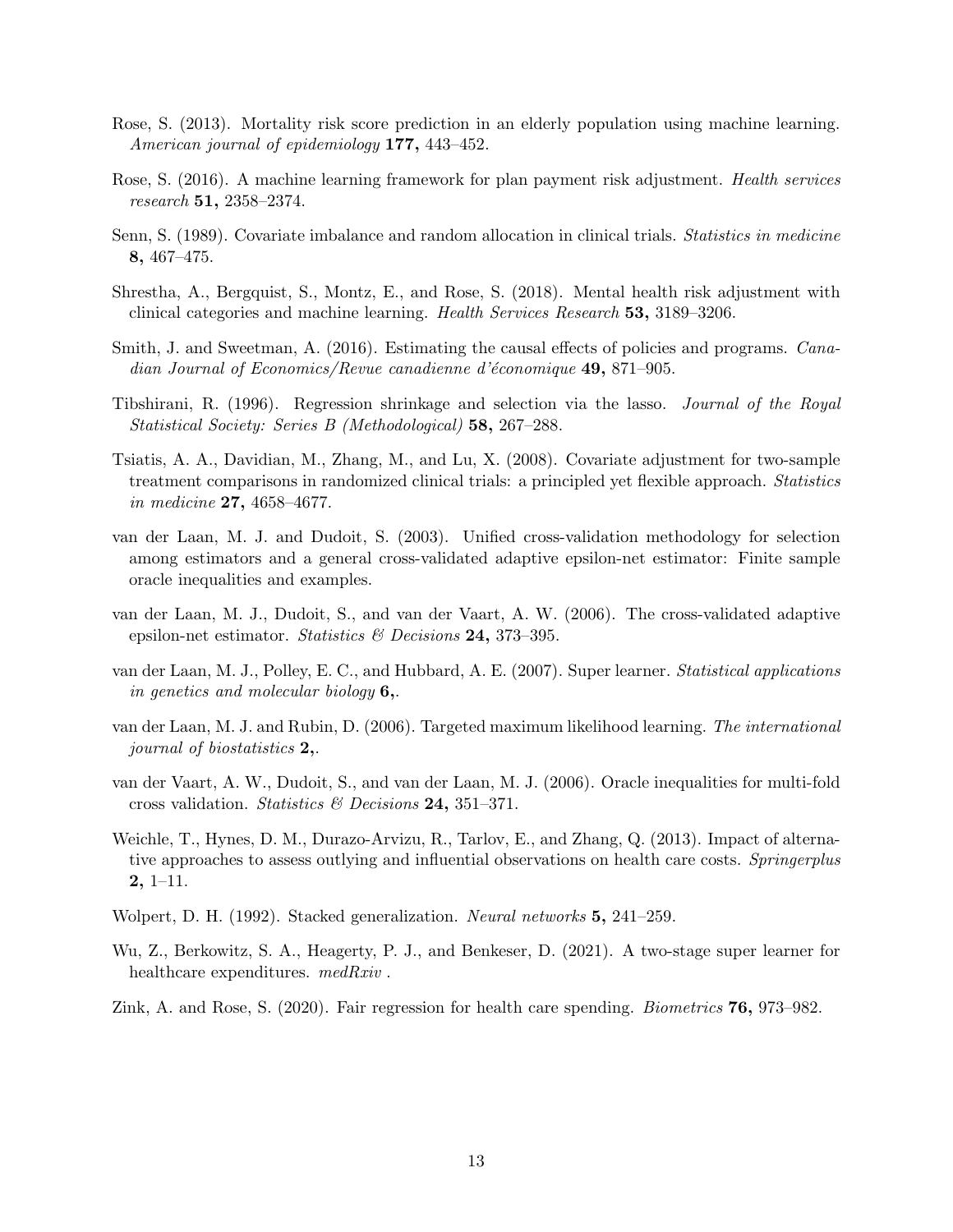|                     | Discrete Learner |                      |               | Super Learner |                      |               |
|---------------------|------------------|----------------------|---------------|---------------|----------------------|---------------|
| Metric              | Standard         | Huber                | Huber         | Standard      | Huber                | Huber         |
|                     |                  | ${\rm (partial-CV)}$ | $(nested-CV)$ |               | ${\rm (partial-CV)}$ | $(nested-CV)$ |
| $MSE(10^{10})$      | 0.5566           | 0.5365               | 0.5216        | 0.5285        | 0.5168               | 0.5053        |
| Relative MSE $(\%)$ |                  | 96.39%               | 93.71\%       |               | 97.79%               | 95.61\%       |
| $\,R^2$             | 0.3824           | 0.4071               | 0.4306        | 0.4101        | 0.4290               | 0.4483        |
| RE(%)               |                  | 106.46\%             | 112.60%       |               | 104.61\%             | 109.31\%      |
| MAE                 | 42671.72         | 42080.86             | 41668.15      | 41634.26      | 41339.34             | 41043.41      |

Table 1: Overall results of six one-stage learners in simulations

|                 | Table 2: Results of ATE estimation with different learners in Simulation |            |             |                |               |
|-----------------|--------------------------------------------------------------------------|------------|-------------|----------------|---------------|
|                 |                                                                          | Unadjusted |             | TMLE           | TMLE          |
| <b>Skewness</b> | Metrics                                                                  | Mean       | <b>TMLE</b> | Huber SL       | Huber SL      |
|                 |                                                                          | Difference | Standard SL | $(partial-CV)$ | $(nested-CV)$ |
| Overall         | <b>Bias</b>                                                              | 72.20      | 222.44      | 124.26         | 118.67        |
| (11.27%)        | Variance $(10^8)$                                                        | 1.0098     | 0.8250      | 0.7916         | 0.7846        |
|                 | $MSE(10^8)$                                                              | 1.0101     | 0.8255      | 0.7920         | 0.7849        |
|                 | Relative MSE $(\%)$                                                      | 122.36%    | 100.00%     | 95.95\%        | 95.08%        |
| Low             | <b>Bias</b>                                                              | $-137.25$  | $-85.37$    | $-249.30$      | $-170.44$     |
| (3.47%)         | Variance $(10^8)$                                                        | 1.4866     | 1.3758      | 1.3686         | 1.3660        |
|                 | $MSE(10^8)$                                                              | 1.4869     | 1.3767      | 1.3700         | 1.3671        |
|                 | Relative MSE $(\%)$                                                      | 108.00%    | 100.00%     | 99.52%         | 99.30%        |
| Medium          | <b>Bias</b>                                                              | 81.14      | 304.95      | 263.49         | 215.93        |
| $(10.80\%)$     | Variance $(10^7)$                                                        | 4.6932     | 2.5780      | 2.4330         | 2.4192        |
|                 | $MSE(10^7)$                                                              | 4.6947     | 2.5883      | 2.4408         | 2.4244        |
|                 | Relative MSE $(\%)$                                                      | 181.38%    | 100.00%     | 94.30%         | 93.67%        |
| High            | <b>Bias</b>                                                              | 272.72     | 447.75      | 358.60         | 310.52        |
| $(19.53\%)$     | Variance $(10^8)$                                                        | 1.0753     | 0.8430      | 0.7641         | 0.7475        |
|                 | $MSE(10^8)$                                                              | 1.0763     | 0.8451      | 0.7655         | 0.7486        |
|                 | Relative MSE $(\%)$                                                      | 127.35%    | 100.00%     | 90.58%         | 88.58%        |

 $SL =$  super learner. Relative MSE = MSE / MSE of TMLE Standard SL  $\times$  100. Zero percentage = 19.40%, 18.30%, 19.85% and 20.04% and true value of ATE = 23,884, 23,652, 23,998, and 24,002 for overall, low, medium and high skewness, respectively.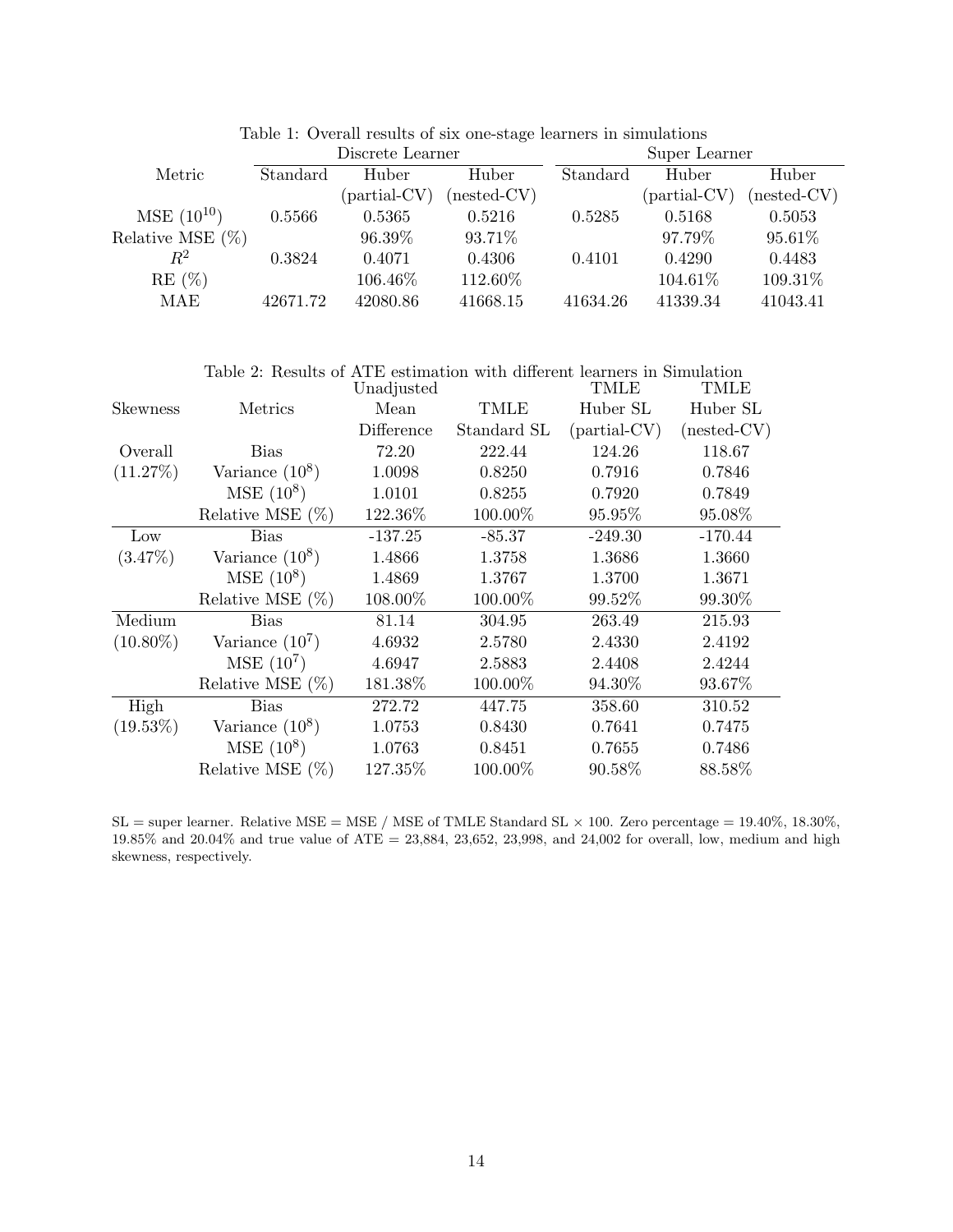| Standard | Huber                | Huber         | Standard         | Huber          | Huber         |
|----------|----------------------|---------------|------------------|----------------|---------------|
|          | ${\rm (partial-CV)}$ | $(nested-CV)$ |                  | $(partial-CV)$ | $(nested-CV)$ |
| 2.3358   | 2.2887               | 2.2728        | 2.2896           | 2.2525         | 2.2453        |
|          | 97.98%               | 97.30%        |                  | 98.38%         | 98.07%        |
| 0.1046   | 0.1227               | 0.1287        | 0.1223           | 0.1365         | 0.1393        |
|          | 117.30%              | 123.04%       |                  | 111.61%        | 113.90%       |
| 5888.40  | 5837.57              | 5832.21       | 5835.65          | 5790.34        | 5795.78       |
|          |                      |               | Discrete Learner |                | Super Learner |

Table 3: Results of six one-stage learners in MEPS analysis

Table 4: Results of six one-stage learners in BOLD analysis

|                     | Discrete Learner |                      |               |          | Super Learner        |               |  |
|---------------------|------------------|----------------------|---------------|----------|----------------------|---------------|--|
| Metric              | Standard         | Huber                | Huber         | Standard | Huber                | Huber         |  |
|                     |                  | ${\rm (partial-CV)}$ | $(nested-CV)$ |          | ${\rm (partial-CV)}$ | $(nested-CV)$ |  |
| MSE                 | 17574.87         | 17341.13             | 17237.43      | 17253.12 | 17147.93             | 17066.29      |  |
| Relative MSE $(\%)$ |                  | 98.67%               | 98.08%        |          | 99.39\%              | 98.92%        |  |
| $RE(\%)$            |                  | 147.78%              | 169.26%       |          | 112.95%              | 122.99%       |  |
| MAE                 | 49.93            | 49.68                | 49.61         | 49.57    | 49.46                | 49.50         |  |



Figure 1: Scatter plot of MSE ratio (log-scale on Y axis) between one-stage (a) partial-CV Huber Discrete Learner vs. standard discrete learner; (b) nested-CV Huber Discrete Learner vs. standard discrete learner; (c) partial-CV Huber Super Learner vs. standard super learner; (d) nested-CV Huber Super Learner vs. standard super learner; over different skewness and sample size in simulations. X-axis is the proportion of outliers in simulated data, Y-axis is the MSE ratio. Points with different colors in scatter plot refer to observed MSE ratio under different sample size. Lines with different colors in scatter plot refer to the regression lines of corresponding points under different sample size. Black horizontal dashed line refers to a MSE ratio of 1 for reference.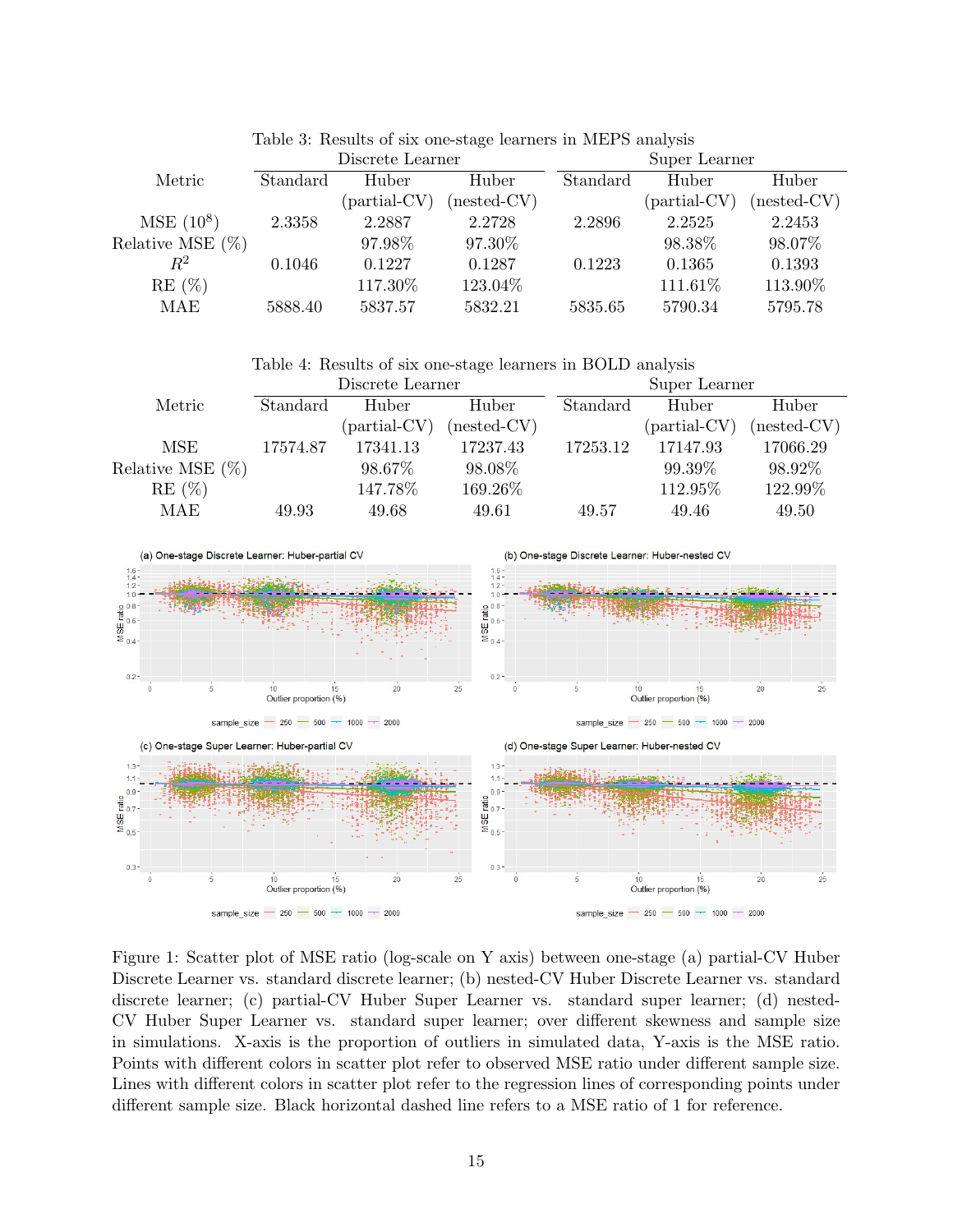## Supplementary Material

#### A.1. Theoretical Justification

Our theoretical justification follows from [van der Laan et al. \(2007\)](#page-12-6) and [van der Vaart et al.](#page-12-15) [\(2006\)](#page-12-15). We first introduce and revise some notations. Suppose one observes  $n$  i.i.d. observations  $O_i = (X_i, Y_i) \sim P, i = 1, \ldots, n$ , where Y is a scalar outcome and X is a vector of covariates. Under the Huber loss function with a certain robustification parameter  $\lambda \in R^+$ , let us denote the true super learner  $Q_{\alpha_0}^{\text{SL}}$  as the true Huber risk minimizer by

$$
Q_{\alpha_0}^{\text{SL}} = \mathrm{argmin}_{Q_{\alpha}^{\text{SL}}} E \left\{ L_{\lambda}(Q_{\alpha}^{\text{SL}}) \right\} = \mathrm{argmin}_{Q_{\alpha}^{\text{SL}}} R_{\lambda}(Q_{\alpha}^{\text{SL}})
$$

where

$$
L_{\lambda}(Q)(X,Y) = \begin{cases} \frac{1}{2} \{Y - Q(X)\}^2 & |Y - Q(X)| \leq \lambda \\ \lambda(|Y - Q(X)| - \frac{1}{2}\lambda) & |Y - Q(X)| > \lambda \end{cases}, \lambda \in R^+
$$

and

$$
R_{\lambda}(Q) = \int L_{\lambda}(Q)(x, y) dP(x, y) .
$$

For super learner, suppose there is a collection of  $K$  individual algorithms with the corresponding prediction functions  $(\hat{Q}_1,\ldots,\hat{Q}_K)$ . The super learner is parameterized as  $\hat{Q}^{\text{SL}}_{\alpha} = \sum_{i=1}^K \alpha_k \hat{Q}_k$ , where  $\alpha$  is the vector of coefficients (weights) that linearly combines the K algorithms. Without loss of generality, we assume the weights  $\alpha$  to be constrained as  $\alpha_i \in [0,1]$ ,  $i = 1, \ldots, K$  and  $\sum_{k=1}^{K} \alpha_i = 1$ . The parameter space of  $\alpha$  can be written as  $\mathcal{A} = [0, 1]^K$ . We consider a grid (or any finite subset)  $\mathcal{A}_n$  of  $\alpha$  values in the bounded parameter space  $\mathcal{A}$ , and let  $K(n) = \# \mathcal{A}_n$  be the number of grid points such that  $K(n) \leq n^q$  for some constant  $q < \infty$ . We then consider  $\mathcal{Q} = \{ \hat{Q}_{\alpha}^{\text{SL}} : \alpha \in \mathcal{A}_n \}$  as a collection of candidate super learners.

V -fold cross-validation splits the data into a training sample and a validation sample. Denote  $\hat{Q}_{k,v}, k = 1, \ldots, K, v = 1, \ldots, V$  as the predict functions with candidate algorithm k fitted on the v-th training sample and  $\hat{Q}_{\alpha,v}^{\text{SL}}$  as the super learner estimated from the v-th training sample.

The oracle weight vector  $\tilde{\alpha}$  is the one that minimizes the true Huber risk on the unknown distribution  $P$  given  $V$  training-sample-specific fits:

$$
\tilde{\alpha} = \operatorname{argmin}_{\alpha \in \mathcal{A}_n} \sum_{v=1}^V \int L_{\lambda}(\hat{Q}_{\alpha,v}^{\text{SL}})(o) dP(o) = \operatorname{argmin}_{\alpha \in \mathcal{A}_n} \sum_{v=1}^V R_{\lambda}(\hat{Q}_{\alpha,v}^{\text{SL}}) .
$$

The oracle weights represent the best weights that could be selected at a population-level, given the training samples seen. These weights can be used to construct the oracle super learner  $\hat{Q}_{\tilde{\alpha}}^{\text{SL}}$ .

In Huber loss-based super learner (also known as cross-validated estimator), the cross-validation replaces the unknown true distribution  $P$  by the validation sample distribution  $\hat{P}_V$  and calculates  $\hat{\alpha}$  as the Huber loss-based super learner weights that minimize the cross-validated estimate of the Huber risks, defined as:

$$
\hat{\alpha} = \operatorname{argmin}_{\alpha \in \mathcal{A}_n} \sum_{v=1}^V \int L_{\lambda}(\hat{Q}_{\alpha,v}^{\text{SL}})(o) d\hat{P}_V(o) = \operatorname{argmin}_{\alpha \in \mathcal{A}_n} \sum_{v=1}^V \hat{R}_{\lambda}(\hat{Q}_{\alpha,v}^{\text{SL}}).
$$

where

$$
\hat{R}_{\lambda}(\hat{Q}_{\alpha,v}^{\text{SL}}) = \frac{1}{|\mathcal{I}_v|} \sum_{i \in \mathcal{I}_v} L_{\lambda}(\hat{Q}_{\alpha,v}^{\text{SL}})(O_i) .
$$

The goal of this section is to theoretically prove that for a given  $\lambda \in R^+$ , the Huber lossbased super learner  $\hat{Q}^{\text{SL}}_{\hat{\alpha}}$  asymptotically converges to the oracle super learner  $\hat{Q}^{\text{SL}}_{\hat{\alpha}}$  in terms of the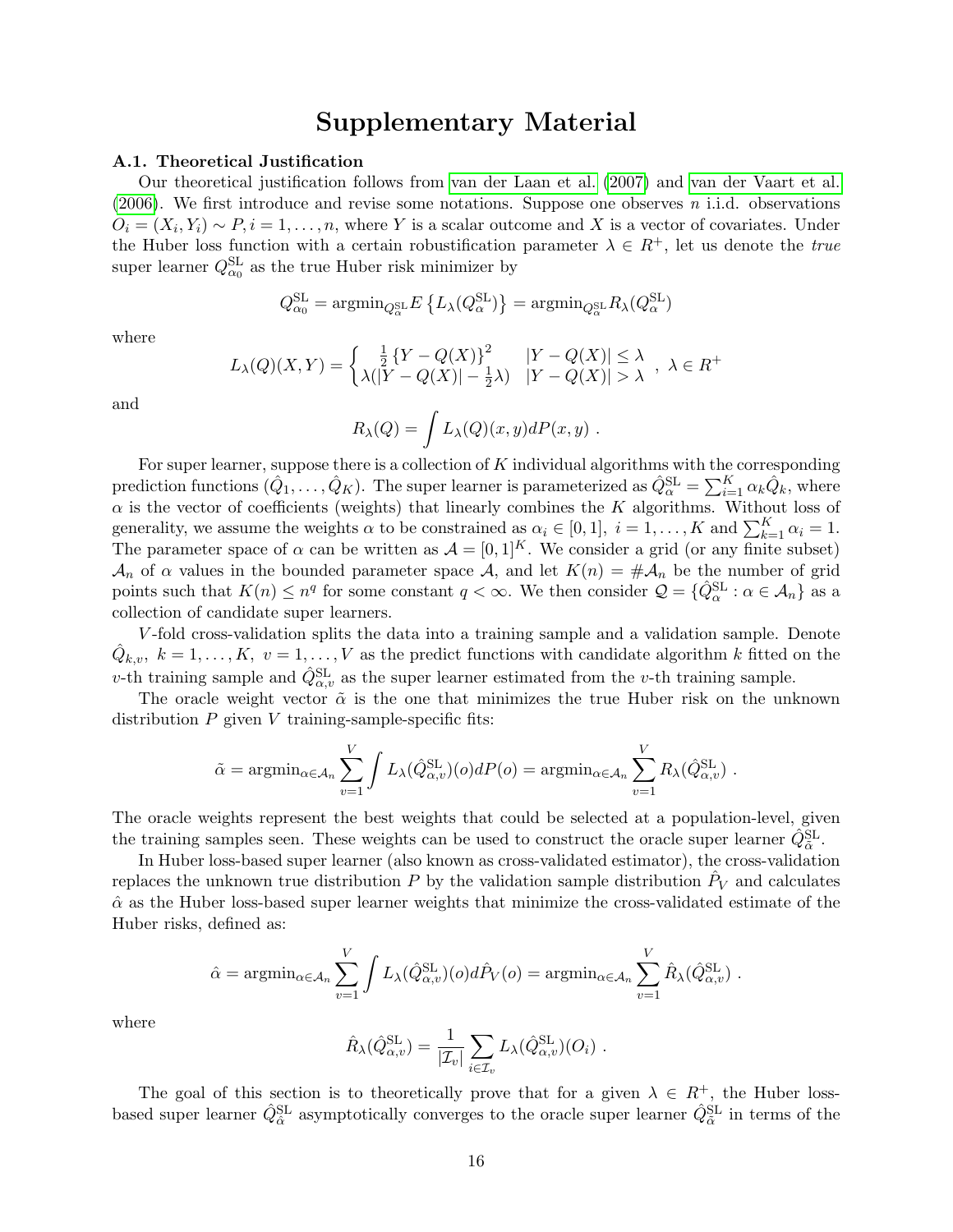Huber risk averaged over V training-sample-specific fits. [van der Vaart et al. \(2006\)](#page-12-15) (Theorem 2.3) established the following inequality for the risk averaged over the V -fold cross-validation data splits between the cross-validated estimator  $(\hat{Q}_{\hat{\alpha}}^{\text{SL}})$  and the oracle estimator  $(\hat{Q}_{\tilde{\alpha}}^{\text{SL}})$ .

**Theorem 1** [\(van der Vaart et al. \(2006\)](#page-12-15)) For  $\hat{Q}_{\alpha}^{\text{SL}} \in \mathcal{Q}$ . Let  $\left\{ M(\hat{Q}_{\alpha}^{\text{SL}}), v(\hat{Q}_{\alpha}^{\text{SL}}) \right\}$  be a Bernstein pair for the function  $o \to L(\hat{Q}_{\alpha}^{\text{SL}})(o)$  and assume that  $R(\hat{Q}_{\alpha}^{\text{SL}}) = \int L(\hat{Q}_{\alpha}^{\text{SL}})(o) dP(o) \geq 0$  for every  $\hat{Q}_{\alpha}^{\text{SL}} \in \mathcal{Q}$ . Then for any  $\delta > 0$  and  $1 \le p \le 2$ ,

$$
\sum_{v=1}^{V} R(\hat{Q}_{\alpha,v}^{\text{SL}}) \le (1+2\delta) \left\{ \sum_{v=1}^{V} R(\hat{Q}_{\alpha,v}^{\text{SL}}) \right\} + (1+\delta) E \left\{ \frac{16}{(n^1)^{\frac{1}{p}}} \right\}
$$

$$
\times \log(1+\#\mathcal{Q}) \sup_{\hat{Q}_{\alpha}^{\text{SL}} \in \mathcal{Q}} \left[ \frac{M(\hat{Q}_{\alpha}^{\text{SL}})}{(n^1)^{1-1/p}} + \left\{ \frac{v(\hat{Q}_{\alpha}^{\text{SL}})}{R(\hat{Q}_{\alpha}^{\text{SL}})^{2-p}} \right\}^{1/p} \left( \frac{1+\delta}{\delta} \right)^{2/p-1} \right]
$$

where  $n^1$  is the size of the validation sample. The condition that risk  $R(\hat{Q}_{\alpha}^{\text{SL}}) \geq 0$  is met under the Huber loss function since it's a combination of squared error loss and absolute error loss, both of which are non-negative. Recall that for a measurable function  $f: \mathcal{O} \to \mathcal{R}, \{M(f), v(f)\}\$ is a pair of Bernstein numbers if:

$$
M(f)^{2}P\left\{e^{\frac{|f|}{M(f)}} - 1 - \frac{|f|}{M(f)}\right\} \le \frac{1}{2}v(f)
$$

And it was shown in [van der Vaart et al. \(2006\)](#page-12-15) that if f is uniformly bounded, then  $(||f||_{\infty}, 1.5Pf^2)$ is a pair of Bernstein numbers.

**Assumption A1** Assume there exists a constant  $C_0 < \infty$ , such that both individual algorithms  $\hat{Q}_k$ ,  $k = 1, ..., K$  and outcome Y are bounded:  $|Y| \leq C_0$  for all  $Y \in \mathcal{Y}$  and  $\sup_k \sup_{x \in \mathcal{X}} |\hat{Q}_k(x)| \leq$  $C_0$ .

**Lemma 1** For Huber loss function given a particular  $\lambda: \rho \to L_{\lambda}(\hat{Q}_{\alpha}^{\text{SL}})(o)$ , where  $\hat{Q}_{\alpha}^{\text{SL}}: x \to \mathcal{R}$ and  $\lambda \in R^+$ , its Bernstein pairs  $\left\{ M(\hat{Q}_\alpha^{\text{SL}}), v(\hat{Q}_\alpha^{\text{SL}}) \right\}$  under assumptions A1 satisfy:

$$
M(\hat{Q}_{\alpha}^{\text{SL}}) = \max (2C_0^2, 2\lambda C_0)
$$

and

$$
v(\hat{Q}_{\alpha}^{\text{SL}}) = 1.5 \times E\left\{L_{\lambda}^{2}(\hat{Q}_{\alpha}^{\text{SL}})\right\}
$$

Furthermore,

$$
v(\hat{Q}_{\alpha}^{\text{SL}}) \le 1.5 \times M(\hat{Q}_{\alpha}^{\text{SL}}) \times R_{\lambda}(\hat{Q}_{\alpha}^{\text{SL}})
$$

Proof. The Huber loss function can be rewritten as:

$$
L_{\lambda}(\hat{Q}_{\alpha}^{\text{SL}})(o) =
$$
  

$$
\mathbb{1}\left\{|Y-\hat{Q}_{\alpha}^{\text{SL}}(X)| \leq \lambda\right\} \frac{1}{2} \left\{Y-\hat{Q}_{\alpha}^{\text{SL}}(X)\right\}^{2} + \mathbb{1}\left\{|Y-\hat{Q}_{\alpha}^{\text{SL}}(X)| > \lambda\right\} \lambda \left\{|Y-\hat{Q}_{\alpha}^{\text{SL}}(X)| - \frac{1}{2}\lambda\right\}
$$

Under (A1),  $\sup_{\hat{Q}_{\alpha}^{\text{SL}} \in \mathcal{Q}} \sup_{X \in \mathcal{X}} |\hat{Q}_{\alpha}^{\text{SL}}(X)| \leq C$  for some  $C < \infty$ . We have  $\left\{Y - \hat{Q}_{\alpha}^{\text{SL}}(X)\right\}^2 \leq 4C_0^2$ and  $|Y - \hat{Q}_{\alpha}^{\text{SL}}(X)| \leq 2C_0$ . Therefore,

$$
L_{\lambda}(\hat{Q}_{\alpha}^{\text{SL}})(o) \leq \mathbb{1}\left\{ |Y - \hat{Q}_{\alpha}^{\text{SL}}(X)| \leq \lambda \right\} 2C_0^2 + \mathbb{1}\left\{ |Y - \hat{Q}_{\alpha}^{\text{SL}}(X)| > \lambda \right\} 2\lambda C_0
$$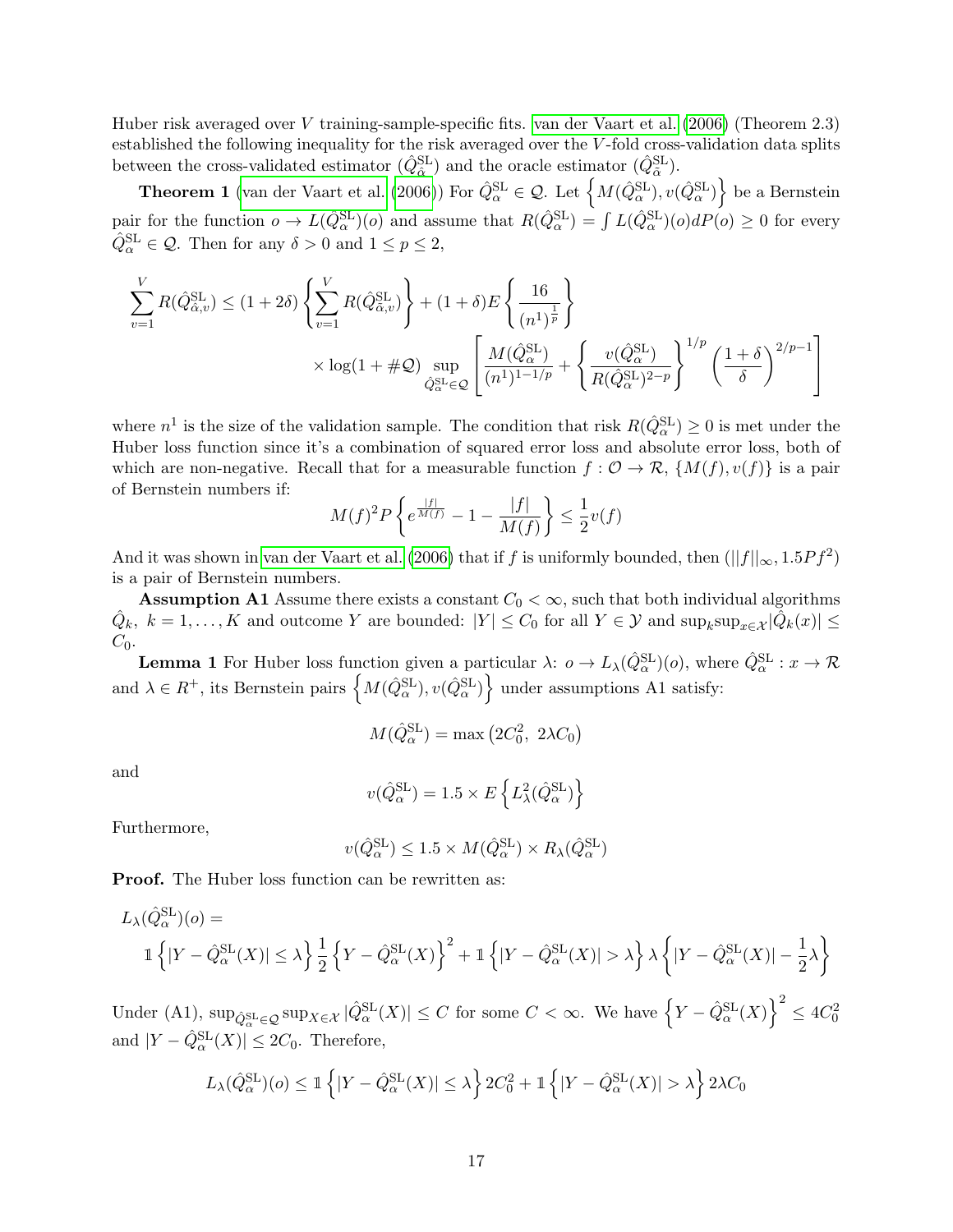As a result, the Huber loss function  $L_\lambda(\hat{Q}_\alpha^{\rm SL})(o)$  is bounded by max  $(2C_0^2, 2\lambda C_0)$ . And it's easy to  $\text{show that } R_\lambda(\hat{Q}^{\text{SL}}_\alpha) \le \max\left(2C_0^2, \ 2\lambda C_0\right) \text{ as } R_\lambda(\hat{Q}^{\text{SL}}_\alpha) = E\left\{L_\lambda(\hat{Q}^{\text{SL}}_\alpha)\right\}.$  The corresponding Bernstein pairs for the Huber loss function  $L_{\lambda} \left\{ (Y, \hat{Q}_{\alpha}^{\text{SL}}(X)) \right\}$  is:

$$
M(\hat{Q}_{\alpha}^{\text{SL}}) = \max (2C_0^2, 2\lambda C_0)
$$

and

$$
v(\hat{Q}_{\alpha}^{\text{SL}}) = 1.5 \times E\left\{L_{\lambda}^{2}(\hat{Q}_{\alpha}^{\text{SL}})\right\}
$$

The second moment of the Huber loss function has the following form and upper bound:

$$
E\left\{L_{\lambda}^{2}(\hat{Q}_{\alpha}^{\text{SL}})\right\} = E\left[\mathbb{1}\left\{|Y - \hat{Q}_{\alpha}^{\text{SL}}(X)| \leq \lambda\right\} \left\{\frac{1}{2}\left(Y - \hat{Q}_{\alpha}^{\text{SL}}(X)\right)^{2}\right\}^{2}\right] +
$$
  
\n
$$
E\left[\mathbb{1}\left\{|Y - \hat{Q}_{\alpha}^{\text{SL}}(X)| > \lambda\right\} \left\{\lambda\left(|Y - \hat{Q}_{\alpha}^{\text{SL}}(X)| - \frac{1}{2}\lambda\right)\right\}^{2}\right]
$$
  
\n
$$
\leq E\left[\mathbb{1}\left\{|Y - \hat{Q}_{\alpha}^{\text{SL}}(X)| \leq \lambda\right\} \frac{1}{2}\left\{Y - \hat{Q}_{\alpha}^{\text{SL}}(X)\right\}^{2} \times 2C_{0}^{2}\right] +
$$
  
\n
$$
E\left[\mathbb{1}\left\{|Y - \hat{Q}_{\alpha}^{\text{SL}}(X)| > \lambda\right\} \lambda\left\{|Y - \hat{Q}_{\alpha}^{\text{SL}}(X)| - \frac{1}{2}\lambda\right\} \times 2\lambda C_{0}\right]
$$
  
\n
$$
\leq \max(2C_{0}^{2}, 2\lambda C_{0}) \times R_{\lambda}(\hat{Q}_{\alpha}^{\text{SL}})
$$
  
\n
$$
= M(\hat{Q}_{\alpha}^{\text{SL}}) \times R_{\lambda}(\hat{Q}_{\alpha}^{\text{SL}})
$$

Therefore,

$$
v(L_{\lambda}(\hat{Q}_{\alpha}^{\rm SL}) = 1.5 \times E\left\{L_{\lambda}^2(\hat{Q}_{\alpha}^{\rm SL})\right\} \leq 1.5 \times M(\hat{Q}_{\alpha}^{\rm SL}) \times R(\hat{Q}_{\alpha}^{\rm SL})
$$

We apply Theorem 1 [\(van der Vaart et al., 2006\)](#page-12-15) with Lemma 1, so that for the Huber Loss function, we have

**Theorem 2** Let  $\hat{\alpha}$  be the super learner weights of the Huber loss-based super learner  $\hat{Q}_{\hat{\alpha}}^{\text{SL}}$ and  $\tilde{\alpha}$  be the oracle weights for the oracle super learner  $\hat{Q}_{\tilde{\alpha}}^{\text{SL}}$ . For a collection of super learners in  $\mathcal{Q} = \{ \hat{Q}_{\alpha}^{\text{SL}} : \alpha \in \mathcal{A}_n \}$  where  $\hat{Q}_{\alpha}^{\text{SL}} = \sum_{k=1}^{K} \alpha_k \hat{Q}_k$  and the Huber loss  $L_{\lambda}(Q)$  for a given  $\lambda \in R^+$ , there is

$$
\sum_{v=1}^{V} R_{\lambda}(\hat{Q}_{\hat{\alpha},v}^{\text{SL}}) \leq \sum_{v=1}^{V} R_{\lambda}(\hat{Q}_{\tilde{\alpha},v}^{\text{SL}}) + O\left(\frac{\log(n)}{n^{1/2}}\right) .
$$

where  $R_\lambda(\hat{Q}_{\hat{\alpha},v}^{\text{SL}})$  and  $R_\lambda(\hat{Q}_{\tilde{\alpha},v}^{\text{SL}})$  are the Huber risk averaged over V training-sample-specific fits for the Huber loss-based super learner and the oracle super learner respectively.

**Proof.** Write  $C = max (2C_0^2, 2\lambda C_0)$ . Recall we assumed the cardinality of  $\mathcal{A}_n$  as  $K(n) \leq n^q$ , and by definition,  $\#\mathcal{Q} = \#\mathcal{A}_n$ . Hence, we have  $\log(1 + \#\mathcal{Q}) \leq q \log(n)$ . Therefore, applying the inequality in Lemma 1 to theorem 1, for any  $\delta > 0$  and  $1 \le p \le 2$ , there is

$$
\sum_{v=1}^{V} R_{\lambda}(\hat{Q}_{\hat{\alpha},v}^{\text{SL}}) \le (1+2\delta) \left\{ \sum_{v=1}^{V} R_{\lambda}(\hat{Q}_{\hat{\alpha},v}^{\text{SL}}) \right\} + (1+\delta)E \left\{ \frac{16}{(n^{1})^{1/p}} \right\}
$$

$$
\times \log(1+\#\mathcal{Q}) \sup_{\hat{Q}_{\alpha}^{\text{SL}} \in \mathcal{Q}} \left[ \frac{C}{(n^{1})^{1-1/p}} + \left\{ 1.5C \times R_{\lambda}(\hat{Q}_{\alpha}^{\text{SL}})^{p-1} \right\}^{1/p} \left( \frac{1+\delta}{\delta} \right)^{2/p-1} \right]
$$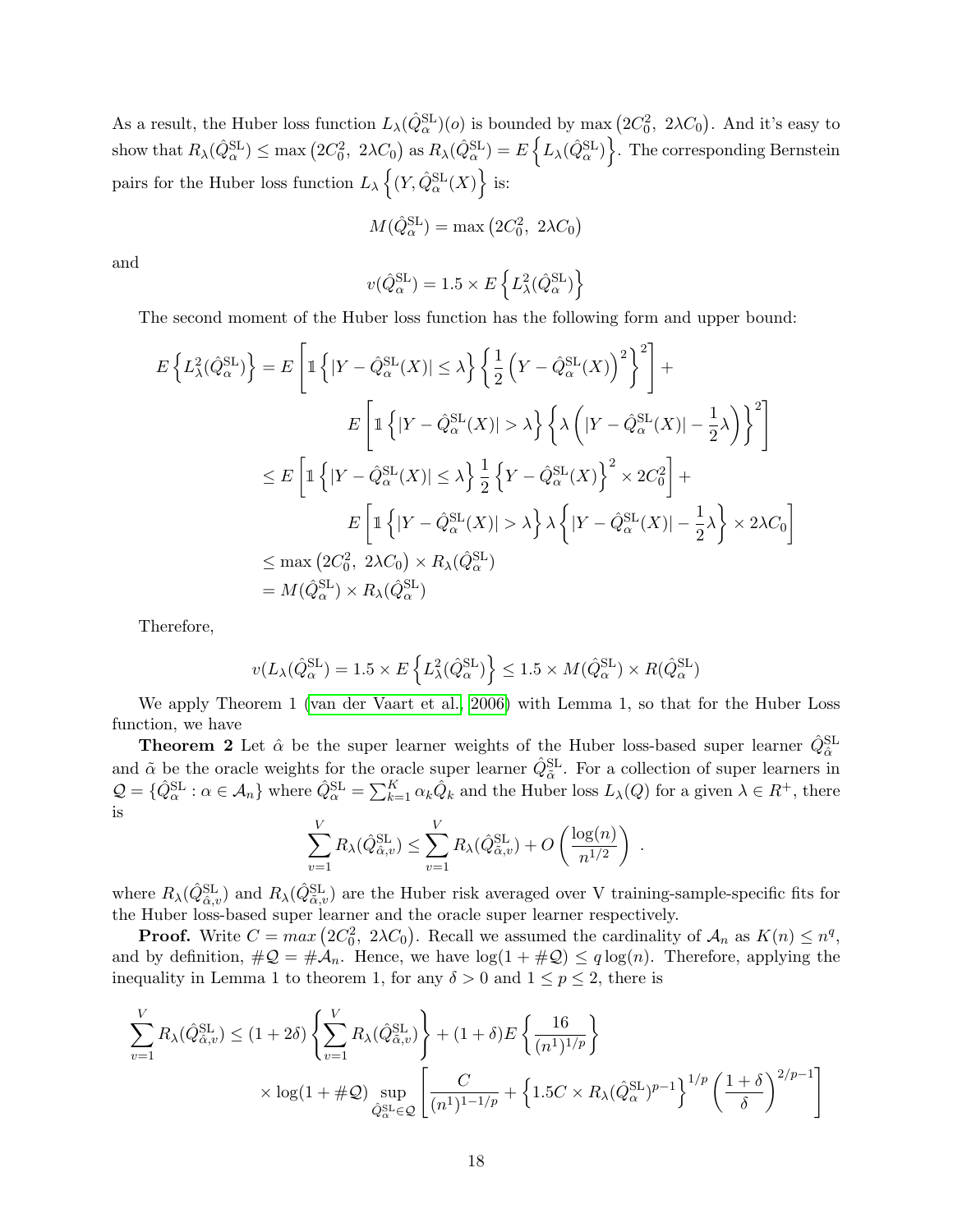Furthermore, by  $R_{\lambda}(\hat{Q}_{\alpha}^{\text{SL}}) \leq C$  and  $\#\mathcal{Q} \leq n^q$ , we have

$$
\sum_{v=1}^{V} R_{\lambda}(\hat{Q}_{\hat{\alpha},v}^{\text{SL}}) \leq (1+2\delta) \left\{ \sum_{v=1}^{V} R_{\lambda}(\hat{Q}_{\hat{\alpha},v}^{\text{SL}}) \right\} +
$$
\n
$$
(1+\delta)E \left\{ \frac{16}{(n^{1})^{1/p}} \right\} \times q \log(n) \times \left\{ \frac{C}{(n^{1})^{1-1/p}} + (1.5C^{p})^{1/p} \left( \frac{1+\delta}{\delta} \right)^{2/p-1} \right\}
$$
\n
$$
\leq (1+2\delta) \left\{ \sum_{v=1}^{V} R_{\lambda}(\hat{Q}_{\hat{\alpha},v}^{\text{SL}}) \right\} +
$$
\n
$$
(1+\delta)E \left\{ \frac{16}{(n^{1})^{1/p}} \right\} \times q \log(n) \times \left\{ \frac{C}{(n^{1})^{1-1/p}} + 1.5C \left( \frac{1+\delta}{\delta} \right)^{2/p-1} \right\}
$$

Sample size of the validation sample is approximately a fixed positive proportion of the entire data, so  $n^1 = O(n)$ . Let  $p = 2$  and  $\delta = \frac{1}{n!}$  $\frac{1}{n^{1/2}}$ , the above inequality becomes

$$
\sum_{v=1}^{V} R_{\lambda}(\hat{Q}_{\hat{\alpha},v}^{\text{SL}}) \leq \sum_{v=1}^{V} R_{\lambda}(\hat{Q}_{\hat{\alpha},v}^{\text{SL}}) + \frac{2}{n^{1/2}} VC +
$$
\n
$$
(1 + \frac{1}{n^{1/2}})E\left\{\frac{16}{(n^{1})^{1/2}}\right\} \times q \log(n) \times \left\{\frac{C}{(n^{1})^{1-1/2}} + 1.5C\right\}
$$
\n
$$
= \sum_{v=1}^{V} R_{\lambda}(\hat{Q}_{\hat{\alpha},v}^{\text{SL}}) + O\left(\frac{\log(n)}{n^{1/2}}\right)
$$

 $\frac{\log(n)}{n^{1/2}}$  asymptotically goes to zero. As long as

$$
\frac{\frac{\log(n)}{n^{1/2}}}{\sum_{v=1}^{V} R_{\lambda}(\hat{Q}_{\tilde{\alpha},v}^{\text{SL}})} \to 0 \quad as \quad n \to \infty
$$
\n(3)

Then Huber loss-based super learner  $\hat{Q}^{\text{SL}}_{\hat{\alpha},v}$  is asymptotically equivalent to the oracle super learner  $\hat{Q}^{\text{SL}}_{\tilde{\alpha},v}$  in terms of the Huber risks averaged over the V-fold cross-validation data splittings when fitting the estimators on the training sample, that is

$$
\frac{\sum_{v=1}^{V} R_{\lambda}(\hat{Q}_{\hat{\alpha},v}^{\text{SL}})}{\sum_{v=1}^{V} R_{\lambda}(\hat{Q}_{\tilde{\alpha},v}^{\text{SL}})} \to 1 \quad as \quad n \to \infty
$$

When equation (9.3) does not hold, then  $\hat{Q}^{\text{SL}}_{\hat{\alpha},v}$  achieves the  $\frac{\log(n)}{n^{1/2}}$  rate,

$$
\sum_{v=1}^{V} R_{\lambda}(\hat{Q}_{\hat{\alpha},v}^{\text{SL}}) = O\left(\frac{\log(n)}{n^{1/2}}\right)
$$

Given assumption A1 and Lemma 1, the Huber loss function satisfies the two assumptions of theorem 3.1 proposed by [van der Laan et al. \(2007\)](#page-12-6) regarding the asymptotic optimality of the standard super learner. Let  $p = 1$ ,  $n^1 = np$  where p denotes the proportion of validation sample over the entire data set and define a constant  $C(\delta) = 16(1+\delta) \{ C + 1.5C(\frac{1+\delta}{\delta}) \}$  $\left\{\frac{+ \delta}{\delta} \right\}$  we have for any  $\delta > 0$ 

$$
\sum_{v=1}^{V} R_{\lambda}(\hat{Q}_{\hat{\alpha},v}^{SL}) \le (1+2\delta) \left\{ \sum_{v=1}^{V} R_{\lambda}(\hat{Q}_{\tilde{\alpha},v}^{SL}) \right\} + C(\delta) \frac{\log(1+K(n))}{np}
$$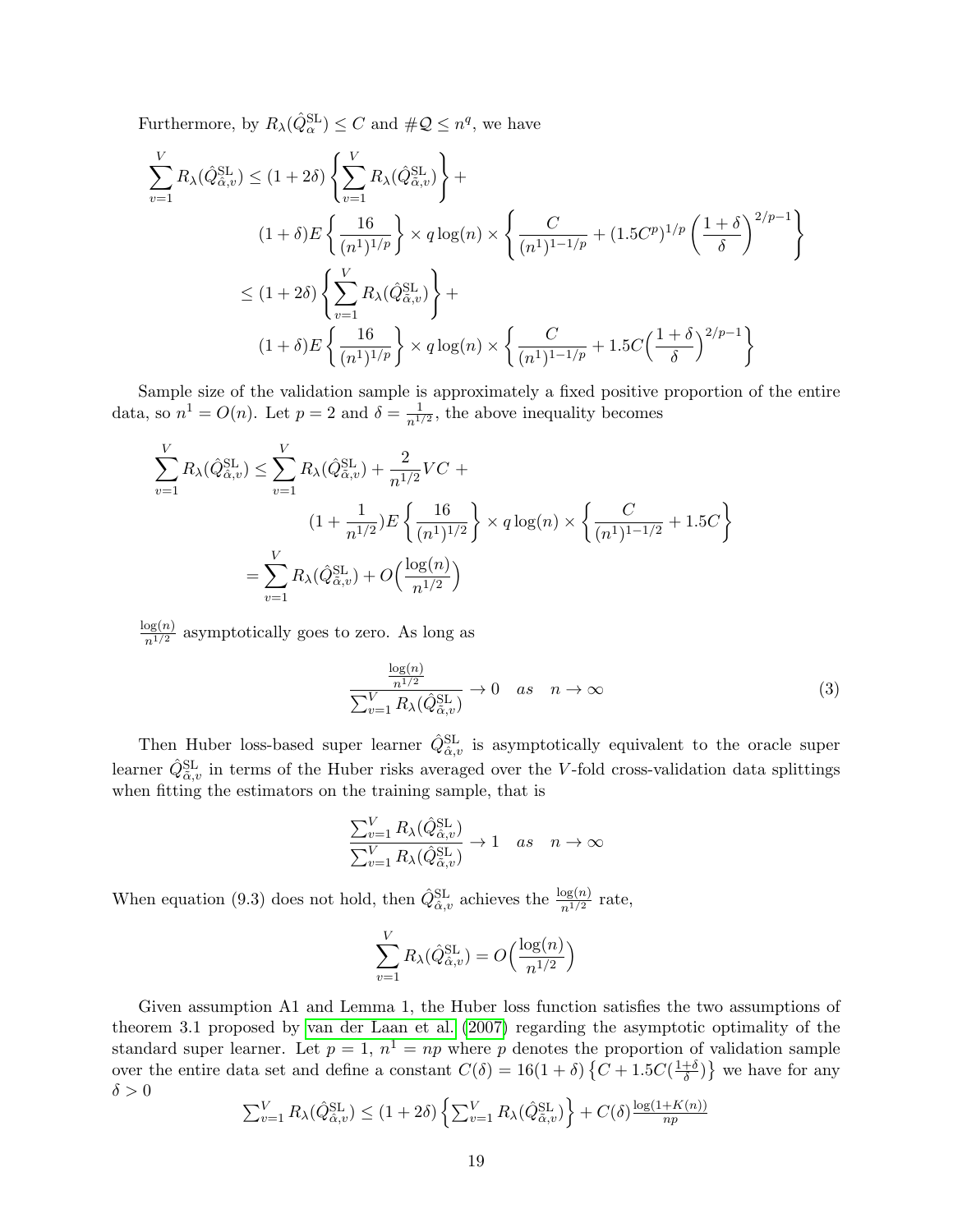which is similar to the finite sample result of Theorem 1 from [van der Laan et al. \(2007\)](#page-12-6).

#### A.2. Regression formula for cost estimation in simulation study

Costs were simulated using a two-stage procedure to allow for zero-inflation. In stage-1, we drew a random variable Z from a Bernoulli distribution with the probability of zero determined by a logistic model with parameters  $\mu_{\beta}(X)$ :

$$
\log\left(\frac{Pr(Z=0|X)}{1 - Pr(Z=0|X)}\right) = \mu_{\beta}(X), \ X = (X_1, \ldots, X_5)
$$

where  $\mu_{\beta}(X)$  was fixed at  $\mu_{\beta}(X) = 0.6 + 0.1(X_1 + X_2 - X_3 + X_4 - X_5 + X_1X_2 - X_2X_3 + X_3X_4 - X_4X_5)$ in our study to yield a zero percentage of around  $35\%$ . If  $Z = 0$ , then we set costs equal to zero. If Z = 1, we first drew the cost from a gamma distribution with  $Y \sim \Gamma(shape = 10|\mu_k(X)|$ , scale = 1.5) where  $\mu_k(X) = X_1 + X_2 + X_3 + X_4 + X_5 + X_1X_2 + X_2X_3 + X_3X_4 + X_4X_5$ . Then we keep the cost below the upper quartile of cost data  $(Y[Y \leq Y_{Q_3}])$  as is and make certain changes to the cost beyond the upper quartile of cost data  $(Y|Y > Y_{Q_3})$  depending on specific outlier proportion and sample size (Table 5). An scaling procedure is involved to ensure that all the simulated cost data are within the same scale  $(1 \sim 1,000,000)$ .

Table 5: Positive cost distribution under different outlier proportion & sample size Outlier proportion Sample size Positive cost distribution

| Low    | All |                                                                                                    |
|--------|-----|----------------------------------------------------------------------------------------------------|
|        | All | $Y[Y \leq Y_{Q_3}] = Y$                                                                            |
| Medium | 250 | $Y[Y > Y_{Q_3}] \sim Y + \Gamma(shape = 1.13 \mu_k^2(X), scale = 1.5)$                             |
|        |     | $500/1000/2000$ $Y Y > Y_{Q_3} \sim Y + \Gamma(shape = 0.71 \mu_k^2(X), scale = 1.5)$              |
|        | All | $Y[Y \leq Y_{Q_2}] = Y$                                                                            |
| High   | 250 | $Y[Y > Y_{Q_3}] \sim Y + \Gamma(shape = 38 \mu_k^2(X), scale = 1.5)$                               |
|        |     | $500/1000/2000$ $Y[Y > Y_{Q_3}] \sim Y + \Gamma(shape = 2.9 \mu_k^2(X), scale = 1.5)$              |
|        |     | Note: Y follows a Gamma distribution with $Y \sim \Gamma(shape = 10 \mu_k(X) , scale = 1.5)$ where |
|        |     | $\mu_k(X) = X_1 + X_2 + X_3 + X_4 + X_5 + X_1X_2 + X_2X_3 + X_3X_4 + X_4X_5.$                      |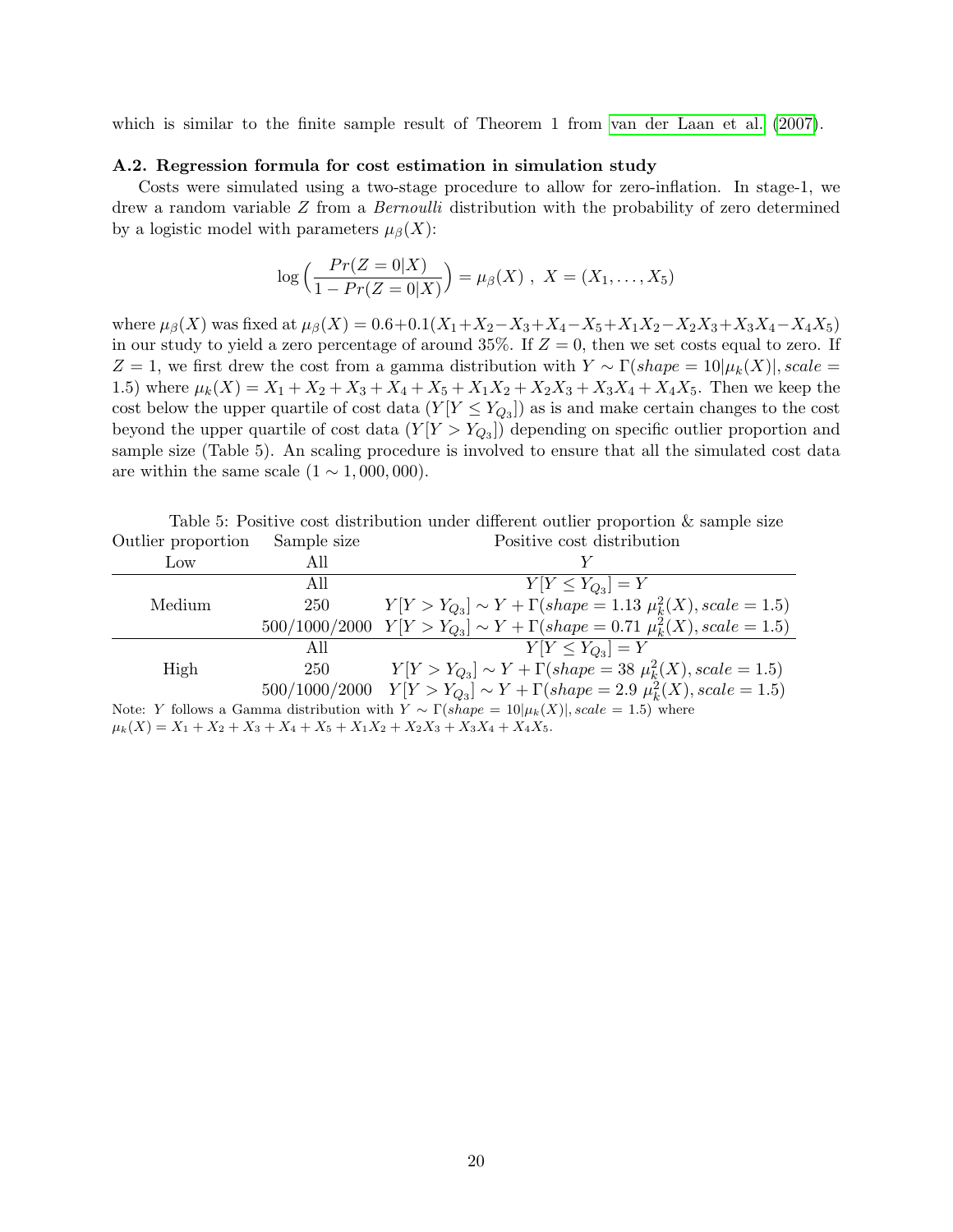#### A.3. Individual algorithms for two-stage super learner

The two-stage learners (standard discrete learner, standard super learner, partial-CV Huber loss-based discrete learner, partial-CV Huber loss-based super learner, nested-CV Huber loss-based discrete learner, nested-CV Huber loss-based super learner) were included in the simulation study and MEPS analysis to compare their performance to the corresponding one-stage learners. For two-stage learners, we consider four algorithms at stage-1, four algorithms at stage-2, and four single-stage algorithms, resulting in a total of twenty algorithms. The algorithms include a mixture of machine learning algorithms such as random forests and parametric regressions such as GLM (Table 6). For each two-stage estimator, we use the same candidate values of robustification parameter  $\lambda$  and set  $V = 10$  for all the V-fold cross-validation involved.

| Table 6: Individual algorithms for two-stage super learner in simulation |                |                              |  |  |  |  |
|--------------------------------------------------------------------------|----------------|------------------------------|--|--|--|--|
| Super Learner                                                            | Stage          | Individual Algorithm         |  |  |  |  |
|                                                                          |                | GLM (logistic regression)    |  |  |  |  |
|                                                                          |                | Lasso (logistic regression)  |  |  |  |  |
|                                                                          |                | K-Nearest Neighbor (KNN)     |  |  |  |  |
| Two-stage                                                                | 1              | Random Forest                |  |  |  |  |
|                                                                          | $\overline{2}$ | GLM (log link, Gamma family) |  |  |  |  |
|                                                                          | 2              | $Log OLS + smearing$         |  |  |  |  |
|                                                                          | 2              | Xgboost                      |  |  |  |  |
|                                                                          | 2              | Random forest                |  |  |  |  |
|                                                                          |                | OLS                          |  |  |  |  |
| One-stage                                                                |                | Lasso (OLS)                  |  |  |  |  |
|                                                                          |                | Support Vector Machine (SVM) |  |  |  |  |
|                                                                          |                | Random Forest                |  |  |  |  |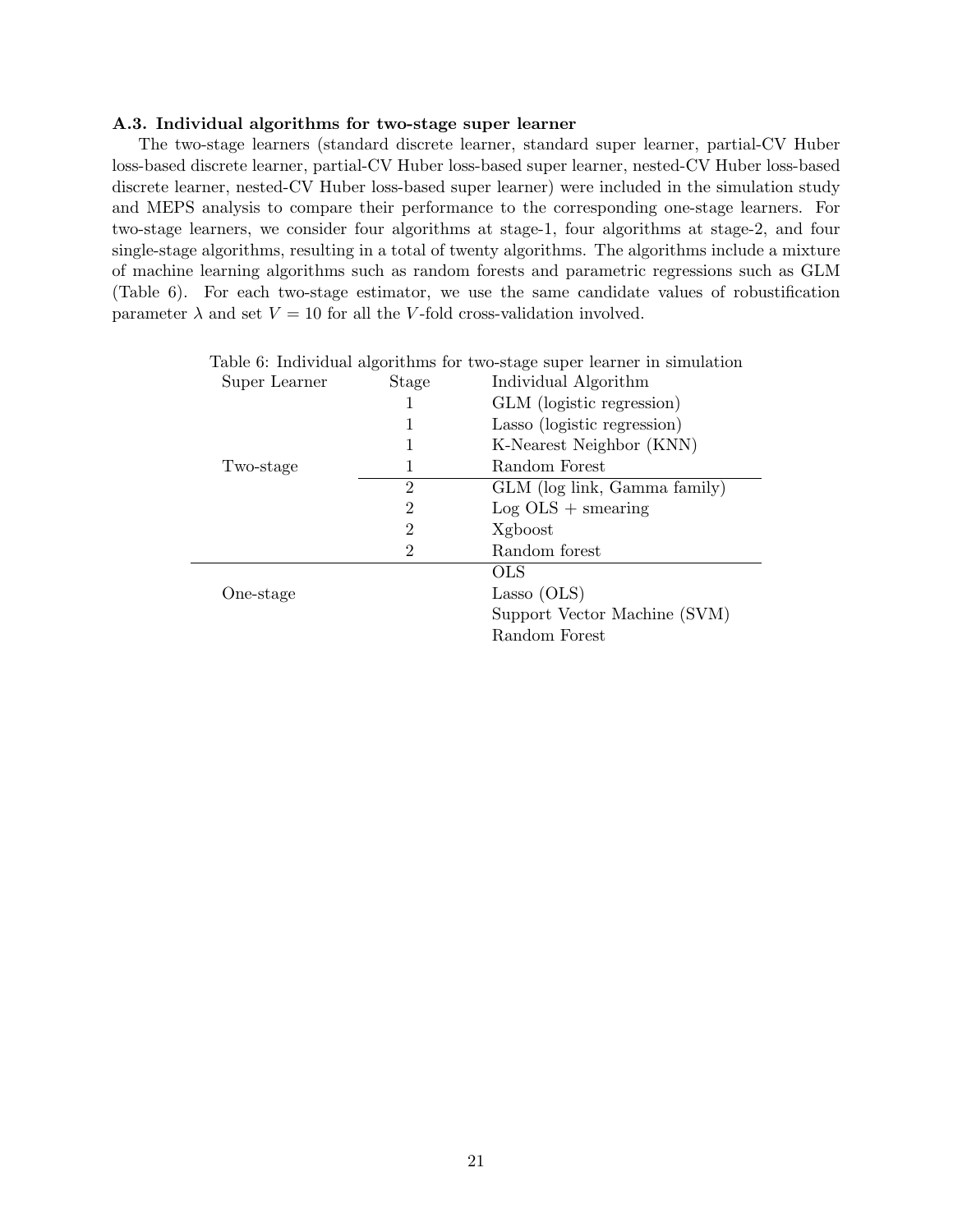#### A.4. Regression formula for causal effect estimation in simulation study

For causal effect estimation, outcomes were simulated using a Tweedie distribution. Tweedie distribution is a family of probability distributions which includes the Normal, Gamma, Poisson and Inverse Gaussian distributions. It is defined as subfamily of exponential dispersion models (ED) with a special mean-variance relationship. Though probability density function cannot be evaluated directly, a random variable Y is Tweedie distributed  $Tw_{p}(\mu, \sigma^2)$  if  $Y \sim ED(\mu, \sigma^2)$  with mean  $\mu = E(Y)$ , positive dispersion parameter  $\sigma^2$  and variance  $Var(Y) = \sigma^2 \mu^p$ , where  $p \in \mathcal{R}$  is called the Tweedie power parameter. In this simulation, mean  $(\mu)$  was determined by a parameter  $\mu_{\alpha}(X)$  with  $\mu_{\alpha}(X) = X_1 + X_2 + X_3 + X_1X_4 + X_1X_5 + X_2X_3 + X_4X_5$ , power (p) was restricted as  $1 < p < 2$  (Compound Poisson distribution) and dispersion  $(\sigma^2)$  was assigned with different constants to control for fixed zero-inflation (20%) as well as different outlier proportions (Table 7). Additionally, outcomes generated under different outlier proportions were multiplied by a different constant C to keep the true ATE approximately the same in each scenario.

Table 7: Outcome distribution under different outlier proportion in simulation

Sample size Outlier proportion Outcome distribution Low  $Y \sim 9200 \; Tw_{p=1.5}(\mu = 15 + |\mu_{\alpha}(X)|, \sigma^2 = 5)$ 1000 Medium  $Y \sim 1000 \; Tw_{p=1.5}(\mu = \mu_\alpha^2(X), \sigma^2 = 1.9)$ High  $Y \sim 1000 \; Tw_{p=1.932}(\mu = \mu_{\alpha}^2(X), \sigma^2 = 10)$ 

Note:  $\mu_{\alpha}(X) = X_1 + X_2 + X_3 + X_1X_4 + X_1X_5 + X_2X_3 + X_4X_5$ 

#### A.5. Details of covariates used in the BOLD study

In this study, patient self-reported questionnaire responses were used to predict future expenditures (measured by RVUs) in several categories. The covariates include the following measures from patient self-reported questionnaires collected at baseline: (1) Socio-demographics (age, sex, race, ethnicity, education, employment status, etc.); (2) Pain-related characteristics (back/leg pain duration, back/leg pain intensity, modified Roland-Morris Disability Questionnaire, Brief Pain Inventory Activity Interference Scale); (3) PHQ-4 measure of anxiety and depressive symptoms; (4) European Quality of Life 5 Dimension (EQ5D) index and Visual Analog Scale; (5) Number of falls; and (6) Recovery expectation. Besides, we also include the Quan comorbidity score, baseline diagnosis, and total RVUs at one year before index visit from EHR as covariates.

Most patients in the BOLD study were females (64.9%), Caucasians (73.4%), recruited from Kaiser site  $(66.6\%)$ , high school graduate  $(54.6\%)$ , non-smokers  $(55.1\%)$ , retired  $(81.8\%)$ , and lived with spouse or partner (59.5%) with a mean age of 74 years old. With respect to back pain related measures, patients in the BOLD study were more likely to be diagnosed with back pain only (67.6%), have no falls  $(92.5\%)$  and no injuries  $(96.6\%)$  in the last 3 weeks, and have had back pain for less than 3 months (53.8%). They rated their back pain (5.0) and leg pain (3.5) as moderate intensity, they reported minor pain interference with activities (BPI: 3.4), slight psychological distress (PHQ-4: 1.6), a modest level of disability (RMDQ: 9.7), medium back pain recovery expectation (5.5) and good quality of life, as measured by the EQ-5D index (0.76) and EQ-5D VAS (74.4). The mean total RVUs in a year before index visit is 39.1. To reduce the sparsity in data, excess levels in certain baseline categorical covariates were grouped together to facilitate the modeling process. This grouping procedure was consistent with previous BOLD studies. For (1) race: collapse Native American Indian or Native Alaskan, Native Hawaiian or other Pacific Islander, Other and Multiple raced checked as 'Mixed race'; (2) Education: collapse High school graduate or obtained a GED, Vocational or technical or trade school, Some college as '≥ High school'; (3) Marital: collapse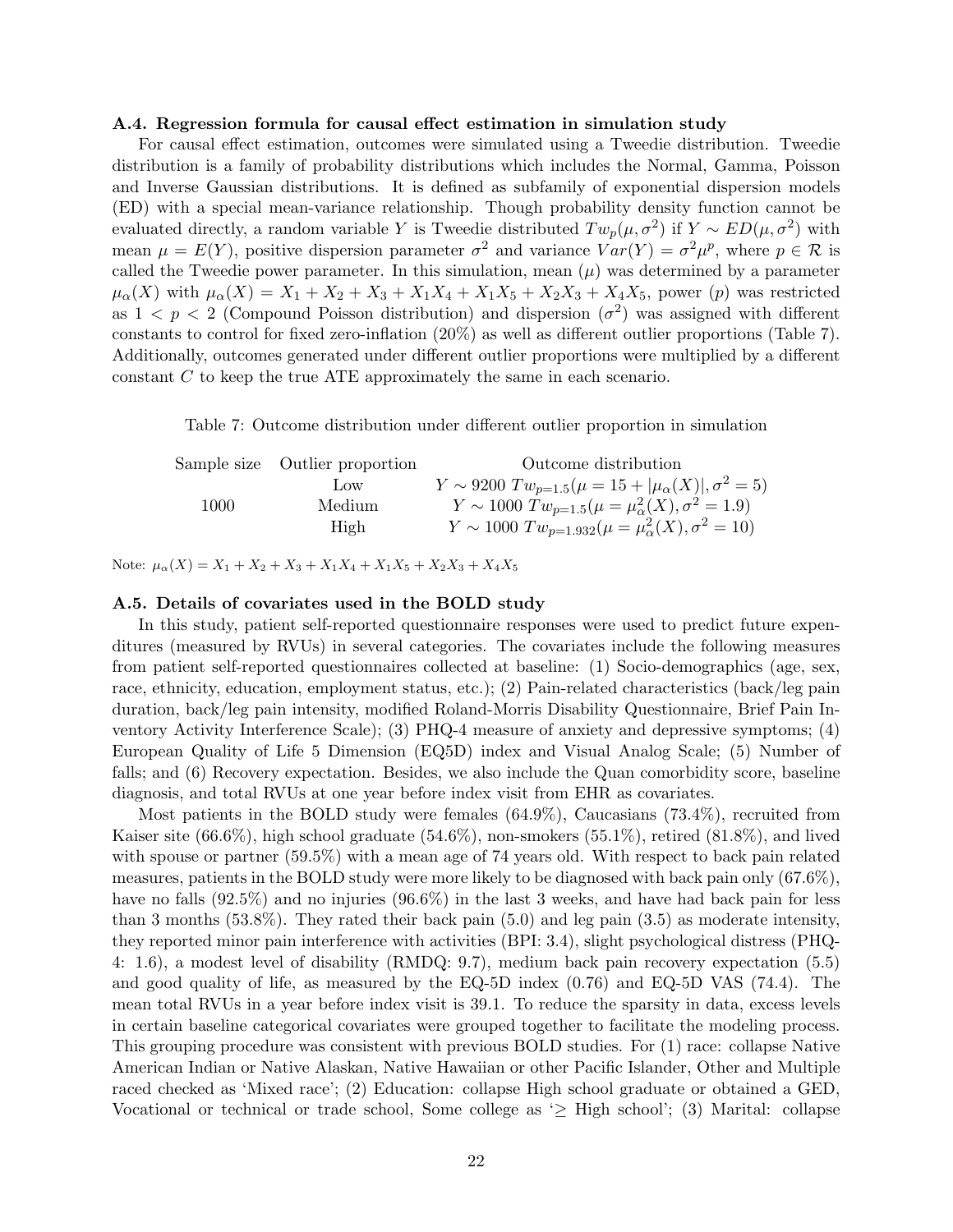Married, Living with a partner as 'Living with spouse or partner' and Separated, Divorced, Never married and presently single, Widowed as 'Not living with spouse or partner'; (4) Employment: collapse Working full-time, Working part-time as 'Working Full-time/Part-time' and On leave of absence, Unemployed and looking for work, Homemaker, Other as 'Other'; (5) Falls in last 3 weeks: collapse all positive numbers of falls in last 3 weeks as 'Patient with one or more falls in last three weeks' (6) Quan comorbidity score: collapse Quan comorbidity score from 2 to 17 as '2 and more'.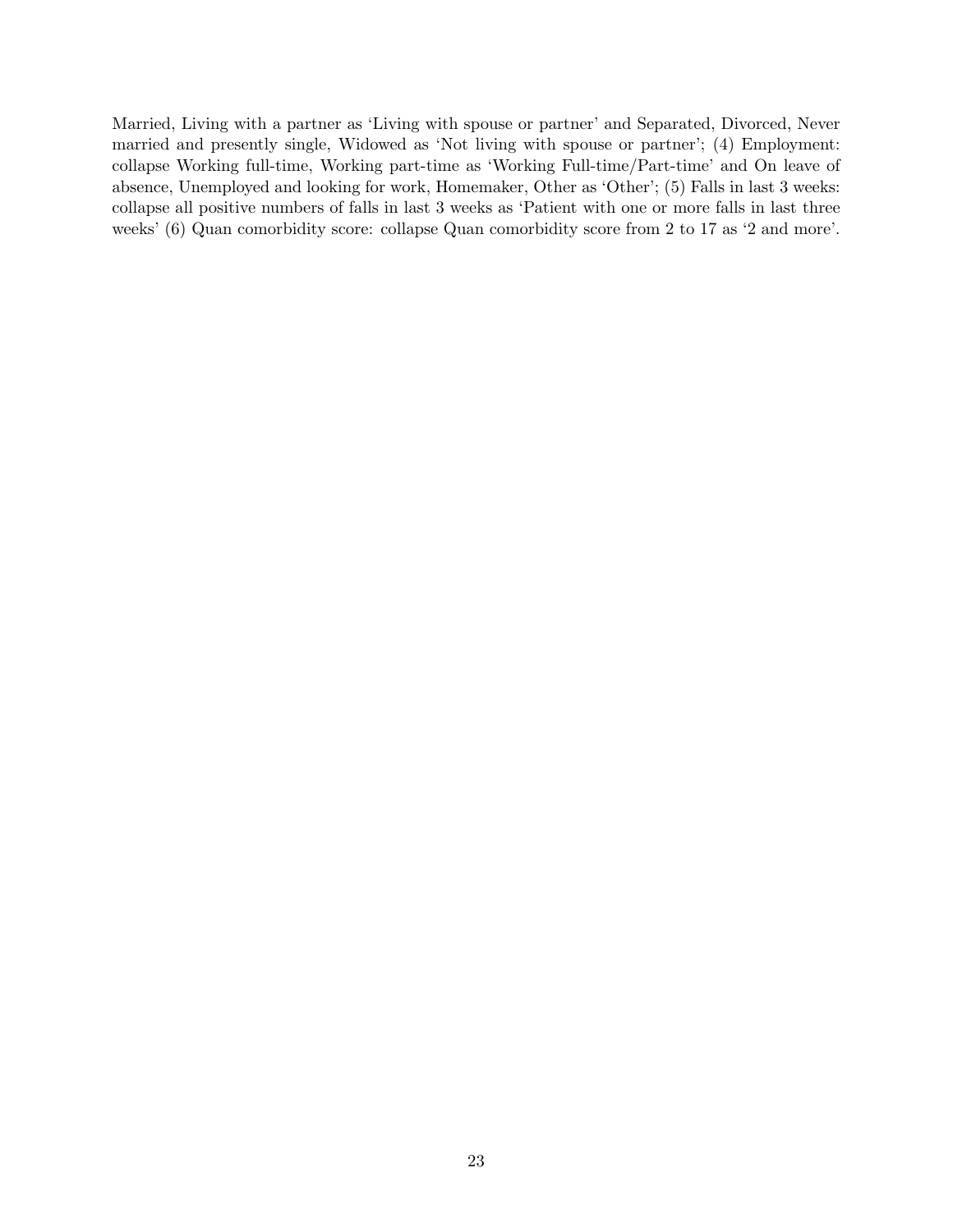# Appendix - Tables

|        | Lable 0. Testation of the burge realities betweened by balliple the 11 simulated |          | Discrete Learner |               |          | Super Learner  |               |
|--------|----------------------------------------------------------------------------------|----------|------------------|---------------|----------|----------------|---------------|
| Sample | Metric                                                                           | Standard | Huber            | Huber         | Standard | Huber          | Huber         |
| size   |                                                                                  |          | $(partial-CV)$   | $(nested-CV)$ |          | $(partial-CV)$ | $(nested-CV)$ |
|        | $MSE(10^{10})$                                                                   | 0.7929   | 0.7375           | 0.6972        | 0.7353   | 0.7022         | 0.6714        |
|        | Relative MSE $(\%)$                                                              |          | 93.01%           | 87.93%        |          | 95.50%         | 91.30%        |
| 250    | $R^2$                                                                            | 0.2351   | 0.2811           | 0.3383        | 0.2732   | 0.3179         | 0.3662        |
|        | $RE(\%)$                                                                         |          | 119.55%          | 143.88%       |          | 116.38%        | 134.07%       |
|        | MAE                                                                              | 48934.31 | 47348.54         | 46677.12      | 46700.84 | 46263.58       | 45852.12      |
|        | $\overline{\rm MSE (10^{10})}$                                                   | 0.6074   | 0.5916           | 0.5773        | 0.5728   | 0.5637         | 0.5523        |
|        | Relative MSE $(\%)$                                                              |          | 97.41\%          | 95.06%        |          | 98.41%         | 96.41\%       |
| 500    | $R^2$                                                                            | 0.3652   | 0.3946           | 0.4189        | 0.4064   | 0.4241         | 0.4431        |
|        | $RE(\%)$                                                                         |          | 108.05%          | 114.69%       |          | 104.35%        | 109.04%       |
|        | MAE                                                                              | 43534.32 | 43312.36         | 43124.70      | 42343.18 | 42333.14       | 42228.25      |
|        | $\overline{\rm MSE (10^{10})}$                                                   | 0.4549   | 0.4487           | 0.4448        | 0.4389   | 0.4358         | 0.4325        |
|        | Relative MSE $(\%)$                                                              |          | 98.64%           | 97.79%        |          | 99.28%         | 98.53%        |
| 1000   | $\,R^2$                                                                          | 0.4349   | 0.4495           | 0.4588        | 0.4578   | 0.4664         | 0.4746        |
|        | $RE(\%)$                                                                         |          | 103.36\%         | 105.50%       |          | 101.88%        | 103.68%       |
|        | MAE                                                                              | 39913.76 | 39750.08         | 39682.68      | 39242.05 | 39202.23       | 39154.17      |
|        | $MSE(10^{10})$                                                                   | 0.3712   | 0.3682           | 0.3670        | 0.3669   | 0.3654         | 0.3650        |
|        | Relative MSE $(\%)$                                                              |          | 99.18\%          | 98.86%        |          | 99.61\%        | 99.49%        |
| 2000   | $R^2$                                                                            | 0.4944   | 0.5031           | 0.5065        | 0.5031   | 0.5076         | 0.5091        |
|        | $RE(\%)$                                                                         |          | 101.75%          | 102.43%       |          | 100.91\%       | 101.21\%      |
|        | <b>MAE</b>                                                                       | 38272.42 | 38003.11         | 38000.03      | 37883.01 | 37867.36       | 37897.80      |

Table 8: Results of six one-stage learners stratified by sample size in simulations

Note: All metrics are calculated based on mean value.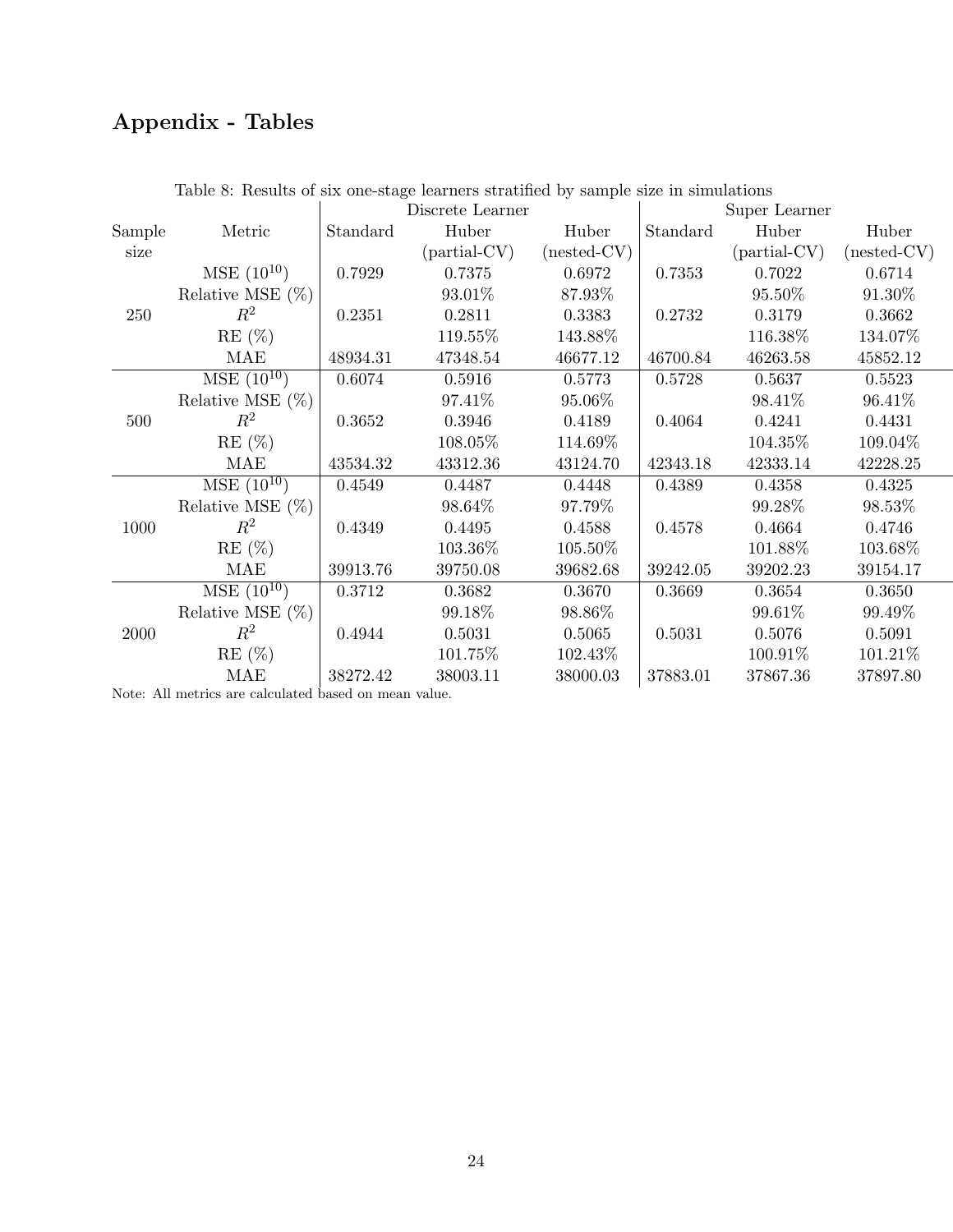|                 |                     |          | Discrete Learner |               |          | Super Learner  |               |
|-----------------|---------------------|----------|------------------|---------------|----------|----------------|---------------|
| <b>Skewness</b> | Metric              | Standard | Huber            | Huber         | Standard | Huber          | Huber         |
|                 |                     |          | $(partial-CV)$   | $(nested-CV)$ |          | $(partial-CV)$ | $(nested-CV)$ |
|                 | $MSE(10^{10})$      | 0.9708   | 0.9652           | 0.9583        | 0.9355   | 0.9341         | 0.9302        |
|                 | Relative MSE $(\%)$ |          | 99.42%           | 98.71%        |          | 99.85%         | 99.44%        |
| Low             | $\,R^2$             | 0.4960   | 0.4990           | 0.5023        | 0.5136   | 0.5145         | 0.5163        |
|                 | $RE(\%)$            |          | $100.61\%$       | 101.28%       |          | 100.19%        | 100.54%       |
|                 | MAE                 | 50343.41 | 50306.40         | 50233.93      | 49473.14 | 49486.45       | 49439.43      |
|                 | $MSE(10^{10})$      | 0.4258   | 0.4031           | 0.3853        | 0.3986   | 0.3848         | 0.3720        |
|                 | Relative MSE $(\%)$ |          | 94.69%           | 90.49%        |          | 96.54%         | 93.33%        |
| Medium          | $R^2$               | 0.3894   | 0.4185           | 0.4411        | 0.4248   | 0.4424         | 0.4585        |
|                 | $RE(\%)$            |          | 107.47\%         | 113.30%       |          | 104.16\%       | 107.94%       |
|                 | MAE                 | 39663.08 | 39016.39         | 38545.65      | 38435.65 | 38159.88       | 37908.79      |
|                 | $MSE(10^{10})$      | 0.2732   | 0.2411           | 0.2213        | 0.2513   | 0.2315         | 0.2136        |
| High            | Relative MSE $(\%)$ |          | 88.25%           | 81.00%        |          | 92.10\%        | 84.97%        |
|                 | $\,R^2$             | 0.2619   | 0.3038           | 0.3483        | 0.2920   | 0.3300         | 0.3700        |
|                 | $RE(\%)$            |          | 116.00%          | 133.02%       |          | 113.04\%       | 126.72%       |
|                 | MAE                 | 33730.16 | 32975.34         | 31076.84      | 32410.13 | 31456.70       | 30554.06      |

Table 9: Results of six one-stage learners stratified by skewness in simulations

Note: All metrics are calculated based on mean value.

| Table 10: Overall results of 12 one-stage $\&$ two-stage learners in Simulations |  |
|----------------------------------------------------------------------------------|--|
|----------------------------------------------------------------------------------|--|

|                                                                                                                                                                                                                                                                                                                                    |                     |          | Discrete Learner |               |          | Super Learner |             |
|------------------------------------------------------------------------------------------------------------------------------------------------------------------------------------------------------------------------------------------------------------------------------------------------------------------------------------|---------------------|----------|------------------|---------------|----------|---------------|-------------|
| Model                                                                                                                                                                                                                                                                                                                              | Metric              | Standard | Huber            | Huber         | Standard | Huber         | Huber       |
|                                                                                                                                                                                                                                                                                                                                    |                     |          | (partial-CV)     | $(nested-CV)$ |          | (partial-CV)  | (nested-CV) |
|                                                                                                                                                                                                                                                                                                                                    | $MSE(10^{10})$      | 0.5566   | 0.5365           | 0.5216        | 0.5285   | 0.5168        | 0.5053      |
| One                                                                                                                                                                                                                                                                                                                                | Relative MSE $(\%)$ |          | 96.39%           | 93.71%        |          | 97.79%        | 95.61%      |
| Stage                                                                                                                                                                                                                                                                                                                              | $R^2$               | 0.3824   | 0.4071           | 0.4306        | 0.4101   | 0.4290        | 0.4483      |
|                                                                                                                                                                                                                                                                                                                                    | RE(%)               |          | 106.46\%         | 112.60%       |          | 104.61\%      | $109.31\%$  |
|                                                                                                                                                                                                                                                                                                                                    | MAE                 | 42671.72 | 42080.86         | 41668.15      | 41634.26 | 41339.34      | 41043.41    |
|                                                                                                                                                                                                                                                                                                                                    | $MSE(10^{10})$      | 0.5445   | 0.5140           | 0.4921        | 0.5124   | 0.4966        | 0.4833      |
| Two                                                                                                                                                                                                                                                                                                                                | Relative MSE $(\%)$ |          | 94.40\%          | $90.38\%$     |          | 96.92\%       | 94.32\%     |
| Stage                                                                                                                                                                                                                                                                                                                              | $\,R^2$             | 0.3957   | 0.4366           | 0.4719        | 0.4283   | 0.4558        | 0.4800      |
|                                                                                                                                                                                                                                                                                                                                    | $RE(\%)$            |          | 110.34\%         | 119.26\%      |          | 106.42\%      | 112.07%     |
|                                                                                                                                                                                                                                                                                                                                    | MAE                 | 42445.09 | 41442.13         | 40738.02      | 41236.34 | 40769.19      | 40387.78    |
| $\mathbf{A}$ $\mathbf{A}$ $\mathbf{A}$ $\mathbf{A}$ $\mathbf{A}$ $\mathbf{A}$ $\mathbf{A}$ $\mathbf{A}$ $\mathbf{A}$ $\mathbf{A}$ $\mathbf{A}$ $\mathbf{A}$ $\mathbf{A}$ $\mathbf{A}$ $\mathbf{A}$ $\mathbf{A}$ $\mathbf{A}$ $\mathbf{A}$ $\mathbf{A}$ $\mathbf{A}$ $\mathbf{A}$ $\mathbf{A}$ $\mathbf{A}$ $\mathbf{A}$ $\mathbf{$ |                     |          |                  |               |          |               |             |

Note: All metrics are calculated based on mean value.

## Appendix - Figures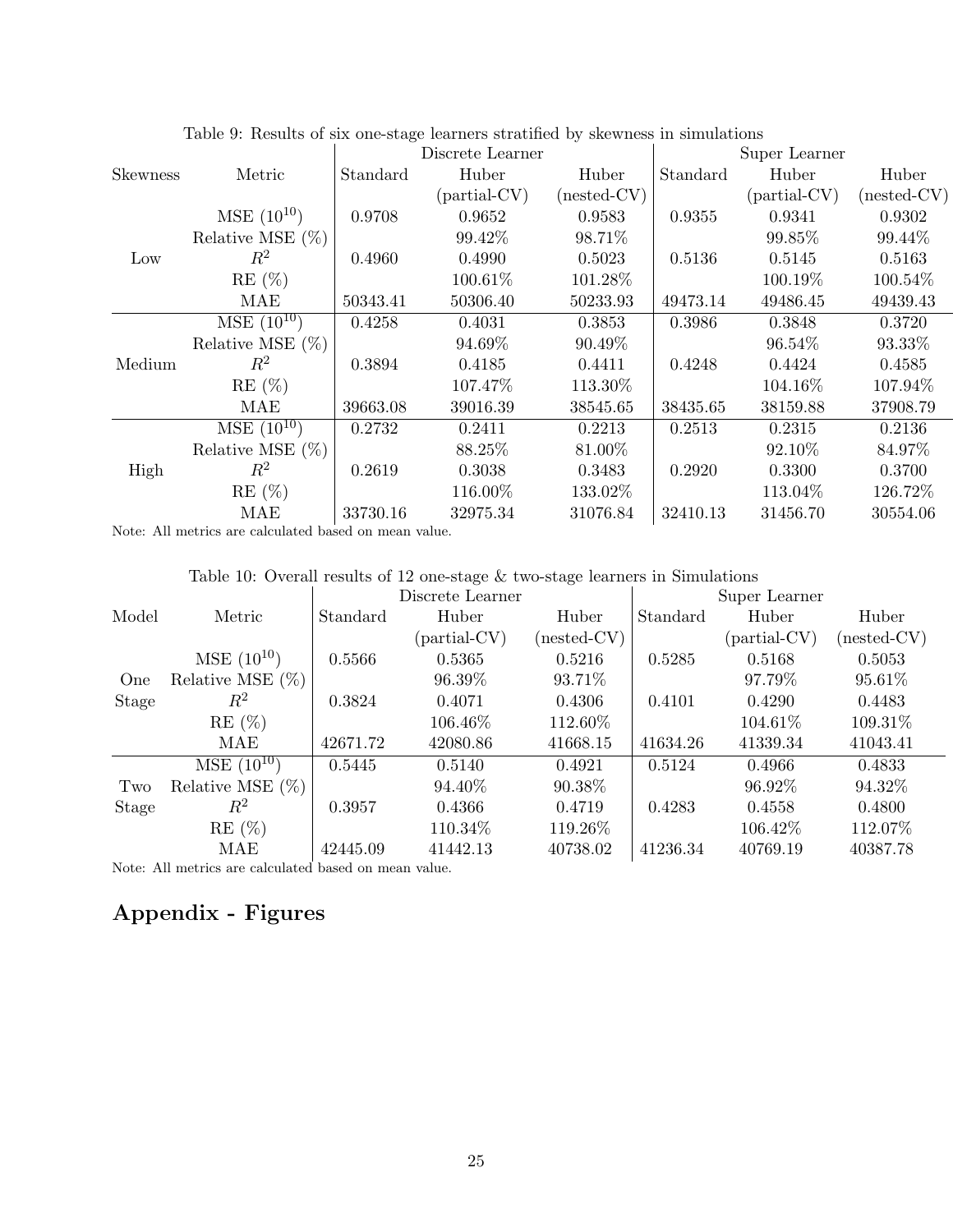| Super Learner | Algorithms                               |
|---------------|------------------------------------------|
|               | <b>OLS</b>                               |
|               | Lasso (OLS)                              |
|               | Multivariate Adaptive Regression Splines |
|               | Zero-Inflated Poisson (ZIP)              |
| One-stage     | Tobit                                    |
|               | Tweedie                                  |
|               | Support Vector Machine                   |
|               | Random Forest                            |
|               | Boosted regression trees (Xgboost)       |
|               | Neural Network                           |

Table 11: Individual algorithms in one-stage super learner library for causal effect estimation in simulation

Table 12: Summary statistics for annual healthcare expenditures of MEPS data

| <b>Measures</b>           | 2016 MEPS (N=10925) | 2017 MEPS (N=10815) |
|---------------------------|---------------------|---------------------|
| 0.05 Percentile           | 0                   | 0                   |
| $0.25$ Percentile         | 157                 | 130                 |
| 0.50 Percentile           | 1076                | 1156                |
| 0.75 Percentile           | 4521                | 4902                |
| 0.95 Percentile           | 24277.8             | 28189.3             |
| Mean                      | 5368.4              | 6099.7              |
| <b>SD</b>                 | 13815.1             | 15992.3             |
| <b>Skewness</b>           | 7.2                 | 6.7                 |
| Zero percentage $(\%)$    | 17.8                | 19.6                |
| Outlier proportion $(\%)$ | 11.80               | 12.25               |

The distribution of annual healthcare expenditures is highly skewed with a large mass at zero. The skewness is 7.2 and 6.7 for 2016 & 2017 MEPS data, respectively (compare to 0 for symmetric data). Almost 20% of observations have zero expenditures and in a very small fraction of observations, 2% to be precise, had expenditures over \$50,000.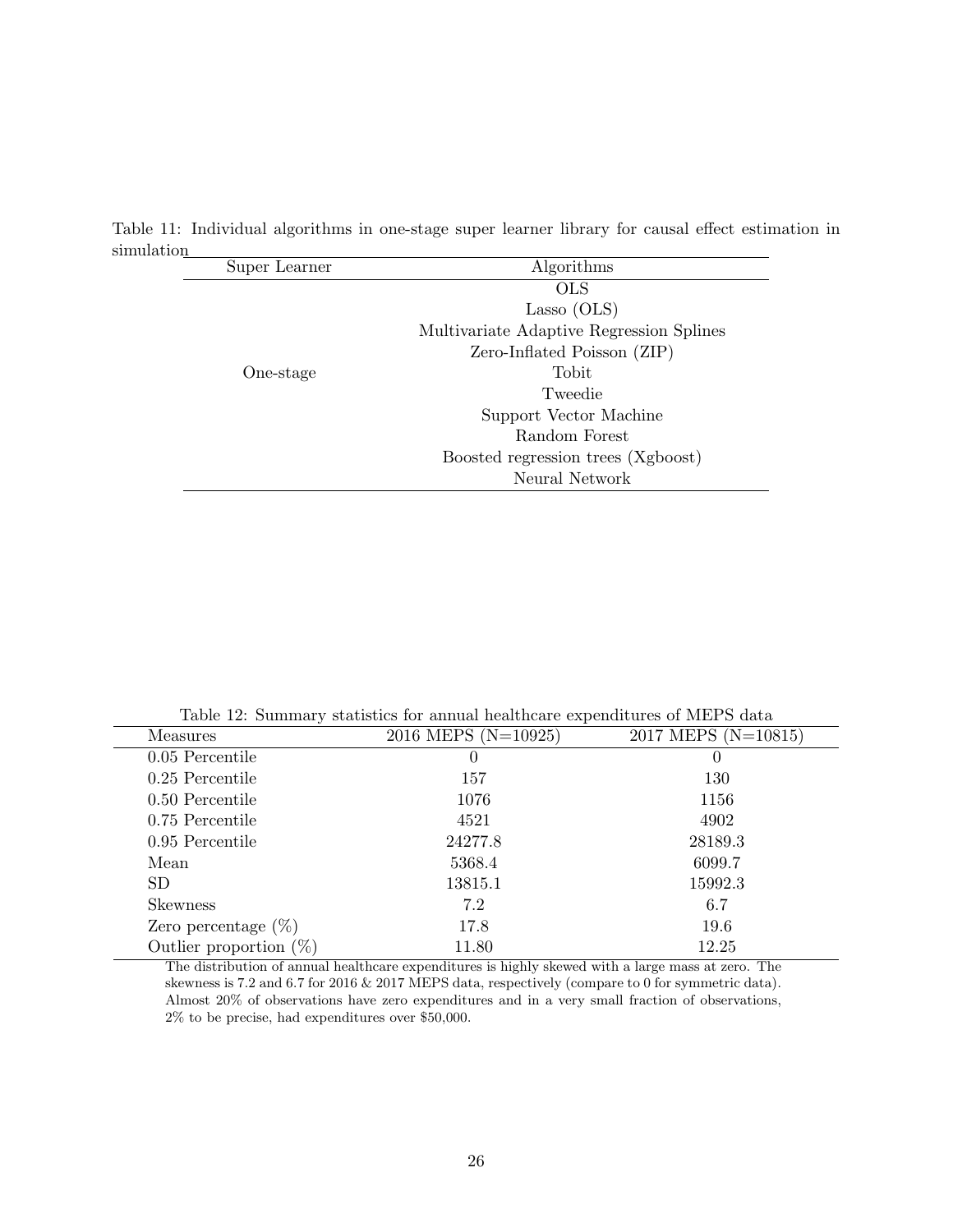| Covariate                        |                  | <b>2016 MEPS</b> | <b>2017 MEPS</b> |
|----------------------------------|------------------|------------------|------------------|
|                                  |                  | $N = 10925$      | $N = 10815$      |
| Age                              |                  | 46.6             | 46.4             |
| Sex                              | Female $(\%)$    | 45.6             | 45.5             |
|                                  | Male $(\%)$      | 54.4             | 54.5             |
| Race                             | Hispanic $(\%)$  | 28.8             | 28.9             |
|                                  | White $(\%)$     | 42.5             | 42.4             |
|                                  | Black $(\%)$     | 18.4             | 18.3             |
|                                  | Asian $(\%)$     | 7.5              | 7.5              |
|                                  | Other $(\%)$     | $2.9\,$          | 2.9              |
| Region                           | Northeast $(\%)$ | 16.3             | 16.2             |
|                                  | Midwest $(\%)$   | 19.4             | 19.3             |
|                                  | South $(\%)$     | 37.9             | 38               |
|                                  | West $(\%)$      | 26.4             | 26.5             |
| Education (yrs)                  |                  | 12.9             | 12.9             |
| Income as percent poverty $(\%)$ |                  | 361.1            | 369.5            |
| Private insurance $(\%)$         |                  | 59.5             | 61               |
| Medicare $(\%)$                  |                  | 22.6             | 23.5             |
| Public insurance $(\%)$          |                  | $22.9\,$         | $23.6\,$         |
| Uninsured $(\%)$                 |                  | 12.3             | 11               |
| Diabetes $(\%)$                  |                  | 12               | 11.9             |
| Hypertension $(\%)$              |                  | 34.1             | 33.9             |
| Cancer $(\%)$                    |                  | 9                | 8.7              |
| Heart disease $(\%)$             |                  | 13.1             | 12.8             |

Table 13: Descriptive statistics of baseline covariates in MEPS data

A smaller proportion of females (45.6% for 2016 and 45.5% for 2017) appeared in the MEPS analysis and the mean age was about 46.5 years. The 2016 MEPS data had similar education levels, race distributions, and region distributions as the 2017 MEPS data. Participants in 2017 MEPS had a better insurance and medical care coverage than participants in 2016 MEPS — likely because they are richer with a higher average family income as % of the poverty line (369.5% vs. 361.1%). Participants of 2017 MEPS are also healthier compare to participants of 2016 MEPS with a slightly fewer presence of diabetes (11.9% vs. 12.0%), hypertension (33.9% vs. 34.1%), cancer (8.7% vs. 9.0%), and heart disease (12.8% vs. 13.1%).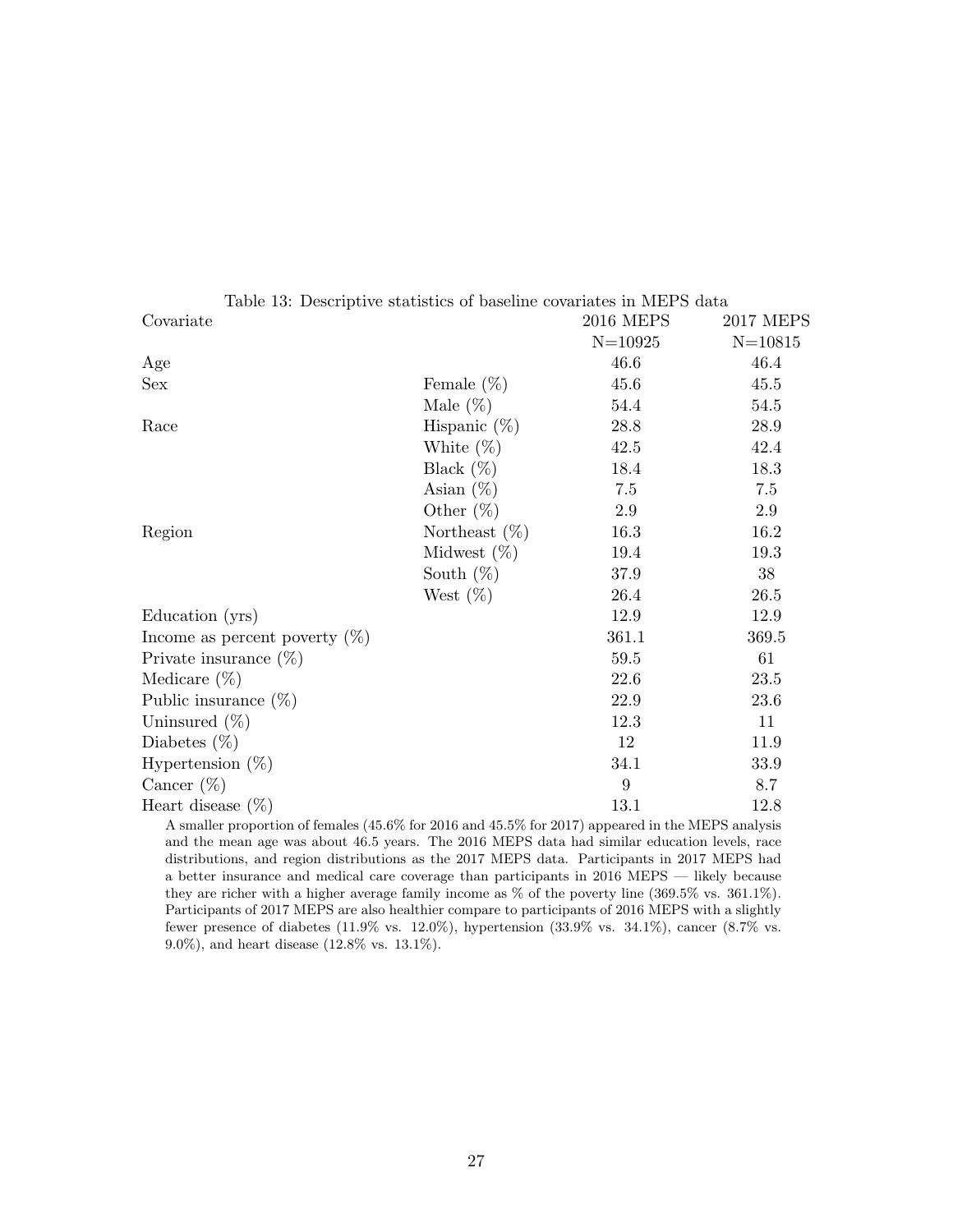

Figure 2: Scatter plot of MSE ratio (log-scale on Y axis) between two-stage (a) Huber Discrete Learner-partial CV vs. standard discrete learner; (b) Huber Discrete Learner-nested CV vs. standard discrete learner; (c) Huber Super Learner-partial CV vs. standard super learner; (d) Huber Super Learner-nested CV vs. standard super learner; over different outlier proportions and sample size in simulations. X-axis is the proportion of outliers in simulated data, Y-axis is the MSE ratio. Points with different colors in scatter plot refer to observed MSE ratio under different sample size. Lines with different colors in scatter plot refer to the regression lines of corresponding points under different sample size. Black horizontal dashed line refers to a MSE ratio of 1 for reference. In all cases (Discrete Learner & Super Learner; partial-CV & nested CV): 1) the prediction improved as sample size increased; 2) the predictions degraded as outlier proportion increased; 3) the two huber loss-based learners (partial CV & nested CV) is better than the standard squared loss-based estimators; 4) the nested-CV method is better than the partial-CV method.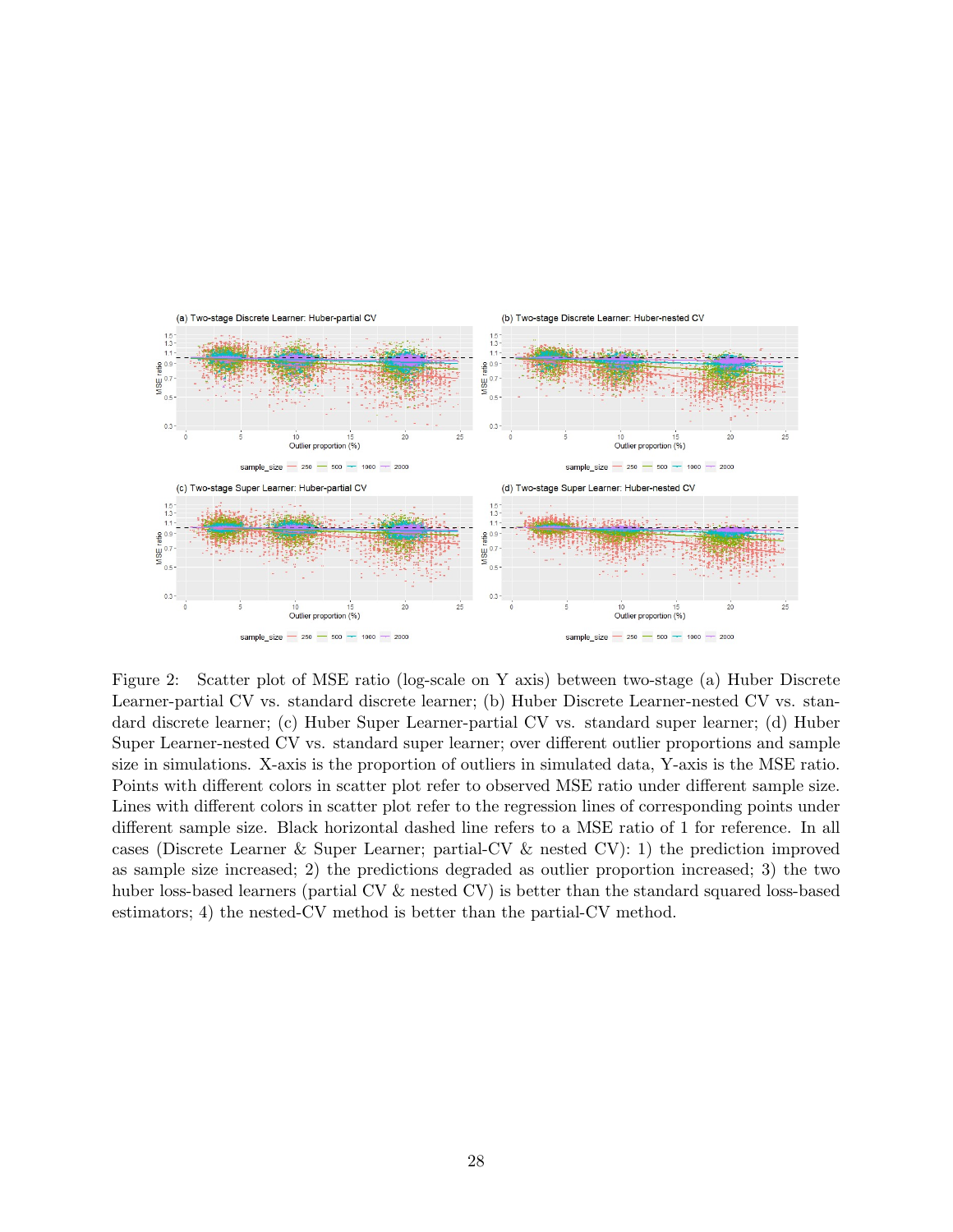

Distribution of annual cost in MEPS 2016-2017

Figure 3: Distributions of outcomes in MEPS analysis. This figure illustrates the distributions of outcomes in MEPS analysis. All the outcomes in the MEPS analyses are highly skewed with a point mass at zero and heavy upper tails.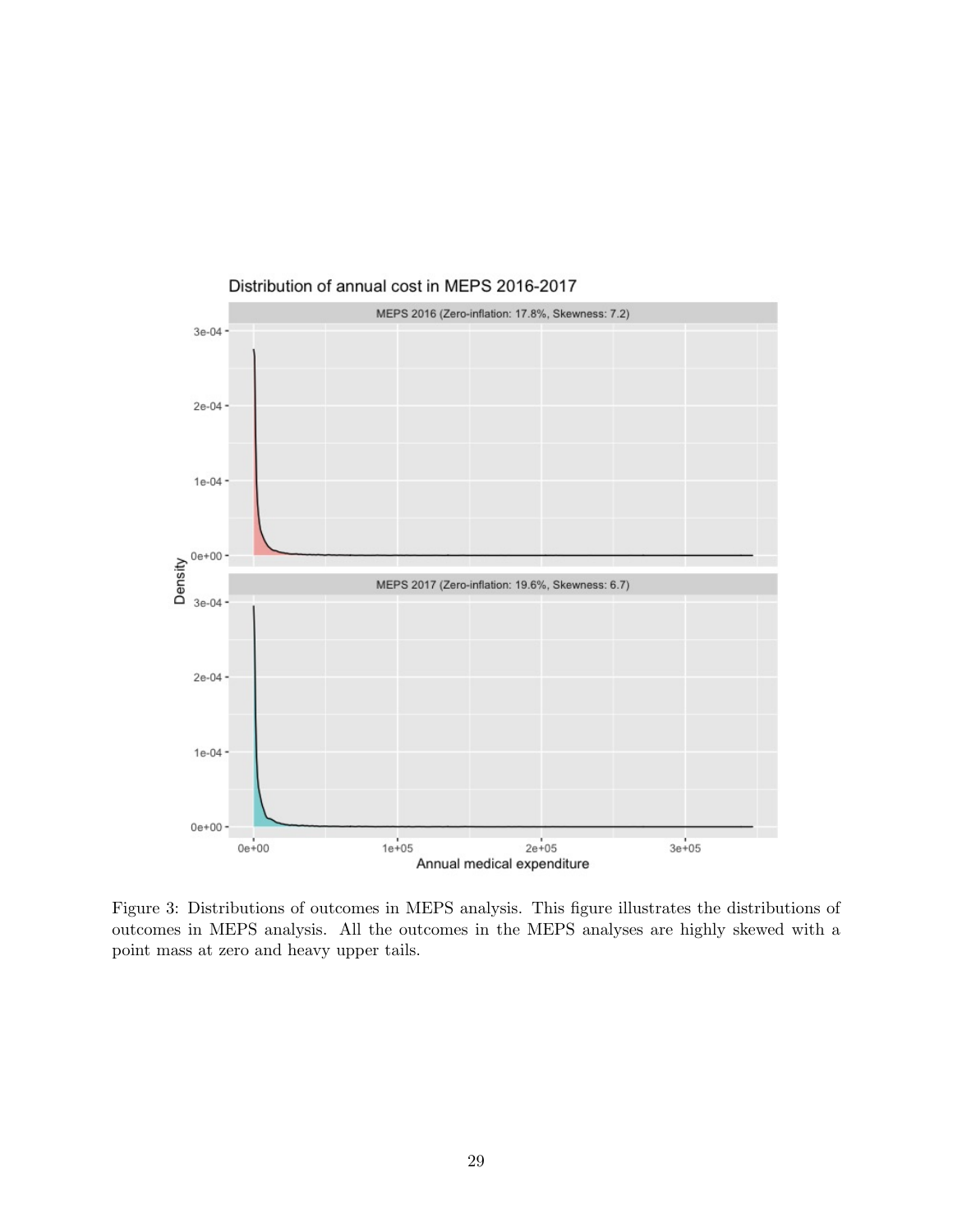| Table 14. Results of 12 one-stage & two-stage learners in MET S analysis |                     |                  |                      |               |          |                      |               |
|--------------------------------------------------------------------------|---------------------|------------------|----------------------|---------------|----------|----------------------|---------------|
|                                                                          |                     | Discrete Learner |                      |               |          | Super Learner        |               |
| Model                                                                    | Metric              | Standard         | Huber                | Huber         | Standard | Huber                | Huber         |
|                                                                          |                     |                  | ${\rm (partial-CV)}$ | $(nested-CV)$ |          | ${\rm (partial-CV)}$ | $(nested-CV)$ |
|                                                                          | $MSE(10^9)$         | 2.3358           | 2.2887               | 2.2728        | 2.2896   | 2.2525               | 2.2453        |
| One                                                                      | Relative MSE $(\%)$ |                  | 97.98%               | 97.30\%       |          | 98.38%               | 98.07\%       |
| Stage                                                                    | $\,R^2$             | 0.1046           | 0.1227               | 0.1287        | 0.1223   | 0.1365               | 0.1393        |
|                                                                          | $RE(\%)$            |                  | 117.30%              | 123.04%       |          | 111.61\%             | 113.90%       |
|                                                                          | MAE                 | 5888.40          | 5837.57              | 5822.21       | 5835.65  | 5795.78              | 5790.34       |
|                                                                          | $MSE(10^9)$         | 2.2737           | 2.2129               | 2.1924        | 2.2357   | 2.1938               | 2.1840        |
| Two                                                                      | Relative MSE $(\%)$ |                  | 97.33%               | 96.42\%       |          | 98.13%               | 97.69%        |
| Stage                                                                    | $\,R^2$             | 0.1284           | 0.1517               | 0.1596        | 0.1430   | 0.1591               | 0.1628        |
|                                                                          | $RE(\%)$            |                  | 118.15%              | 124.30%       |          | 111.26\%             | 113.85%       |
|                                                                          | MAE                 | 5817.36          | 5749.64              | 5728.46       | 5773.34  | 5727.23              | 5718.58       |

Table  $14$ : Results of 12 one-stage  $\&$  two-stage learners in MEPS analysis



Figure 4: Distributions of annual total RVUs one year after index in BOLD analysis. The outcomes is highly skewed with heavy upper tails and outliers but no zero observation at all.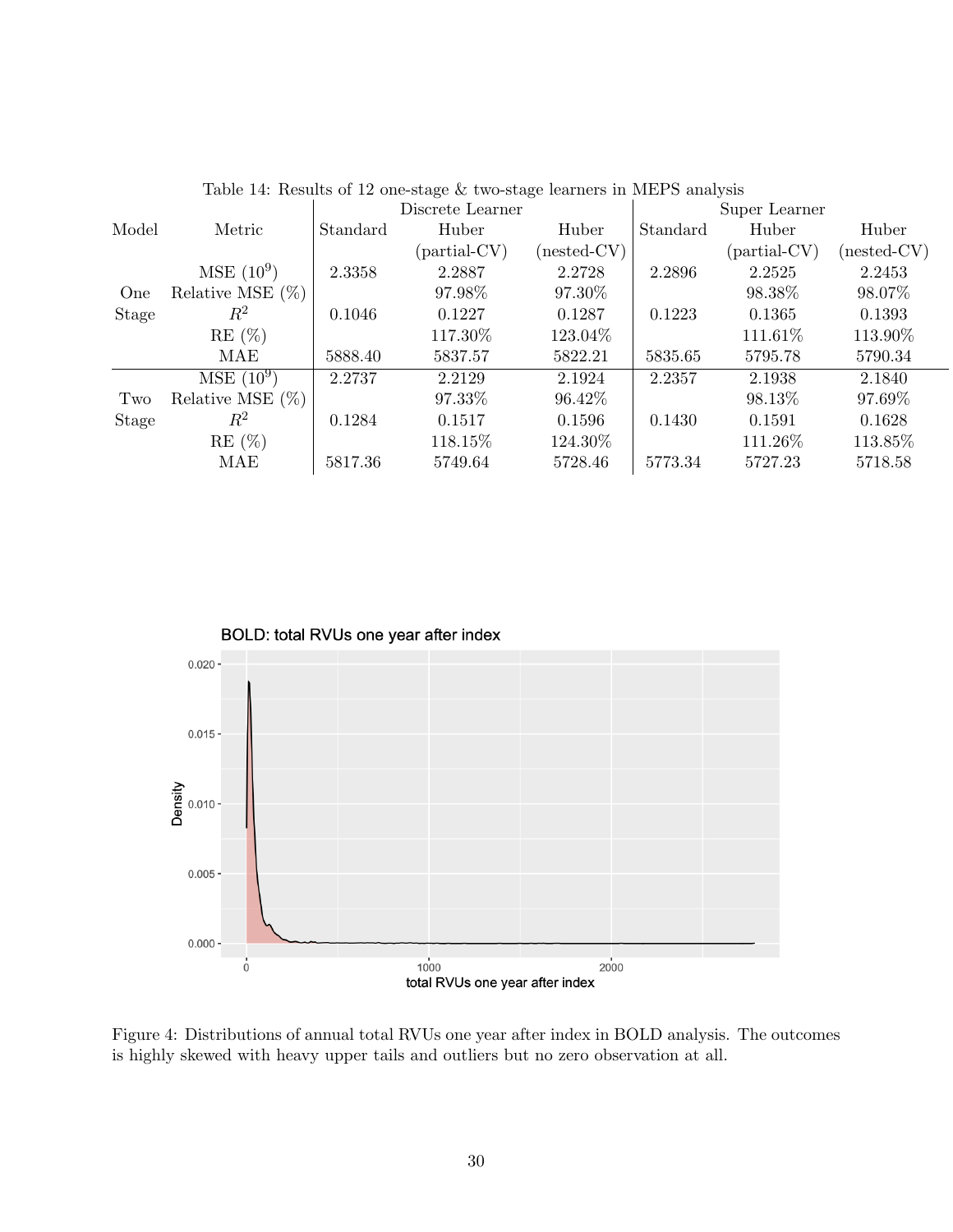| Covariate                                                                                                           |                                    | No. $(\%)$ of Patients     |
|---------------------------------------------------------------------------------------------------------------------|------------------------------------|----------------------------|
|                                                                                                                     |                                    | $N = 4397$                 |
| Study Site                                                                                                          | Harvard Vanguard                   | 682 (15.5%)                |
|                                                                                                                     | Henry Ford                         | 787 (17.9%)                |
|                                                                                                                     | Kaiser                             | 2928 (66.6%)               |
| Age, mean $(SD)$                                                                                                    |                                    | 73.7(6.8)                  |
| Gender - Female                                                                                                     |                                    | 2852 (64.9%)               |
| Hispanic - Yes                                                                                                      |                                    | $259(5.9\%)$               |
| Race                                                                                                                | <b>Black</b>                       | 671 (15.3%)                |
|                                                                                                                     | Asian                              | 185 $(4.2\%)$              |
|                                                                                                                     | White                              | 3229 (73.4%)               |
|                                                                                                                     | Mixed race                         | 312 (7.1%)                 |
| Education                                                                                                           | High school                        | $252(5.7\%)$               |
|                                                                                                                     | $=$ High school                    | 2399 (54.6%)               |
|                                                                                                                     | College graduate                   | 972 (22.1%)                |
|                                                                                                                     | Graduate degree                    | 774 (17.6%)                |
| Living with spouse or partner                                                                                       |                                    | 2616 (59.5%)               |
| Smoking status                                                                                                      | Never Smoked                       | 2424 (55.1%)               |
|                                                                                                                     | Quit 1 year ago                    | 1712 (38.9%)               |
|                                                                                                                     | Current smoker/quit 1 year ago     | 261 $(5.9\%)$              |
| Employment                                                                                                          | Working Full-time/Part-time        | 483 $(11.0\%)$             |
|                                                                                                                     | Retired (not due to ill health)    | 3598 (81.8%)               |
|                                                                                                                     | Retired/disabled due to ill health | $125(2.8\%)$               |
|                                                                                                                     | Other                              | 191 $(4.3\%)$              |
| Lawyer - Yes                                                                                                        |                                    | 26 $(0.6\%)$               |
| Back Pain duration                                                                                                  | 1 month                            | 1488 (33.8%)               |
|                                                                                                                     | $1 - 3$ months                     | 879 (20.0%)                |
|                                                                                                                     | $3 - 6$ months                     | 296 (6.7%)                 |
|                                                                                                                     | $6 - 12$ months                    | $257(5.8\%)$               |
|                                                                                                                     | $1 - 5$ years                      | 645 (14.7%)                |
|                                                                                                                     | 5 years                            | 832 (18.9%)                |
| Back Pain intensity $(0-10)$ , mean $(SD)$                                                                          |                                    | 5.0(2.8)                   |
| Leg Pain intensity $(0-10)$ , mean $(SD)$                                                                           |                                    | 3.5(3.3)                   |
|                                                                                                                     |                                    | 5.5(3.7)                   |
| Back Pain Recovery Expectations in 3 months (0-10), mean (SD)<br>Patients with one or more fall in the last 3 weeks |                                    | $328(7.5\%)$               |
| Patients with an injury <sup>*</sup> caused by falls                                                                |                                    | $150(3.4\%)$               |
| $\text{RMDQ score } (0-24)$ , mean $(\text{SD})$                                                                    |                                    | 9.7(6.3)                   |
|                                                                                                                     |                                    | 3.4(2.5)                   |
| BPI interference $(0-10)$ , mean $(SD)$                                                                             |                                    | 0.76(0.17)                 |
| EQ-5D index $(0-1)$ , mean $(SD)$<br>EQ-5D VAS $(0-100)$ , mean $(SD)$                                              |                                    | 74.4 (18.3)                |
| PHQ-4 score $(0-12)$ , mean $(SD)$                                                                                  |                                    | 1.6(2.5)                   |
| Baseline diagnosis                                                                                                  | Back pain only                     | 2972 (67.6%)               |
|                                                                                                                     | Back and leg pain                  | $954(21.7\%)$              |
|                                                                                                                     | Spinal Stenosis                    | 217 $(4.9\%)$              |
|                                                                                                                     | Other                              | $254(5.8\%)$               |
| Quan comorbidity score                                                                                              | $\theta$                           | 527 $(12.0\%)$             |
|                                                                                                                     | 1                                  |                            |
|                                                                                                                     | 2 and more                         | 1726 (39.3%)               |
| RVUs in a year before the index, mean $(SD)^{31}$                                                                   |                                    | 2144 (48.8%)<br>39.1(89.1) |
|                                                                                                                     |                                    |                            |

Table 15: Descriptive statistics of baseline covariates in BOLD data

\* The injury was defined as limiting regular activities for at least a day or requiring a visit to a doctor.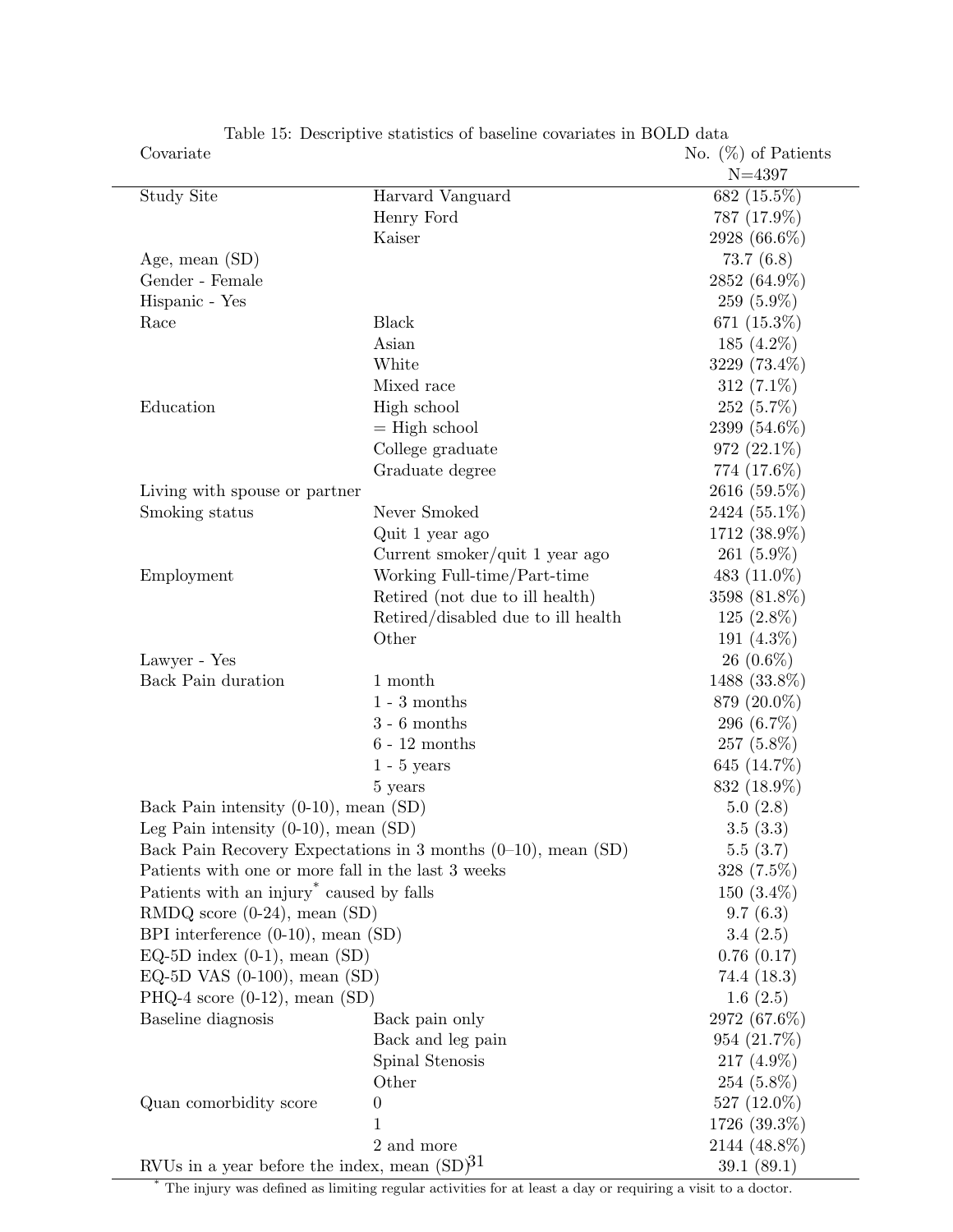| <b>Measures</b>           | Total annual RVUs one year after index |
|---------------------------|----------------------------------------|
| 0.05 Percentile           | 4.41                                   |
| 0.25 Percentile           | 13.80                                  |
| 0.50 Percentile           | 28.21                                  |
| 0.75 Percentile           | 58.35                                  |
| 0.95 Percentile           | 188.11                                 |
| Mean                      | 62.21                                  |
| SD.                       | 134.40                                 |
| <b>Skewness</b>           | 7.70                                   |
| Zero percentage(%)        | $\Omega$                               |
| Outlier proportion $(\%)$ | 10.12                                  |

Table 16: Summary statistics for total annual RVUs one year after index of BOLD data

Distributions of the annual RVUs one year after index are highly skewed with heavy upper tails. There are about 10% of RVUs being outliers and no zero RVUs in the outcome.

| Table 11. Individual algorithms for one-stage super learner in MET D data |                                   |  |  |
|---------------------------------------------------------------------------|-----------------------------------|--|--|
| Super Learner                                                             | Algorithms                        |  |  |
|                                                                           | OLS                               |  |  |
|                                                                           | Lasso (OLS)                       |  |  |
|                                                                           | $Log OLS + smearing$              |  |  |
| One-stage                                                                 | GLM (Log link, Gamma family)      |  |  |
|                                                                           | GLM (Identity link, Gamma family) |  |  |
|                                                                           | Tweedie                           |  |  |
|                                                                           | Support Vector Machine            |  |  |
|                                                                           | Random Forest                     |  |  |
|                                                                           |                                   |  |  |

Table 17: Individual algorithms for one-stage super learner in MEPS data

Table 18: Comparison of  $\lambda$  obtained from train vs. holdout sample in BOLD analysis

| Metric   | Grid-Search | Huber loss-based discrete learner | Huber loss-based super learner |
|----------|-------------|-----------------------------------|--------------------------------|
| Accuracy | partial-CV  | $20\%$                            | $10\%$                         |
|          | nested-CV   | 30%                               | 20%                            |
| ICC.     | partial-CV  | 0.0087                            | 0.339                          |
|          | nested-CV   | 0.0518                            | 0.860                          |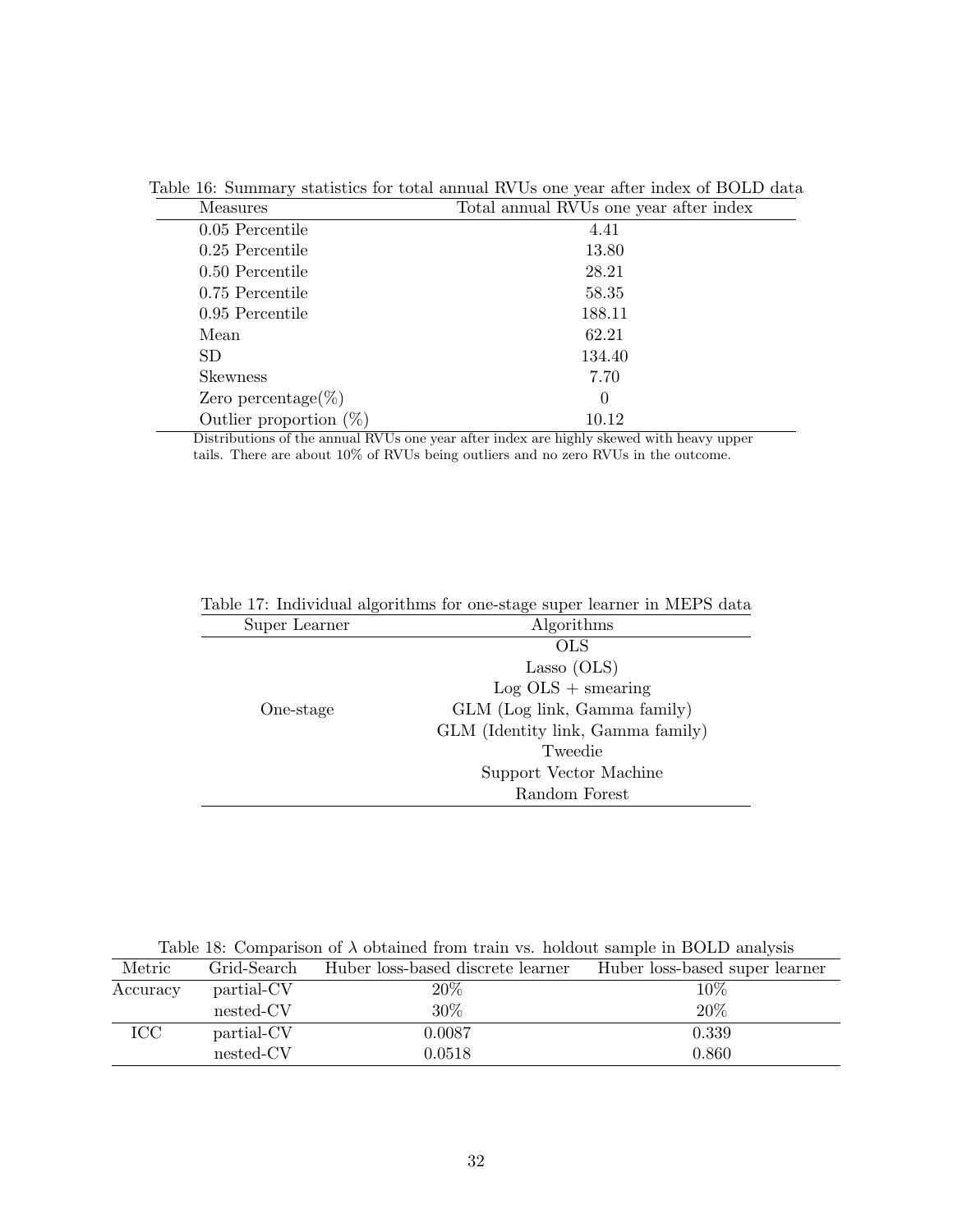## References

.

- Barron, J. T. (2019). A general and adaptive robust loss function. In Proceedings of the IEEE/CVF Conference on Computer Vision and Pattern Recognition, pages 4331–4339.
- Basu, A., Polsky, D., and Manning, W. G. (2011). Estimating treatment effects on healthcare costs under exogeneity: is there a 'magic bullet'? Health Services and Outcomes Research Methodology 11, 1–26.
- Benkeser, D., Cai, W., and van der Laan, M. J. (2020). Rejoinder: A nonparametric superefficient estimator of the average treatment effect. *Statistical Science* **35**, 511–517.
- Benkeser, D., Ju, C., Lendle, S., and van der Laan, M. (2018). Online cross-validation-based ensemble learning. Statistics in medicine 37, 249–260.
- Breiman, L. (1996). Stacked regressions. Machine learning 24, 49–64.
- Breiman, L. (2001). Random forests. *Machine learning* 45, 5–32.
- Cohen, J. W., Cohen, S. B., and Banthin, J. S. (2009). The medical expenditure panel survey: a national information resource to support healthcare cost research and inform policy and practice. Medical care pages S44–S50.
- Cohen, S. B. (2003). Design strategies and innovations in the medical expenditure panel survey. Medical care pages III5–III12.
- Cohen, S. B. and Yu, W. (2012). Statistical brief  $\#$  354: The concentration and persistence in the level of health expenditures over time: Estimates for the us population, 2008–2009. Agency for Healthcare Research and Quality, Rockville, MD .
- Cortes, C. and Vapnik, V. (1995). Support-vector networks. Machine learning 20, 273–297.
- Duan, N. (1983). Smearing estimate: a nonparametric retransformation method. Journal of the American Statistical Association **78**, 605–610.
- Gareth, J., Daniela, W., Trevor, H., and Robert, T. (2013). An introduction to statistical learning: with applications in R. Spinger.
- Glass, K. P. and Anderson, J. R. (2002). Relative value units: from a to z (part i of iv). The Journal of medical practice management: MPM 17, 225–228.
- Huber, P. J. (1973). Robust regression: asymptotics, conjectures and monte carlo. The annals of statistics pages 799–821.
- Huber, P. J. (1992). Robust estimation of a location parameter. In *Breakthroughs in statistics*, pages 492–518. Springer.
- Jarvik, J. G., Comstock, B. A., Bresnahan, B. W., Nedeljkovic, S. S., Nerenz, D. R., Bauer, Z., Avins, A. L., James, K., Turner, J. A., Heagerty, P., et al. (2012). Study protocol: The back pain outcomes using longitudinal data (bold) registry. BMC musculoskeletal disorders 13, 1–12.

Jones, A. M. et al. (2010). Models for health care. University of York., Centre for Health Economics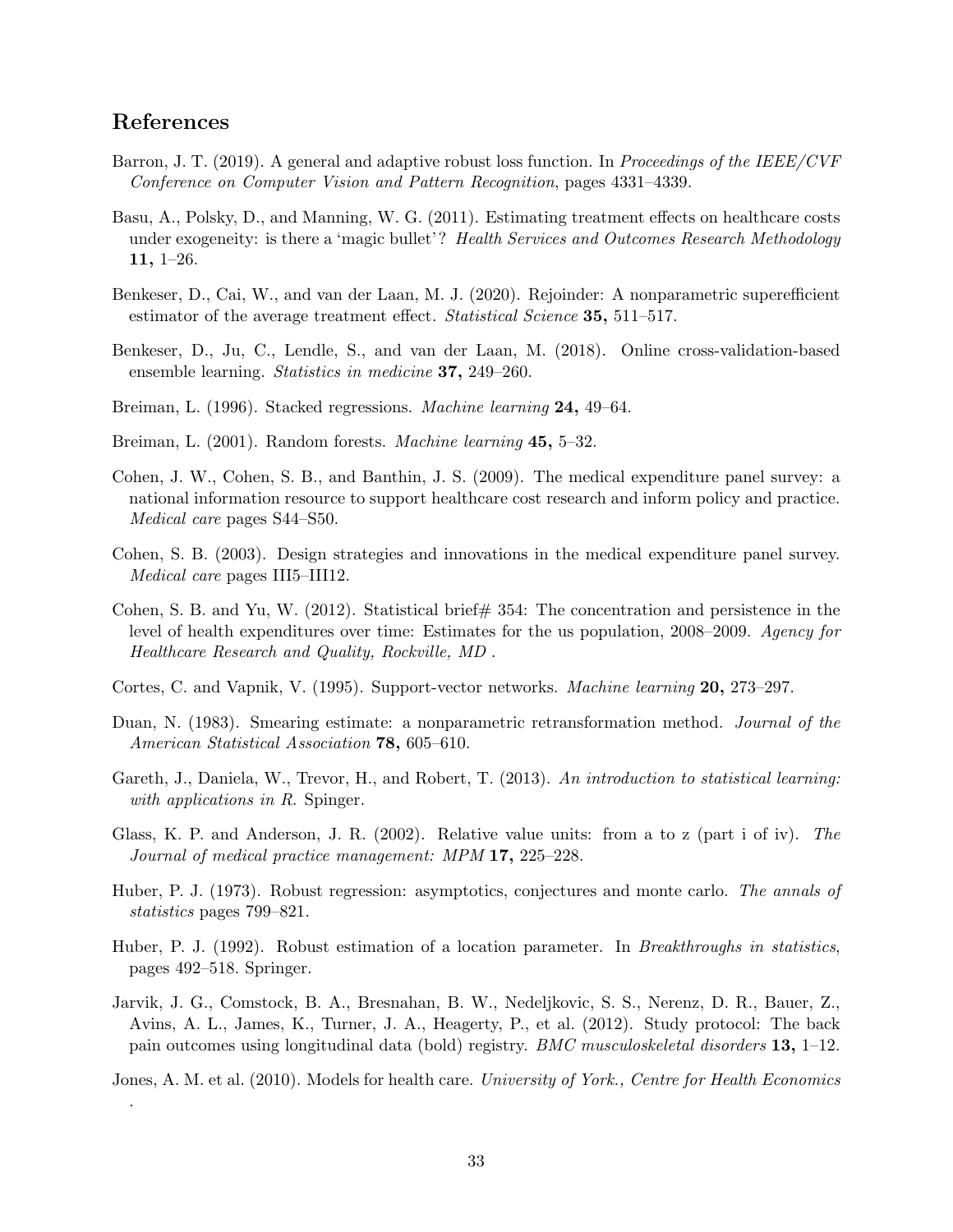- Kessler, R. C., Rose, S., Koenen, K. C., Karam, E. G., Stang, P. E., Stein, D. J., Heeringa, S. G., Hill, E. D., Liberzon, I., McLaughlin, K. A., et al. (2014). How well can post-traumatic stress disorder be predicted from pre-trauma risk factors? an exploratory study in the who world mental health surveys. World Psychiatry 13, 265–274.
- Manning, W. G. and Mullahy, J. (2001). Estimating log models: to transform or not to transform? Journal of health economics **20**, 461–494.
- Morid, M. A., Kawamoto, K., Ault, T., Dorius, J., and Abdelrahman, S. (2017). Supervised learning methods for predicting healthcare costs: systematic literature review and empirical evaluation. In AMIA Annual Symposium Proceedings, volume 2017, page 1312. American Medical Informatics Association.
- Pirracchio, R., Petersen, M. L., Carone, M., Rigon, M. R., Chevret, S., and van der Laan, M. J. (2015). Mortality prediction in intensive care units with the super icu learner algorithm (sicula): a population-based study. The Lancet Respiratory Medicine 3, 42–52.
- Robins, J. M., Rotnitzky, A., and Zhao, L. P. (1994). Estimation of regression coefficients when some regressors are not always observed. Journal of the American statistical Association 89, 846–866.
- Robinson, L. D. and Jewell, N. P. (1991). Some surprising results about covariate adjustment in logistic regression models. International Statistical Review/Revue Internationale de Statistique pages 227–240.
- Rose, S. (2013). Mortality risk score prediction in an elderly population using machine learning. American journal of epidemiology **177,** 443–452.
- Rose, S. (2016). A machine learning framework for plan payment risk adjustment. Health services research 51, 2358–2374.
- Senn, S. (1989). Covariate imbalance and random allocation in clinical trials. Statistics in medicine 8, 467–475.
- Shrestha, A., Bergquist, S., Montz, E., and Rose, S. (2018). Mental health risk adjustment with clinical categories and machine learning. Health Services Research 53, 3189–3206.
- Smith, J. and Sweetman, A. (2016). Estimating the causal effects of policies and programs. *Cana*dian Journal of Economics/Revue canadienne d'économique **49,** 871–905.
- Tibshirani, R. (1996). Regression shrinkage and selection via the lasso. Journal of the Royal Statistical Society: Series B (Methodological) 58, 267–288.
- Tsiatis, A. A., Davidian, M., Zhang, M., and Lu, X. (2008). Covariate adjustment for two-sample treatment comparisons in randomized clinical trials: a principled yet flexible approach. Statistics in medicine 27, 4658–4677.
- van der Laan, M. J. and Dudoit, S. (2003). Unified cross-validation methodology for selection among estimators and a general cross-validated adaptive epsilon-net estimator: Finite sample oracle inequalities and examples.
- van der Laan, M. J., Dudoit, S., and van der Vaart, A. W. (2006). The cross-validated adaptive epsilon-net estimator. Statistics & Decisions 24, 373-395.